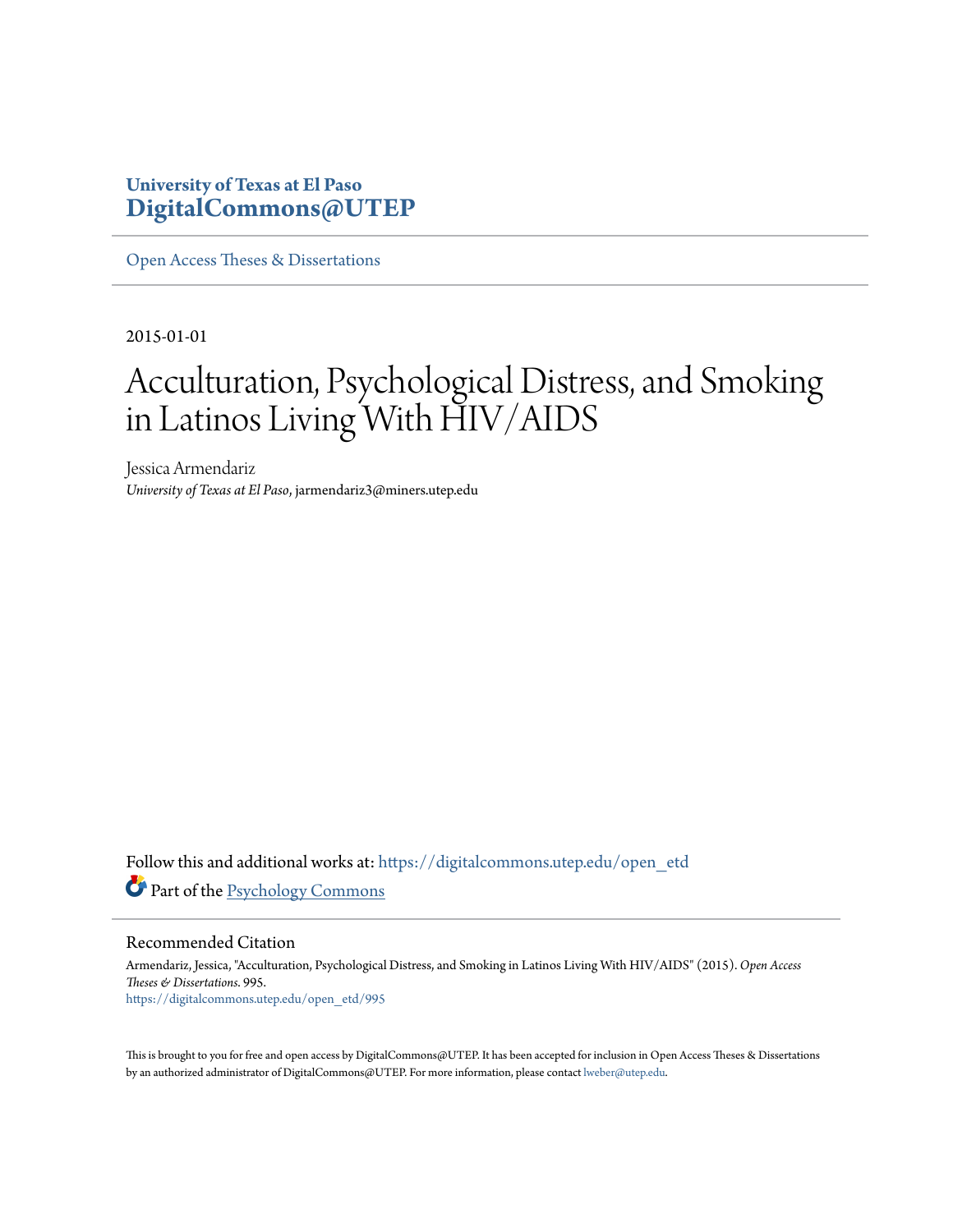## ACCULTURATION, PSYCHOLOGICAL DISTRESS, AND SMOKING IN LATINOS LIVING WITH HIV/AIDS

## JESSICA ARMENDARIZ

Department of Psychology

APPROVED:

John S. Wiebe, Ph.D., Chair

Osvaldo F. Morera, Ph.D.

Craig A. Field, Ph.D.

Jeri J. Sias, Pharm.D.

Charles Ambler, Ph.D. Dean of the Graduate School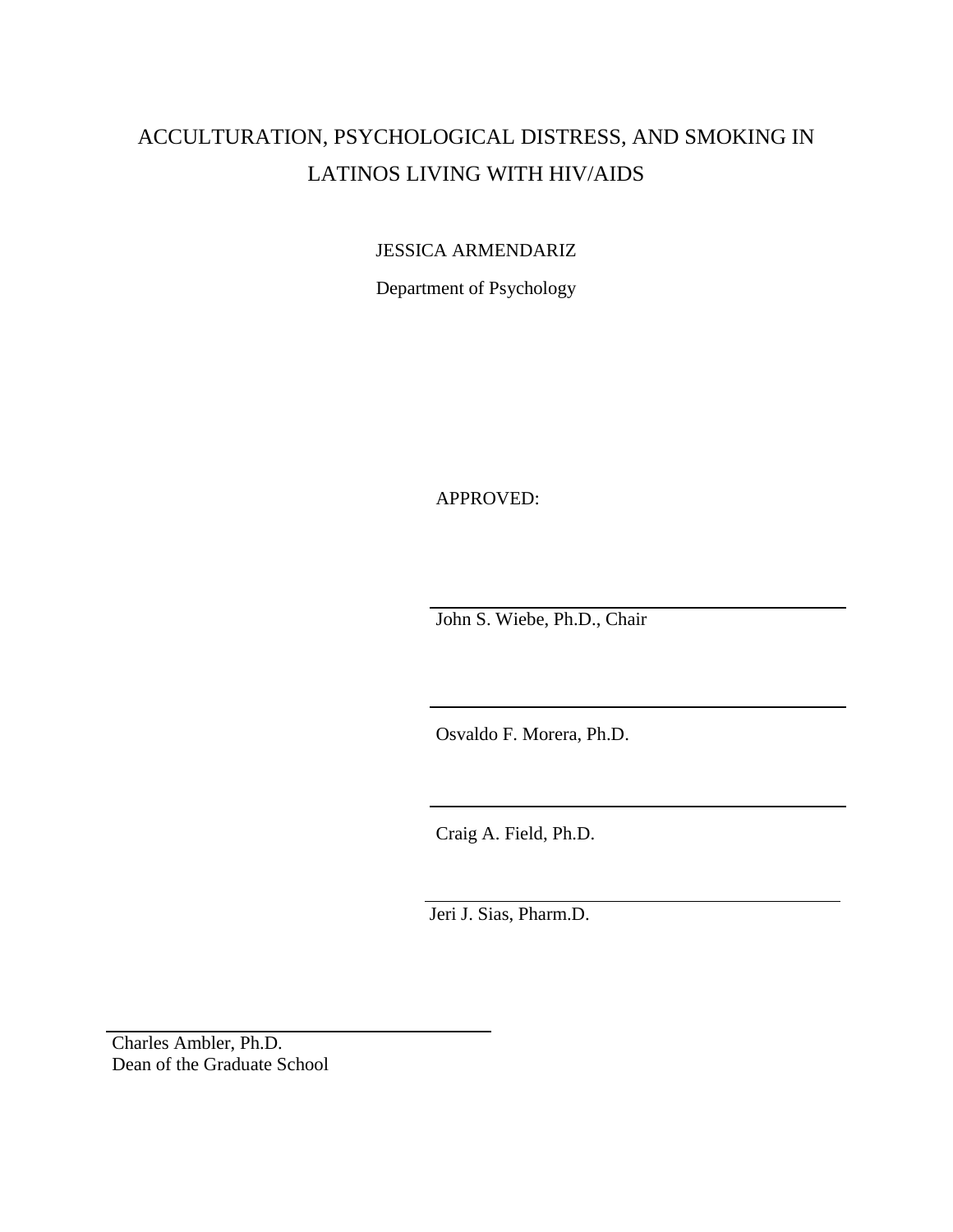Copyright ©

by

## Jessica Armendariz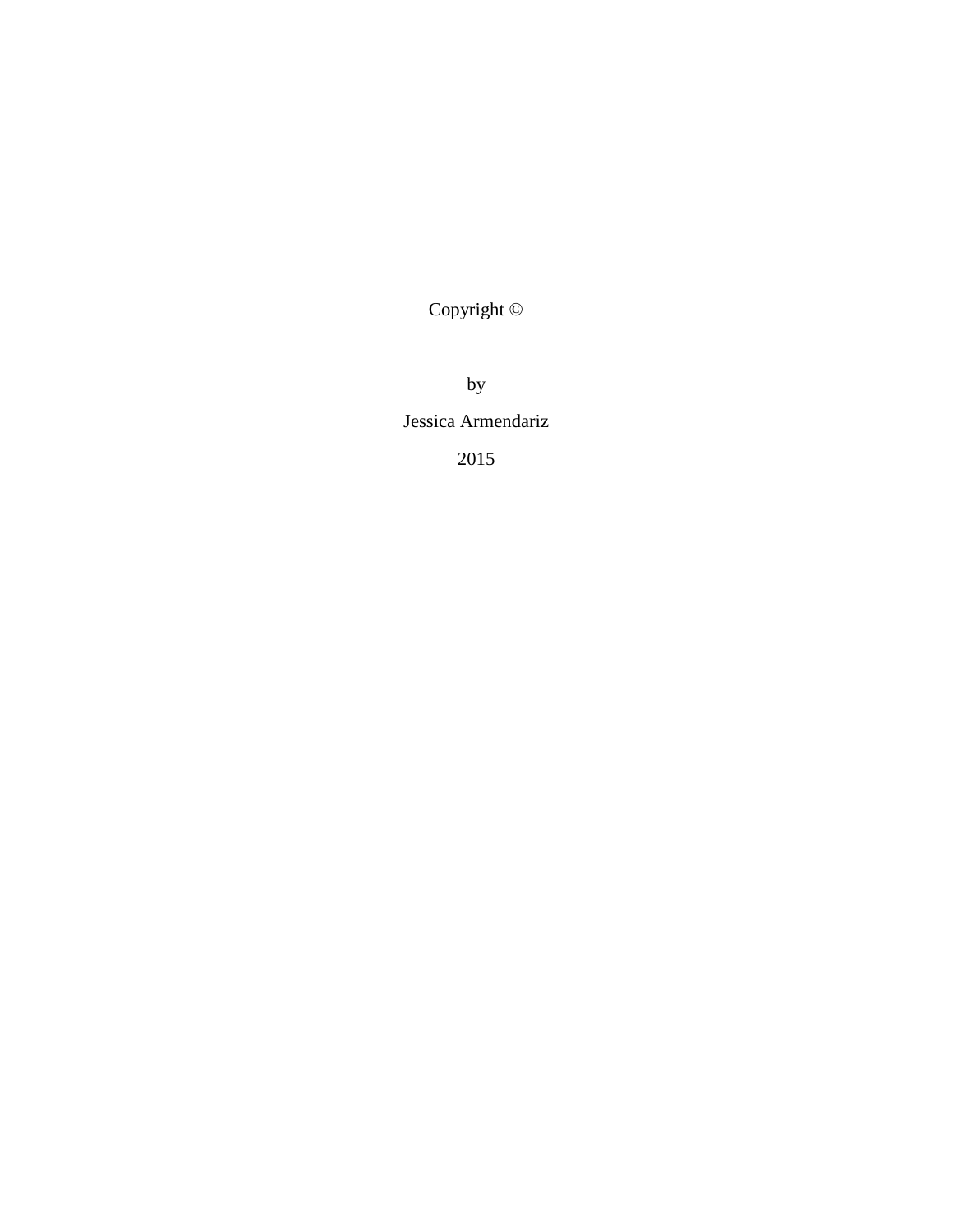## **Dedication**

I dedicate this accomplishment to my mom and dad. Thank you for all of the love and support you have provided me with.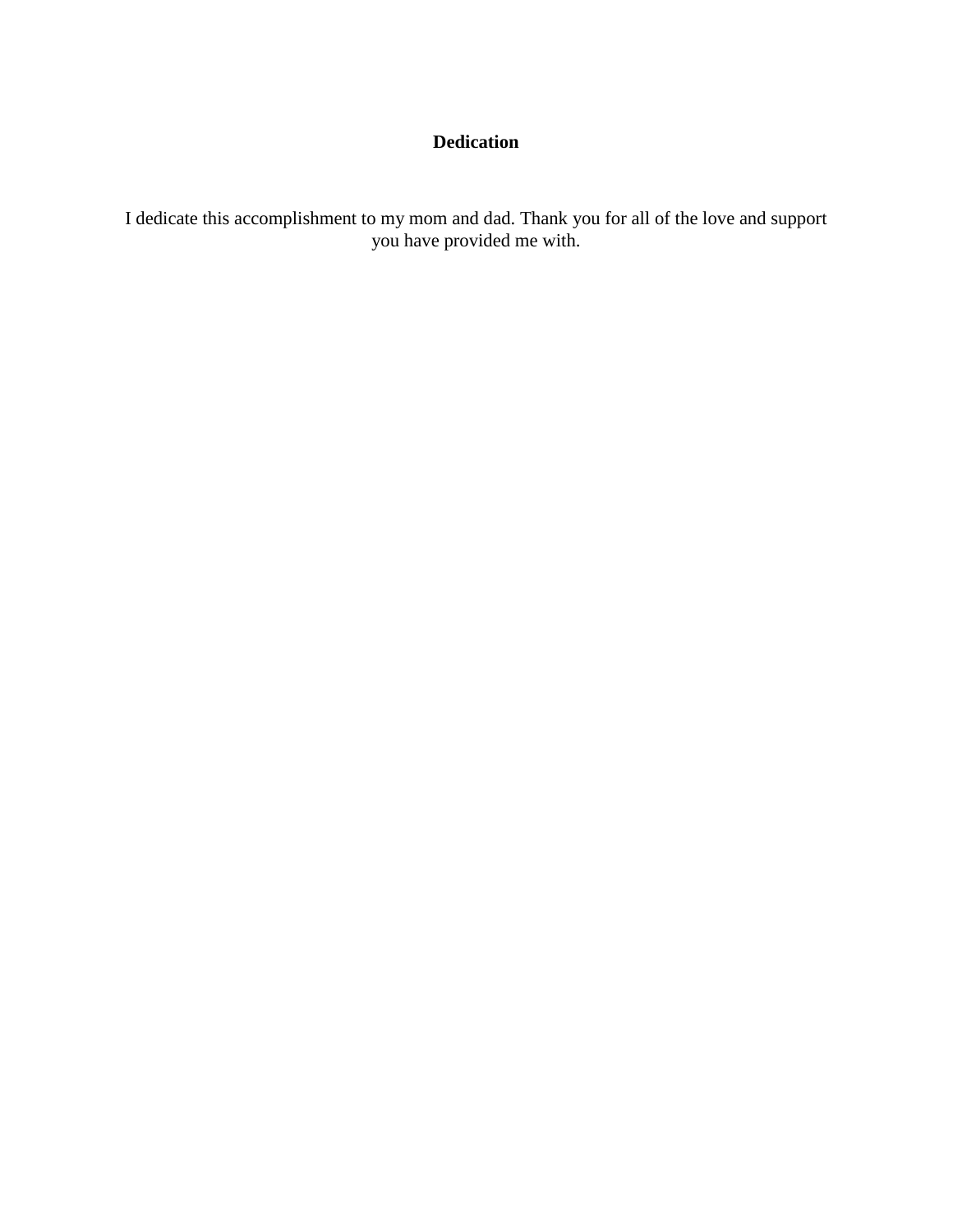## ACCULTURATION, PSYCHOLOGICAL DISTRESS, AND SMOKING IN LATINOS LIVING WITH HIV/AIDS

by

## JESSICA ARMENDARIZ, B.A.

## THESIS

Presented to the Faculty of the Graduate School of The University of Texas at El Paso in Partial Fulfillment of the Requirements for the Degree of

## MASTER OF ARTS

Department of Psychology THE UNIVERSITY OF TEXAS AT EL PASO August 2015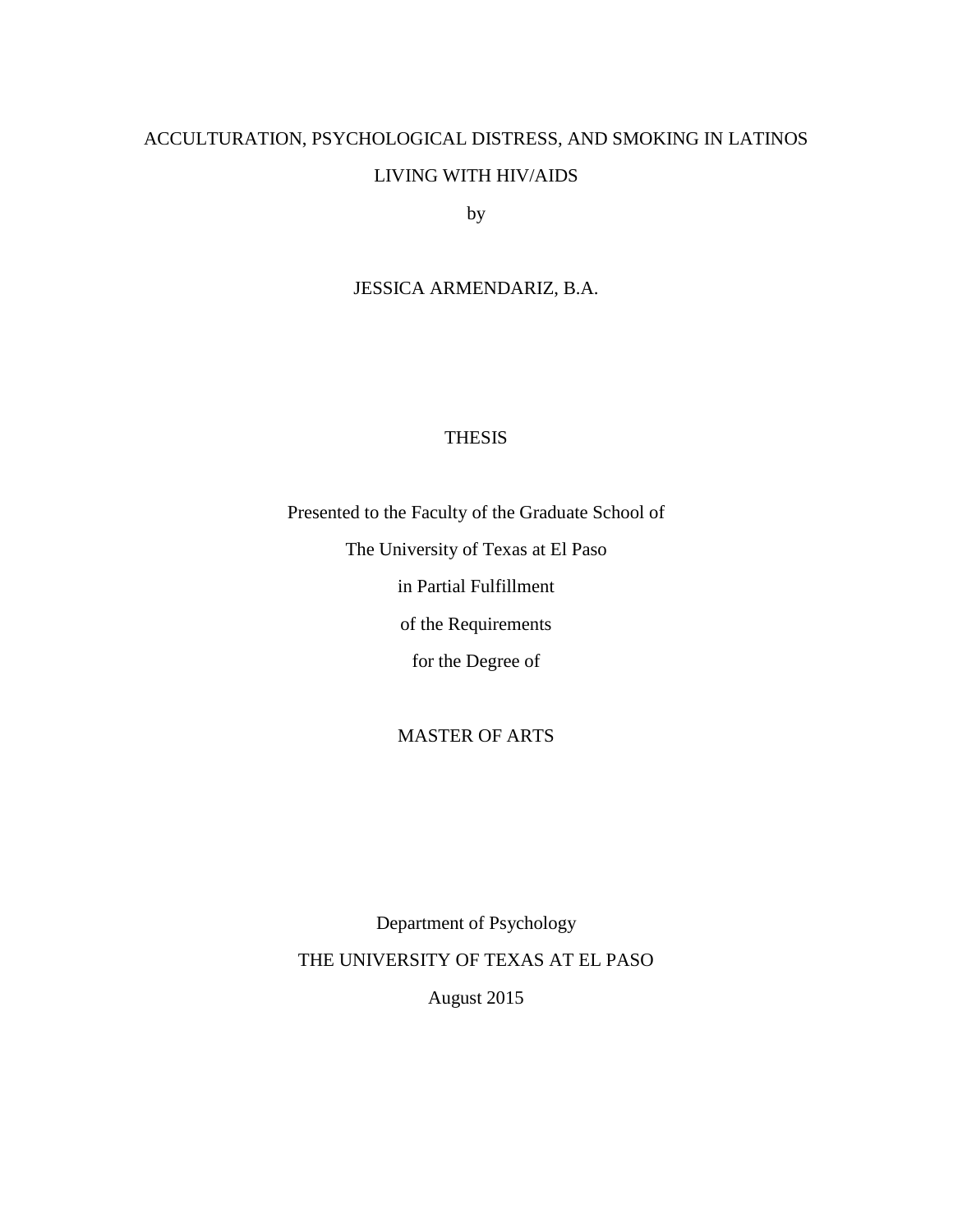## **Acknowledgments**

We are grateful to the patients and staff of Centro de Salud Familiar la Fe CARE Center, Inc. for their participation and facilitation of this study. Teresa Frias, Carolina Lara, Chrisie Lemon, Virginia Longoria, Elsa Martin, Antonio Martinez, Miriam Pando, Tatiana Rodriguez, Giselle Sanchez, John Sauceda, and Cesar Villareal Ramos assisted with data collection, entry, and analysis.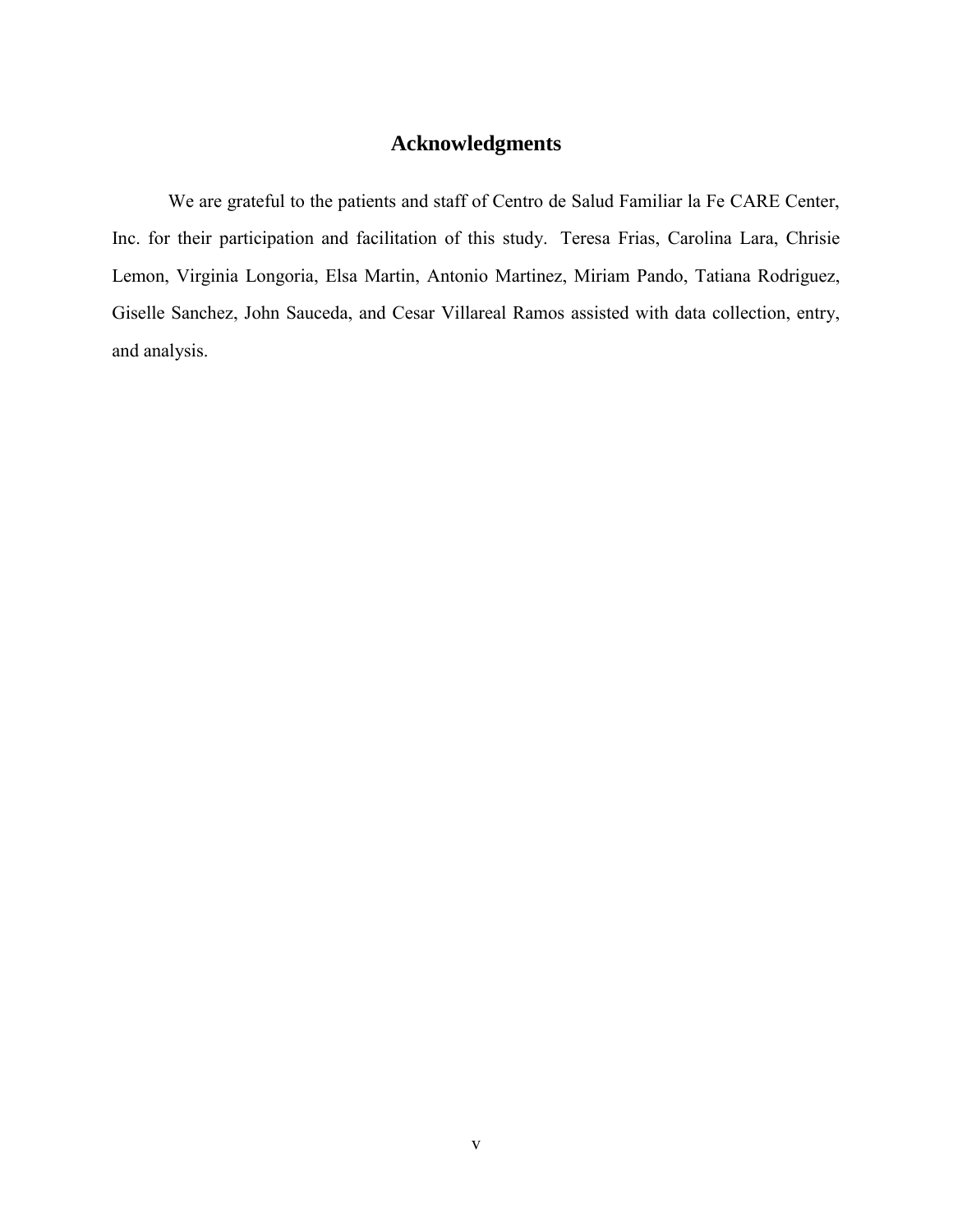## **Abstract**

In the United States smoking cigarettes is the leading cause of preventable death, and smoking is of particular health concern among people living with HIV. Depression has been consistently linked to smoking in the literature, and data indicate that acculturation to the U.S. is associated with increased depression among Latinos.

This study examined if acculturation moderates the impact of depression on smoking behavior among Latinos living with HIV through the mediating effect of social support. The results may extend to the sociopsychological construct of culture. We studied 300 Latinos who live with HIV on the U.S./Mexico border.

Results demonstrated there was a positive correlation between depression and smoking, and a negative correlation between social support and smoking. A negative correlation was found between social support and depression, and smoking was not correlated to acculturation to the U.S. or the culture of origin. In our sample, acculturation did not moderate the relationship between depression and smoking.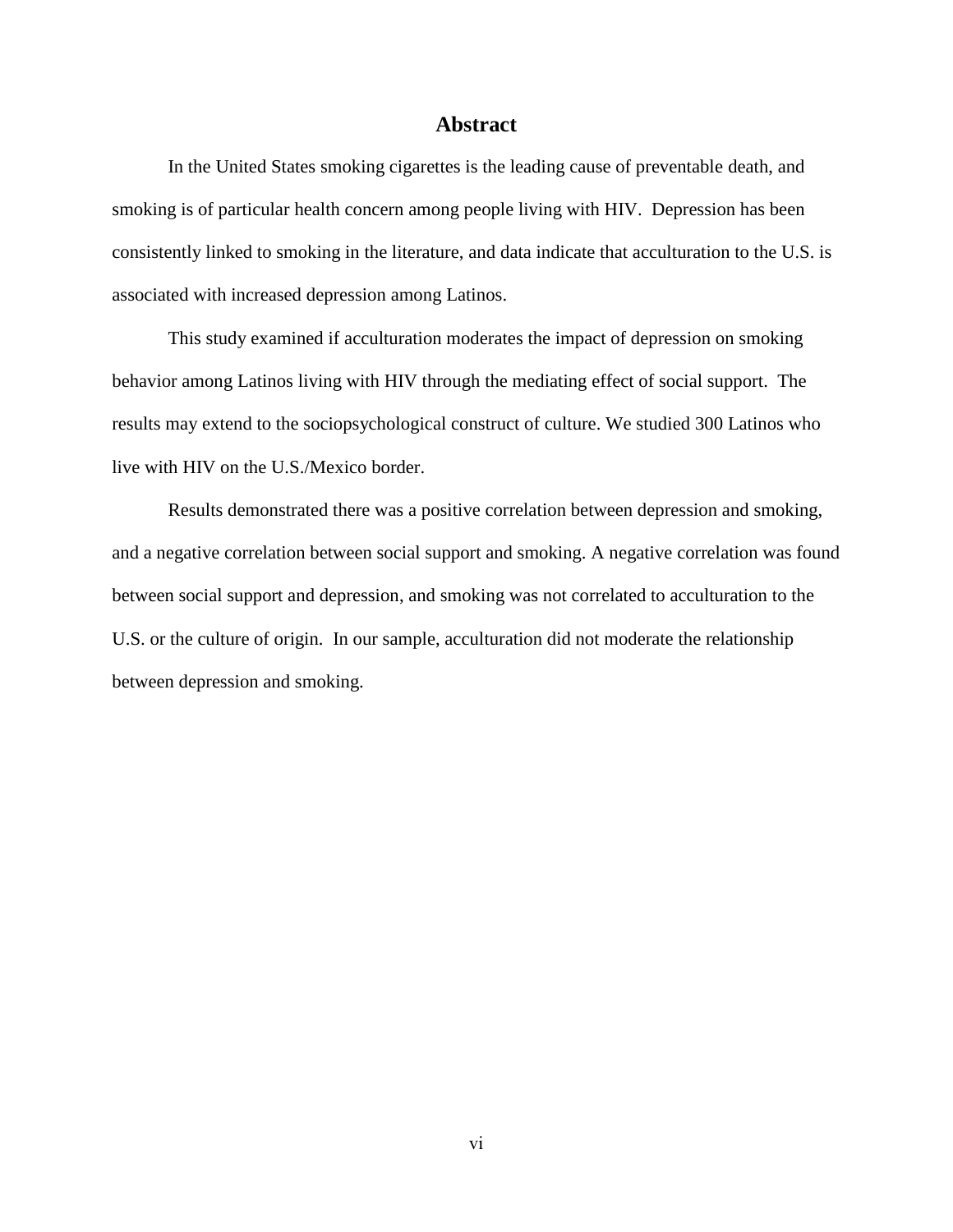## **Table of Contexts**

| . 25 |  |
|------|--|
|      |  |
|      |  |
|      |  |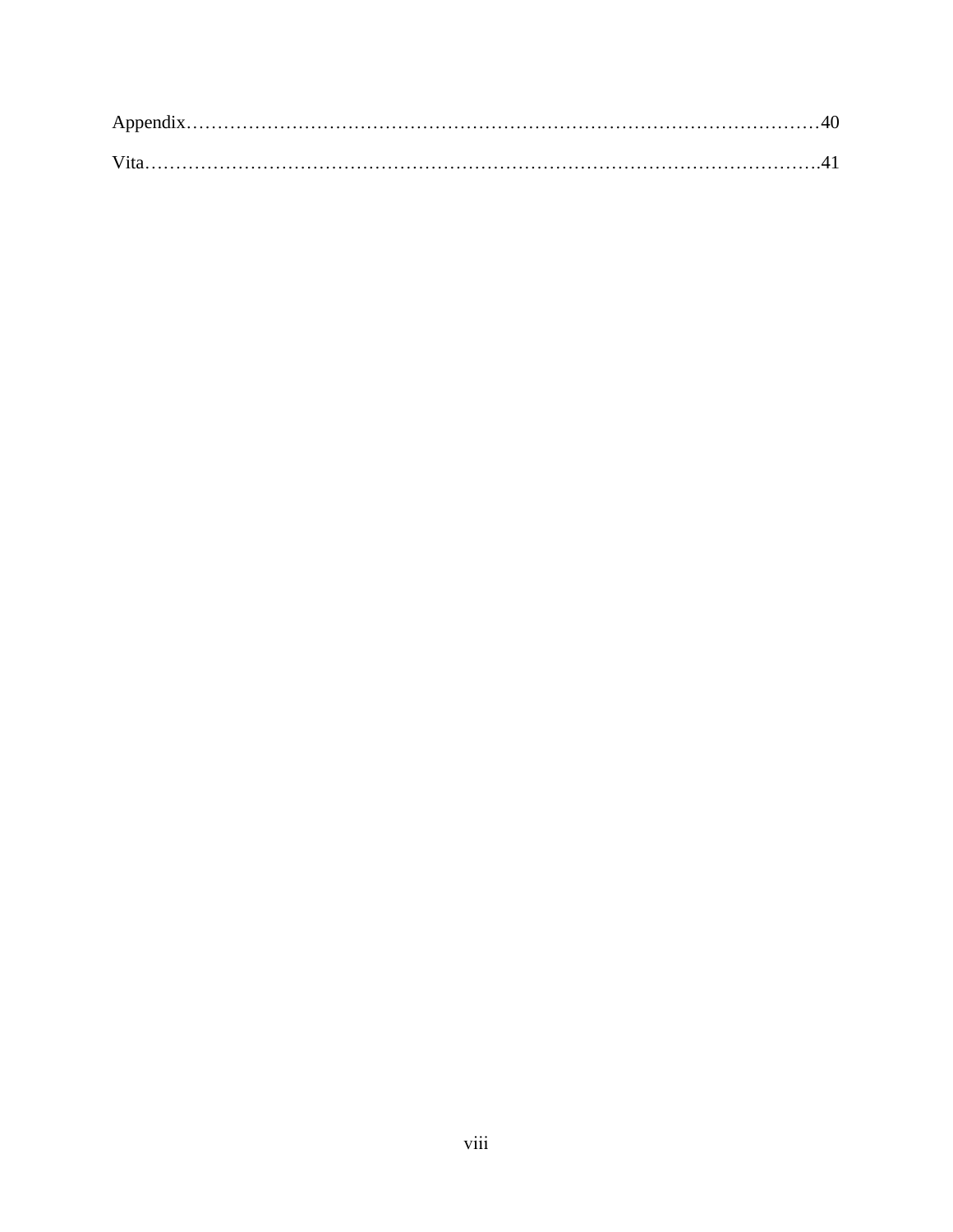## **List of Tables**

| Table 1: Reliabilities of Key Scales Among Latinos Living with HIV24                      |  |
|-------------------------------------------------------------------------------------------|--|
| Table 2: Correlation Matrix for Key Variables Among Latinos Living with HIV24             |  |
| Table 3: Hierarchical Regressions Model for Smoking on Acculturation Among Latinos Living |  |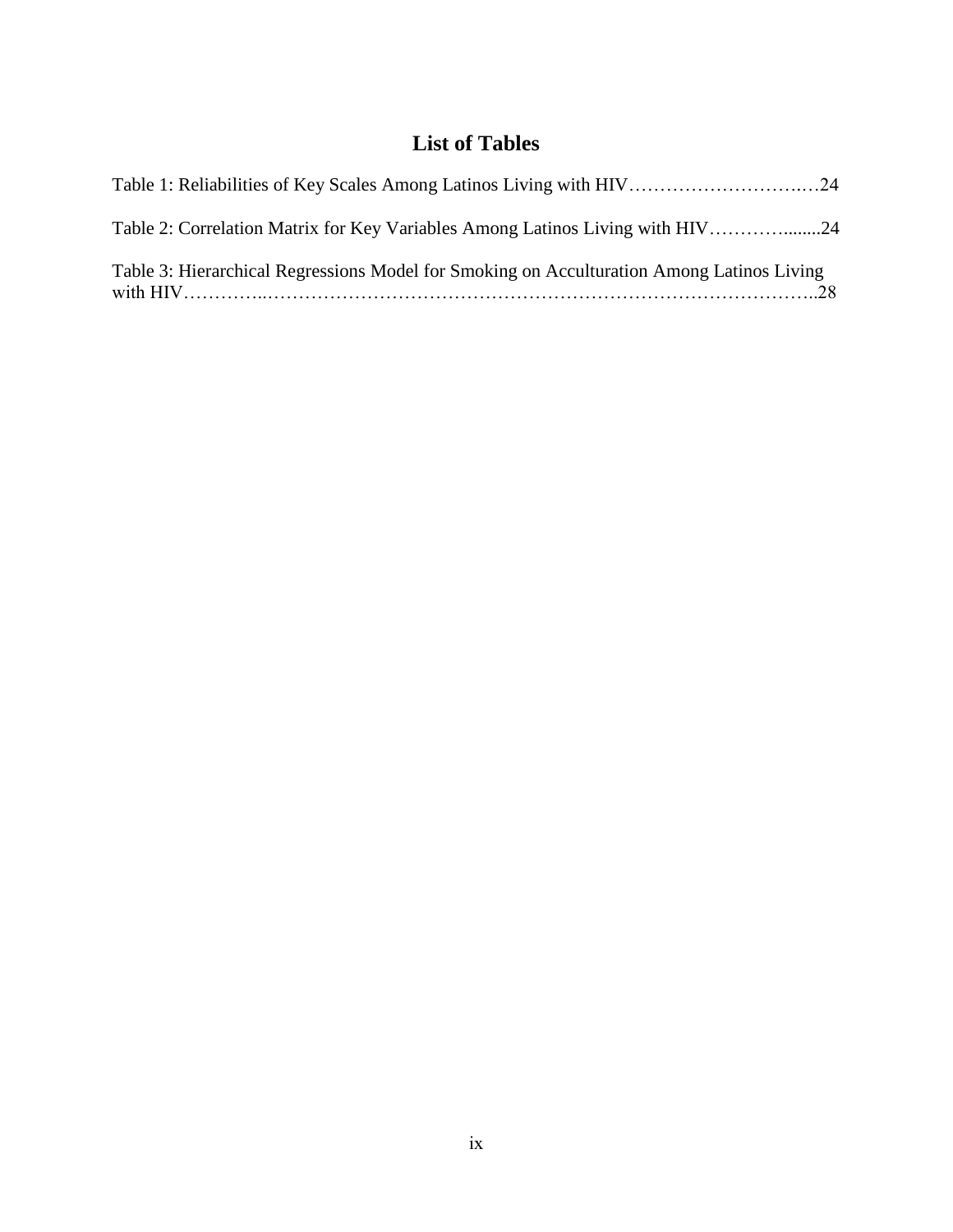## **List of Figures**

| Figure 1: Among Latinos Living With HIV, Acculturation is Expected to Moderate the Impact of |
|----------------------------------------------------------------------------------------------|
| Figure 2: Among Latinos Living With HIV, Acculturation is Hypothesized to Moderate the       |
| Figure 3: Depression, Social Support, Smoking, and Acculturation Among Latinos Living With   |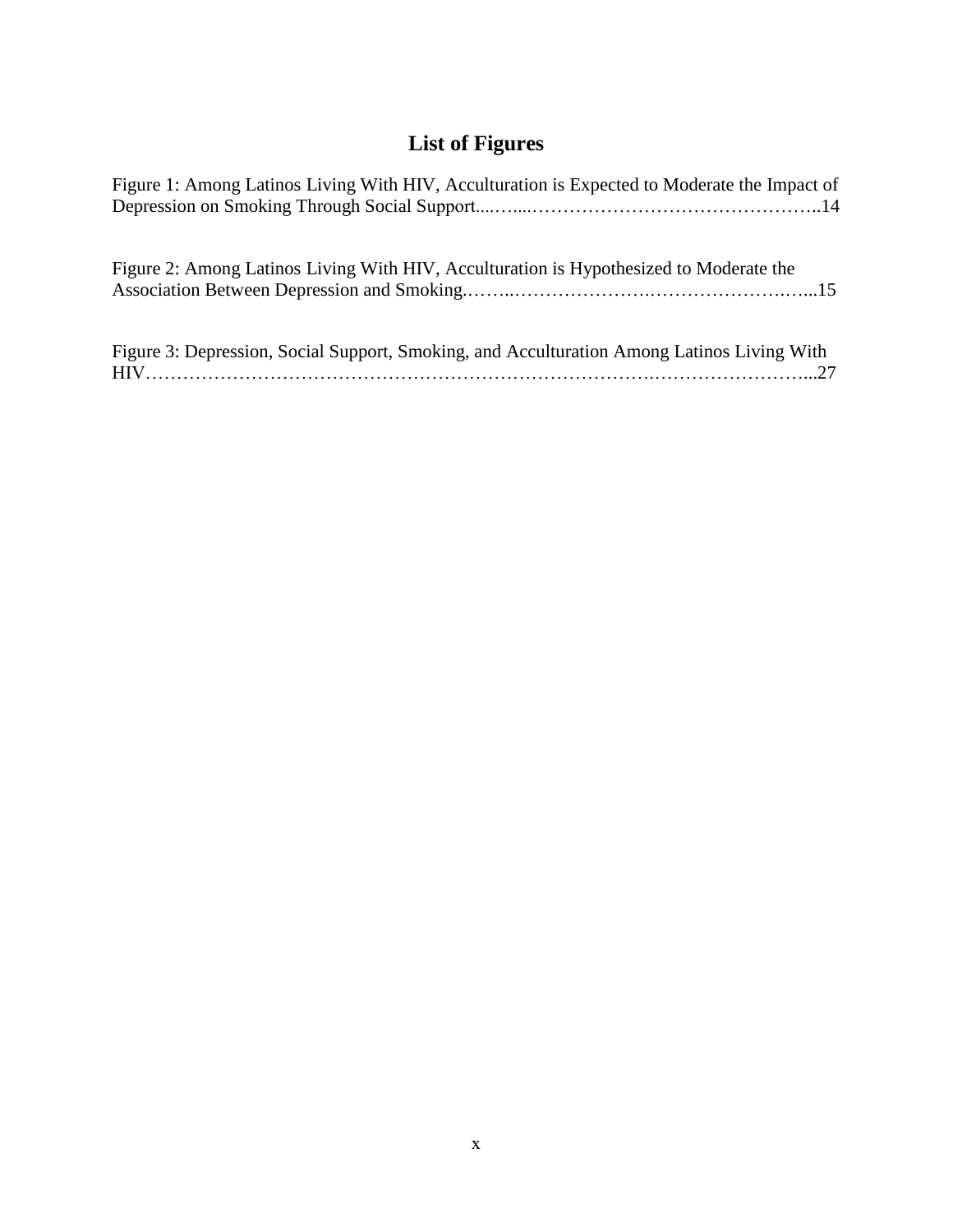## **Chapter 1: Introduction**

#### **1.1 Smoking Prevalence**

According to the most recent data from the Centers of Disease Control and Prevention (CDC) it was estimated that in 2013 that 17.8% of all adults in the United States smoked cigarettes. Men are more likely to smoke (20.5%) compared to women (15.3%). The CDC reports cigarette smoking as the leading cause of preventable death in the United States. Smoking accounts for one of every five deaths in the United States each year. Latinos represent 16.7% of the U.S. population, making them the largest ethnic minority, and they account for 12.1% of U.S. smokers, putting them below the national average in smoking (Centers for Disease Control and Prevention Behavioral Risk Factor Surveillance System Prevalence and Trends Data, 2013). The Behavioral Risk Factor Surveillance System documents that 18.2% of adults 18 years and older in Texas report having smoked in 2012. The smoking prevalence in El Paso, Texas is 16.3% of adults (City of El Paso Department of Public Health, 2013). It is important to look at the Latino population because it is the fastest growing minority in the United States. Latinos smoke less than the general population and tend to be light smokers (Berg et al. 2012).

#### **1.2 HIV Prevalence**

The Centers for Disease Control and Prevention (CDC) estimated that in 2011 there were about 49,273 new diagnoses of HIV infection in the United States. Of those diagnoses, 38,825 were in adult and adolescent males and 10,257 cases were in adult and adolescent females (CDC). Meanwhile, 10,159 of those cases were among Latinos. These figures indicate that Latinos have a higher rate of HIV infection compared to the general population. In terms of relevance to the El Paso region, there were 107 new cases of HIV infection and 1,753 cases of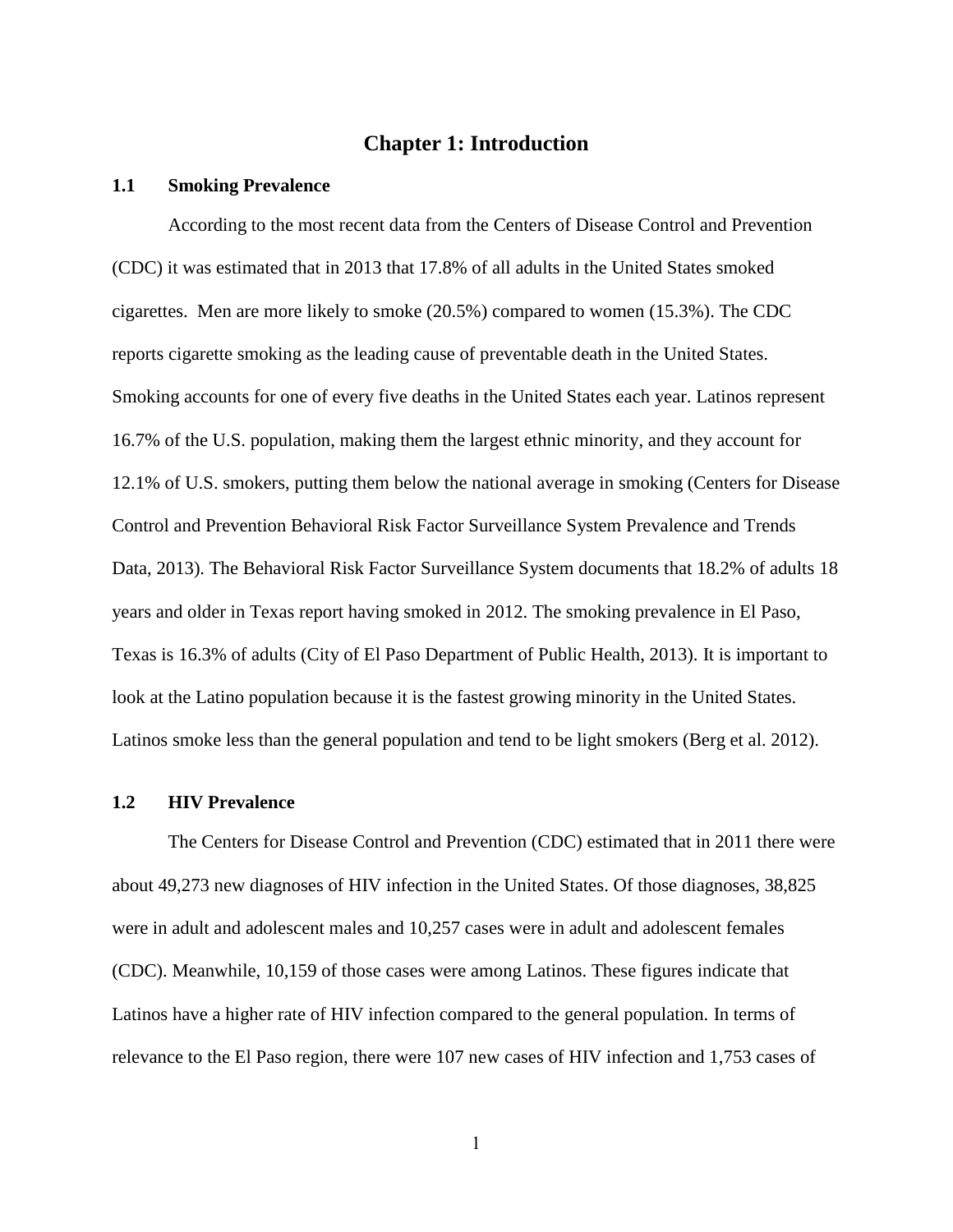people living with HIV in the El Paso, Texas area (City of El Paso Department of Public Health, 2013). El Paso's incidence rate is low compared to other major metropolitan areas.

### **1.3 Smoking and HIV**

Past studies have examined smoking among people living with HIV/AIDS. Gritz et al. (2004) conducted a study describing smoking frequency among a multiethnic, low-income sample living with HIV/AIDS. The sample consisted of 348 participants who were recruited at an HIV/AIDS care facility that serves an economically disadvantaged and diverse population. The average age of this sample was 40.2 years and 29% were Latino. Cigarette smoking in this sample was high with prevalence at 46.9%. Items from the Behavioral Risk Factor Surveillance System were adapted in this study to assess smoking status. The authors defined current smoking as a history of smoking at least 100 cigarettes and currently smoking every day or some days. Gritz et al. found that race/ethnicity, age, and heavy drinking were significantly associated with smoking. Specifically, Latinos with HIV were less likely to smoke compared to non-Hispanic Whites, and younger individuals were less likely to smoke compared to older individuals. Findings also indicated that those reporting heavy drinking were more likely to be current smokers.

Shuter and Bernstein (2008) examined adherence to antiretroviral medications and smoking among 64 subjects. Participants in this study utilized the Medication Event Monitoring System (MEMS), i.e., electronic medicine bottle caps that record when the bottles are opened. Once data were collected via these caps the information stored by MEMS was uploaded on the study computer. Clinical information, demographic information, and cigarette smoking status were collected from each participant. The average for adherence overall from this sample was 72.8%. Results demonstrated that current smokers took 63.5% of their doses, compared to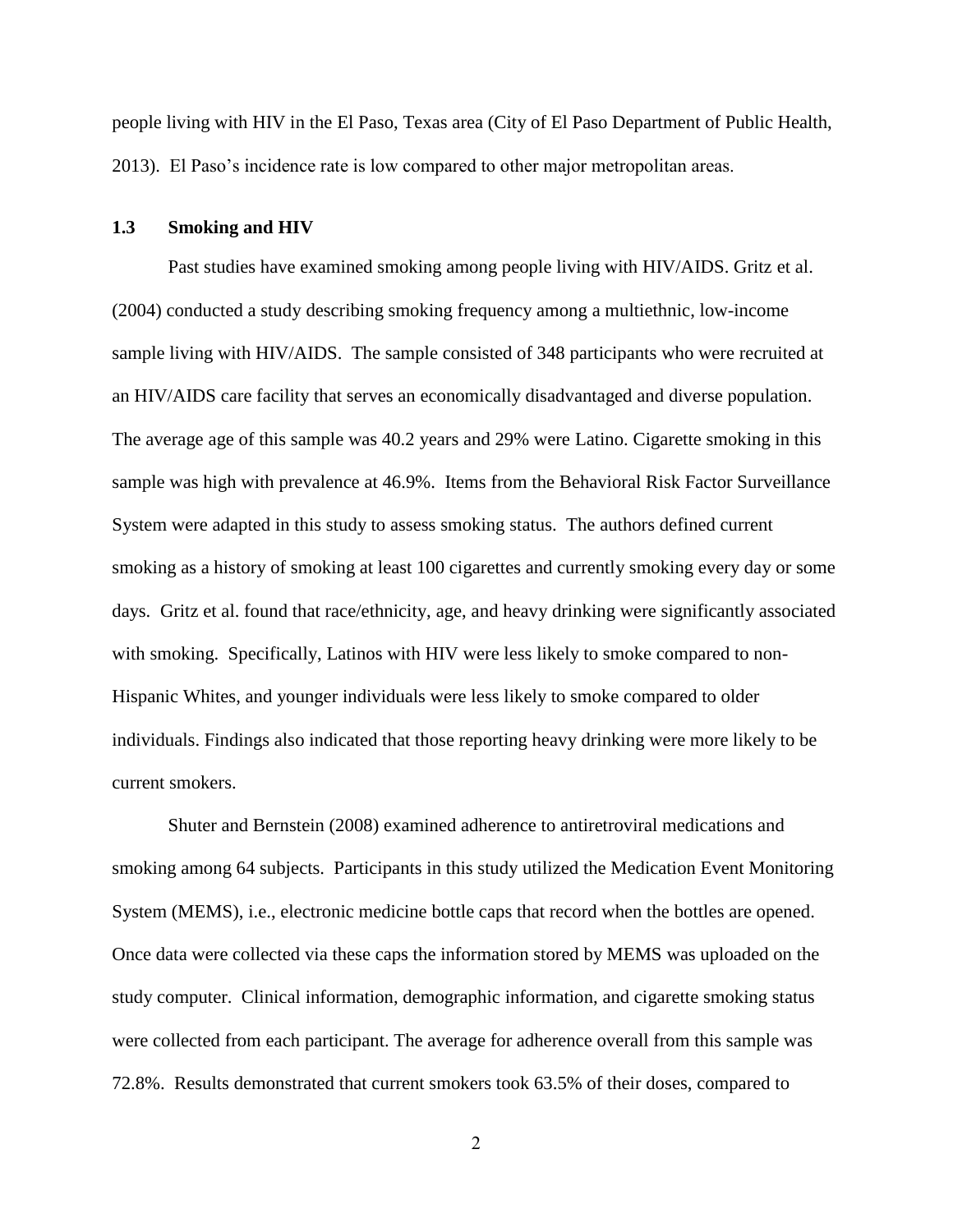nonsmokers, who took 84.8% of their doses. These findings showed that cigarette smoking was a significant marker of nonadherence to medication regimens. Together, these studies indicate that smoking is common in HIV and it is associated with specific risks for people who are living with HIV. Indeed, contemporary models of HIV care might do well to include smoking treatment.

## **1.4 HIV Regimens**

Studies from the literature that address adherence must be interpreted in light of the rapidly changing treatment context of HIV care. For example, Conway (2007) discusses several studies that demonstrate the relation between the success of HAART medication and adherence. Some factors that impact adherence consist of dosing frequency, pill burden, food requirements, and safety concerns. Conway looks at studies that assess how changing therapy from twice daily to once-daily regimens can enhance long-term adherence. Patients who switched from twicedaily dosed medications (AZT or d4T) to a one-dose regimen were monitored by an electronic device which recorded adherence and results demonstrated there was improvement with dose timing as well as adherence. Those who switched from twice daily, high pill burden regimen to a once a day regimen appeared to maintain adherence better than those who stayed on the twicedaily regimen over the duration of one year. These findings indicate that the number of times patients have to take their regimen has an impact on their adherence. That established, some of the research linking smoking and poorer adherence was conducted when HIV medications were more complex than they are today. For that reason and others, those studies may not be fully generalizable to today's treatment context.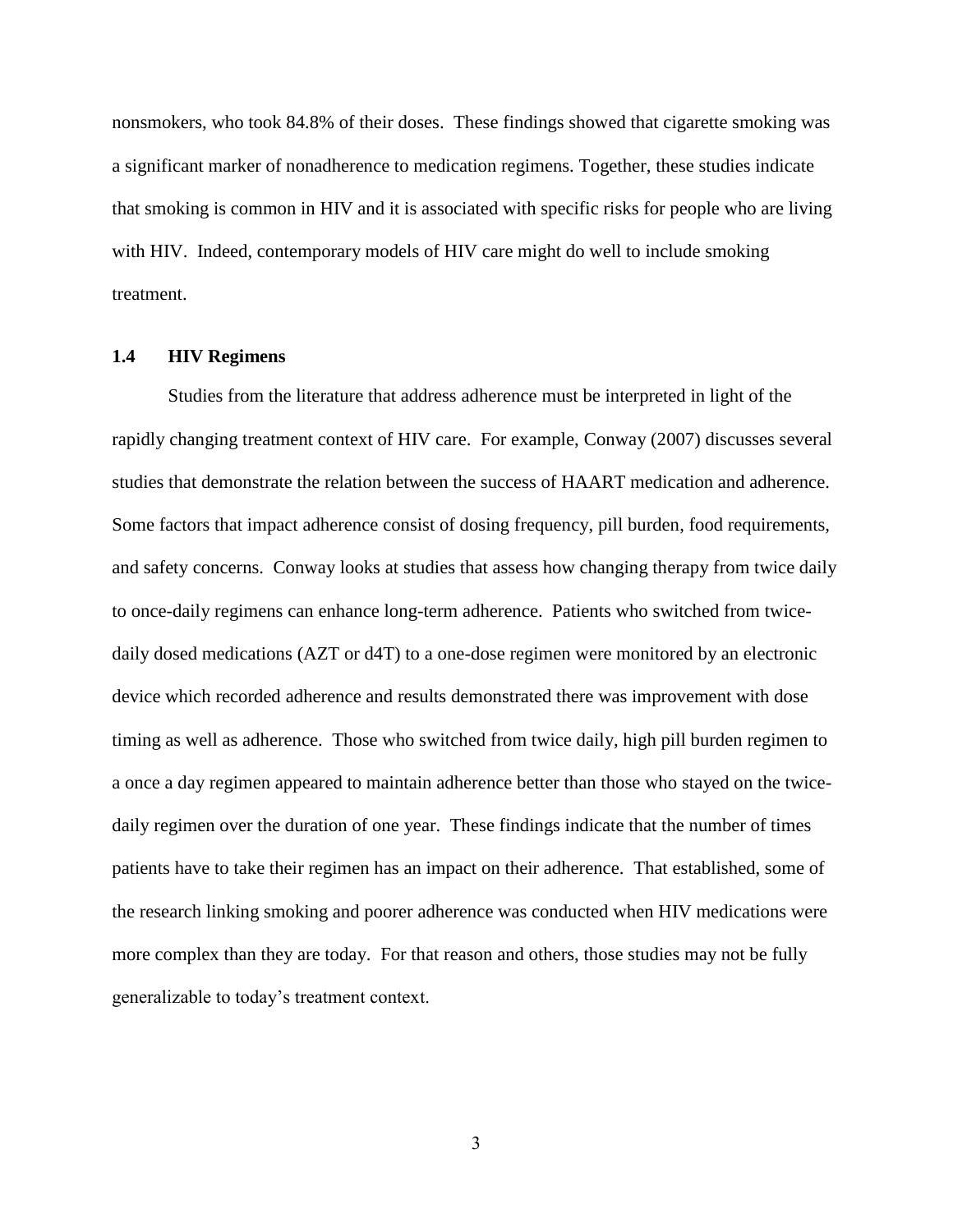## **1.5 Latino Acculturation and Mental Health**

In 2003, Berry described acculturation as, "one aspect of the broader concept of culture change (an aspect that results from intercultural contact), is considered to generate change in "either or both groups," and is distinguished from assimilation (of which acculturation may at times be a phase) (p.18). Most researchers now view and assess for acculturation as a bilinear transformation in which change happens on two levels; one level within the culture of origin and the other within the host culture. Previously, most researchers viewed acculturation as a linear transformation, which consisted of assimilating into the dominant culture (Birman, 1998).

The increase of the Latino population in the United States over the past years has prompted studies assessing the factors that add to psychological difficulties in this population. Research shows that Latinos residing in the United States may be at risk for developing mental illness (Torres, 2010). The literature suggests as Mexican-born Latinos acculturate to the U.S. culture, they become vulnerable to increased depressive symptoms (Wiebe, Sauceda, and Lara, 2013). For example, Cuellar, Bastida, and Braccio (2004) conducted a study with Mexican immigrants (*n*=148) and native-born Mexican Americans (*n*=205), and compared their mental health. They found that acculturation was a significant predictor of depressive symptoms and poorer health in general. Individuals of Mexican origin who were more acculturated to American culture tended to report more depressive symptoms and other health-related problems. A review on depression among older Latinos in the United States done by Sadule-Rios (2012) found that acculturation might have a negative impact on older Latinos' mental health as well. The results confirm the risks associated with acculturating to the American culture and the benefits of keeping heritage cultural connections.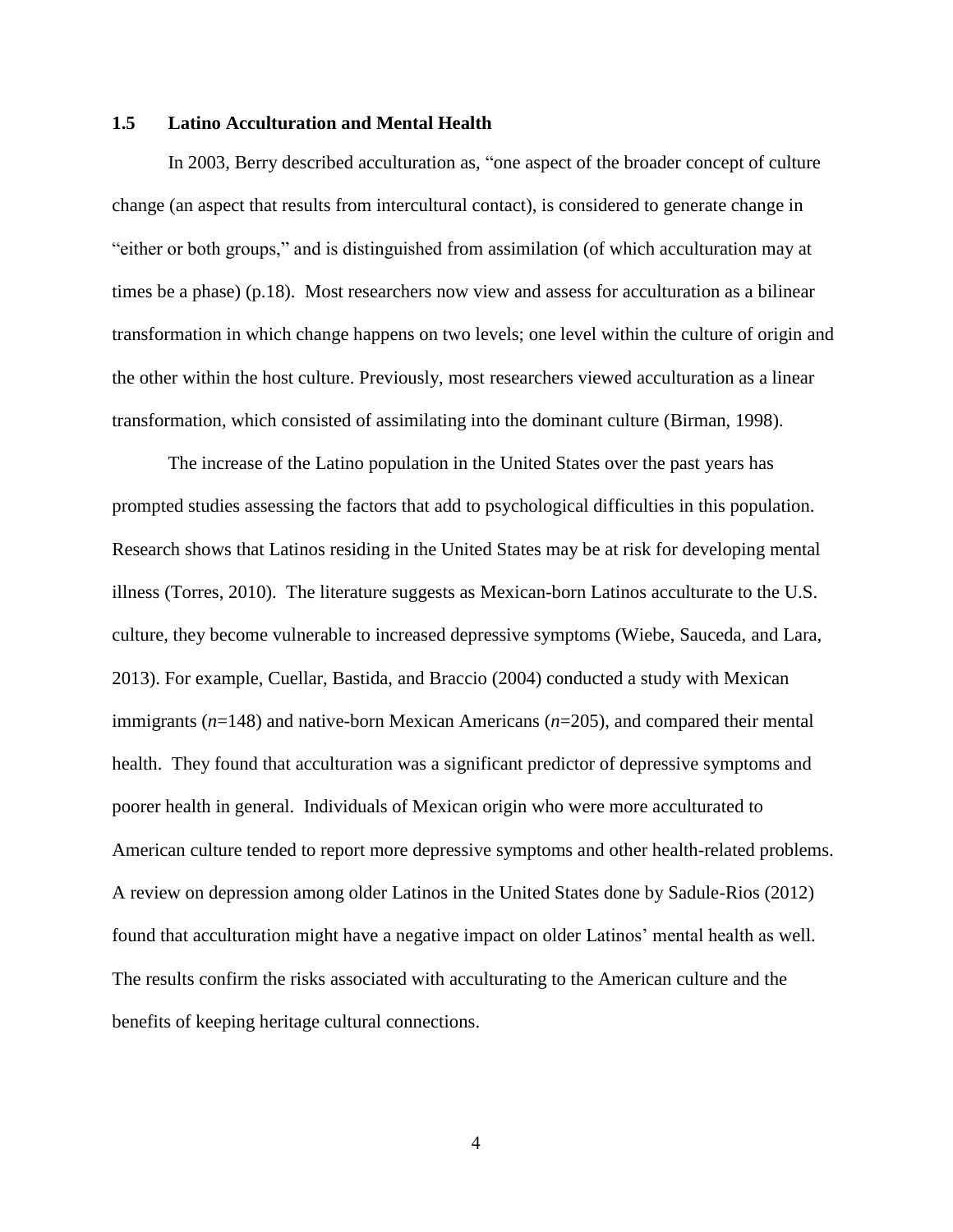#### **1.6 Latino Acculturation and Smoking**

Several studies suggest that acculturation is a key variable in understanding smoking patterns of Latinos living in the U.S. For example, Wilkinson et al., (2005) examined smoking behaviors among 5,030 Mexican and U.S.-born Latinos and their association with U.S. culture. Higher levels of acculturation, older age, and education were predictors of a history of smoking among the U.S.-born participants. Predictors for history of smoking among the Mexican-born participants consisted of older age, higher level of acculturation to U.S. culture, and younger age of migration to the U.S.

Lorenzo-Blanco and Cortina (2013) conducted a study to examine how culture, gender, discrimination, and family conflict affect Major Depressive Disorder (MDD) and smoking among Latinos. The data were collected from the National Latino and Asian American Study (NLAAS), a survey of 2,554 Latinos. The findings also indicate that acculturation was associated with lower levels of family cohesion and higher levels of discrimination, family conflict, and smoking risk. In order to provide effective treatment for this population, future interventions for smoking should be tailored to Latinos and incorporate social support and acculturation.

## **1.7 Smoking and Depression**

Many studies have examined the relationship between depression and smoking. Covey, Glassman, and Stetner (1998) conducted a literature review on the association between smoking and depression. The authors found that individuals who had major depression were more likely to smoke and to experience difficulty when they tried to quit smoking. A more recent review by Paperwalla, Levin, Weiner, and Saravay (2004) reported the prevalence of smoking among people diagnosed with depression is 49%. Paperwalla et al. (2004) made the case that depression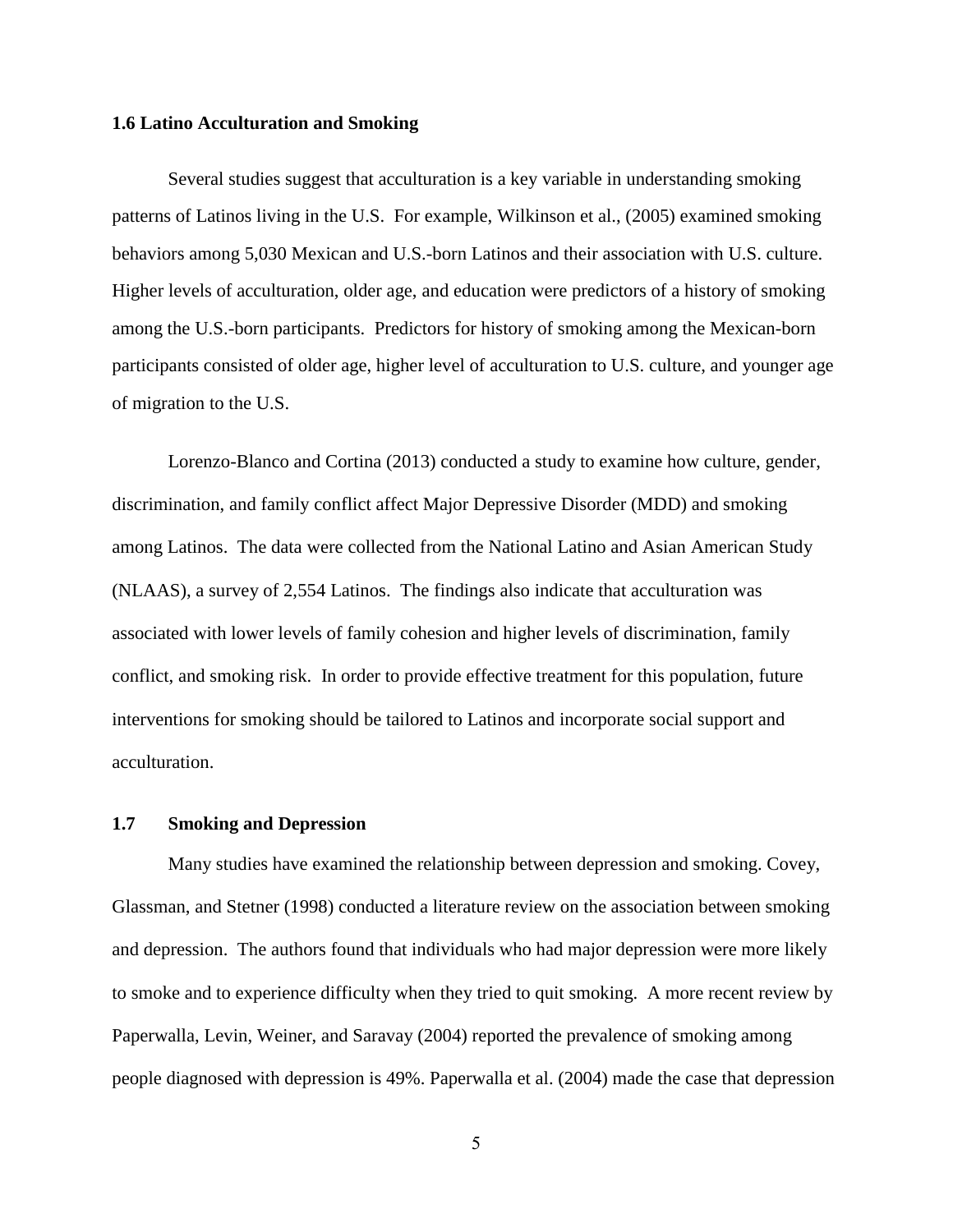is a risk factor for smoking initiation. The authors found a moderate relationship between depression and the initiation of smoking among adolescents. Teenagers who scored below the threshold for depression began smoking at a rate of 12.9% compared with 19% for depressed teenagers (OR=1.35, CI= 1.1-1.6; Paperwalla et al., 2004). Paperwalla et al. (2004) noted that antidepressants bupropion and nortriptyline have been demonstrated to be effective in increasing the possibility of long-term cessation. The authors suggest that clinicians should simultaneously treat depression if appropriate when providing smoking cessation for patients.

Bolstering the case for direction of effect from smoking to depression, a study conducted in Tokyo by Nakata et al. (2008) examined exposure of different levels of passive smoking on individuals who never smoked and the association of depressive symptoms. The authors also examined depressive symptoms of former and current smokers among the full-time working population. The sample consisted of 931 women and 1839 men working in a suburb of Tokyo. Participants completed a self-report measure of their smoking behavior and passive exposure to secondhand smoke. The authors assessed depression by administering the Center for Epidemiologic Studies Self- Report Depression Scale. Those who reported they were never smokers but did experience passive smoke exposure, whether regular or occasional, at work experienced increased depressive symptoms; the adjusted odds ratios were 1.92 for those who reported regular exposure and 1.63 for occasional exposure. Those who were current smokers had significantly increased depressive symptoms (adjusted odds ratios 2.25-2.38). These findings demonstrate that participants who experienced passive smoking at work and those who reported being current smokers tend to have higher levels of depression. Those who inhale smoke reported higher levels of depression, regardless of whether they use cigarettes, themselves. Thus, it's unlikely that the entire relationship between depression and smoking can be explained by depression causing people to smoke.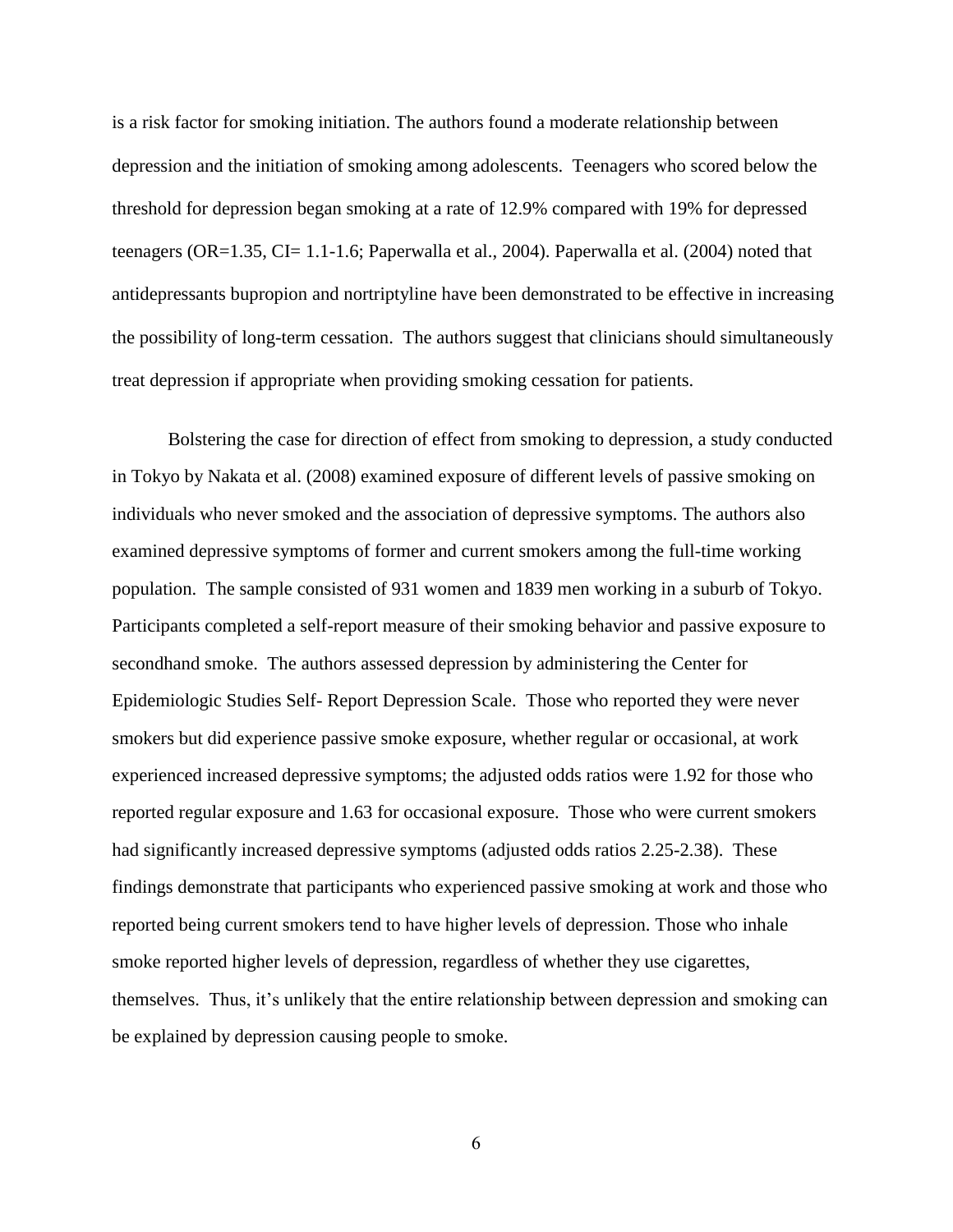## **1.8 Social Support and Depression**

In a seminal study on social support, Leserman and others (1999) examined the association of social support and depressive symptoms to the progression of HIV infection. The study had a sample of 82 gay men who were HIV positive without symptoms of AIDS at baseline. The average age among the participants was 30.3 years and 79% of the sample was white. Results indicated that for each one-point decrease in cumulative average social support, the risk of AIDS increased nearly three-fold. Cumulative depressive symptoms were also associated with faster progression from HIV to AIDS. These findings suggest that lack of social support and the presence of depressive symptoms could possibly speed up HIV disease progression.

While both social support and depression tend to be related to important health outcomes, the two variables are unlikely to act independently. Indeed, there is strong theoretical support for a link between poor social support and depression. For example, James Coyne's (1976) interpersonal theory suggests that excessive reassurance seeking and decreases in social support are significant risk factors for depression. This theory suggests that some mildly dysphoric individuals seek reassurance about whether or not others truly care about them. When other people provide reassurance, the individuals who are mildly dysphoric do not believe the reassurance is sincere and then seek further assurance. This pattern continues and eventually results in rejection of those who seek reassurance. Thus, those who seek reassurance perceive a decline in social support, which then results in more depressive symptomatology.

Coyne (1976) proposed the possibility that depressed individuals' behaviors may elicit similar responses in others. He conducted an experiment with 45 participants who conversed over the phone with either a depressed or a non-depressed control individual. After the phone conversations, the participants who had spoken with depressed patients were themselves more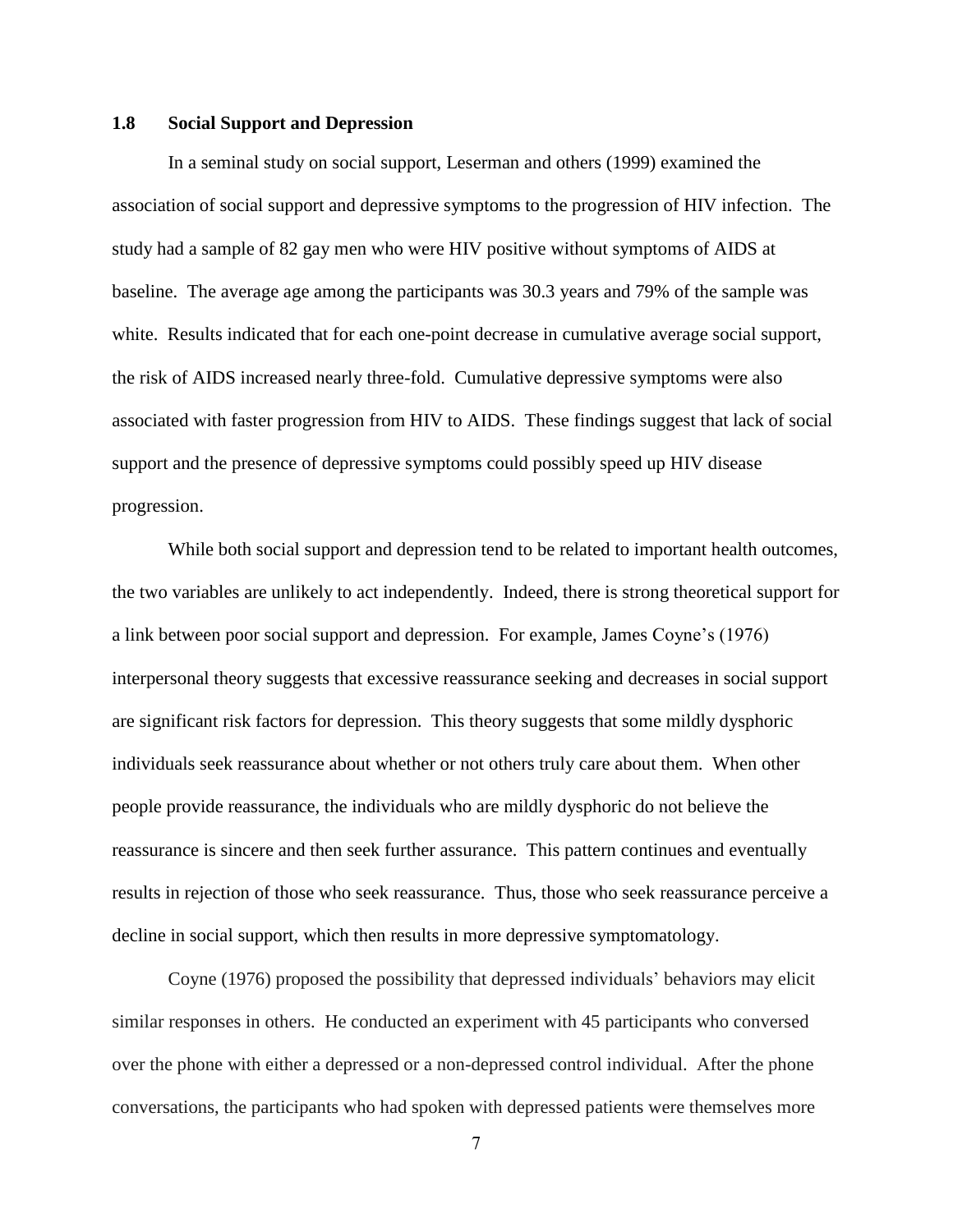anxious, hostile, rejecting and depressed. Findings indicated that social interaction could possibly have an impact in the maintenance of depressive symptoms (Coyne, 1976).

Haeffel, Voelz, and Joiner (2007) examined Coyne's (1976) theory of depression. They found that individuals who engaged in excessive reassurance seeking demonstrated more depressive symptoms when they sensed less social support. The association of excessive reassurance seeking and fluctuations in perceived social support were specific to the development of depressive symptoms. Those who engaged in excessive reassurance seeking exhibited increases in depressive symptoms only when they noticed a decrease in social support. Viewing these results from a vulnerability-stress framework, findings show that a perceived loss of social support may be a stressor for people who take part in reassurance seeking behavior at a high level. Since the goal of reassurance seeking is to receive positive social feedback from others, if an individual senses loss in social support that would be damaging to the individual who seeks reassurance (Haeffel, Volez, & Joiner, 2007).

Lee and Kahende (2007) examined predictors that are affiliated with successful smoking cessation to inform cessation programs in tailoring their treatment plans for individuals who are at high risk for relapse. Less than 10% of smokers successfully quit smoking. The authors utilized data from the 2000 National Health Interview Survey and conducted multiple regression analysis so they could compare demographic, behavioral, and environmental features of smokers who had unsuccessfully attempted to quit in the last year with the same features of those individuals who were able to quit for 7 to 24 months prior to the survey. Findings indicated that individuals who were successful quitters were more likely to have rules prohibiting smoking in their homes compared to individuals who were unable to quit smoking. Those who were successful quitters were also more likely to be 35 years old or older, living with a significant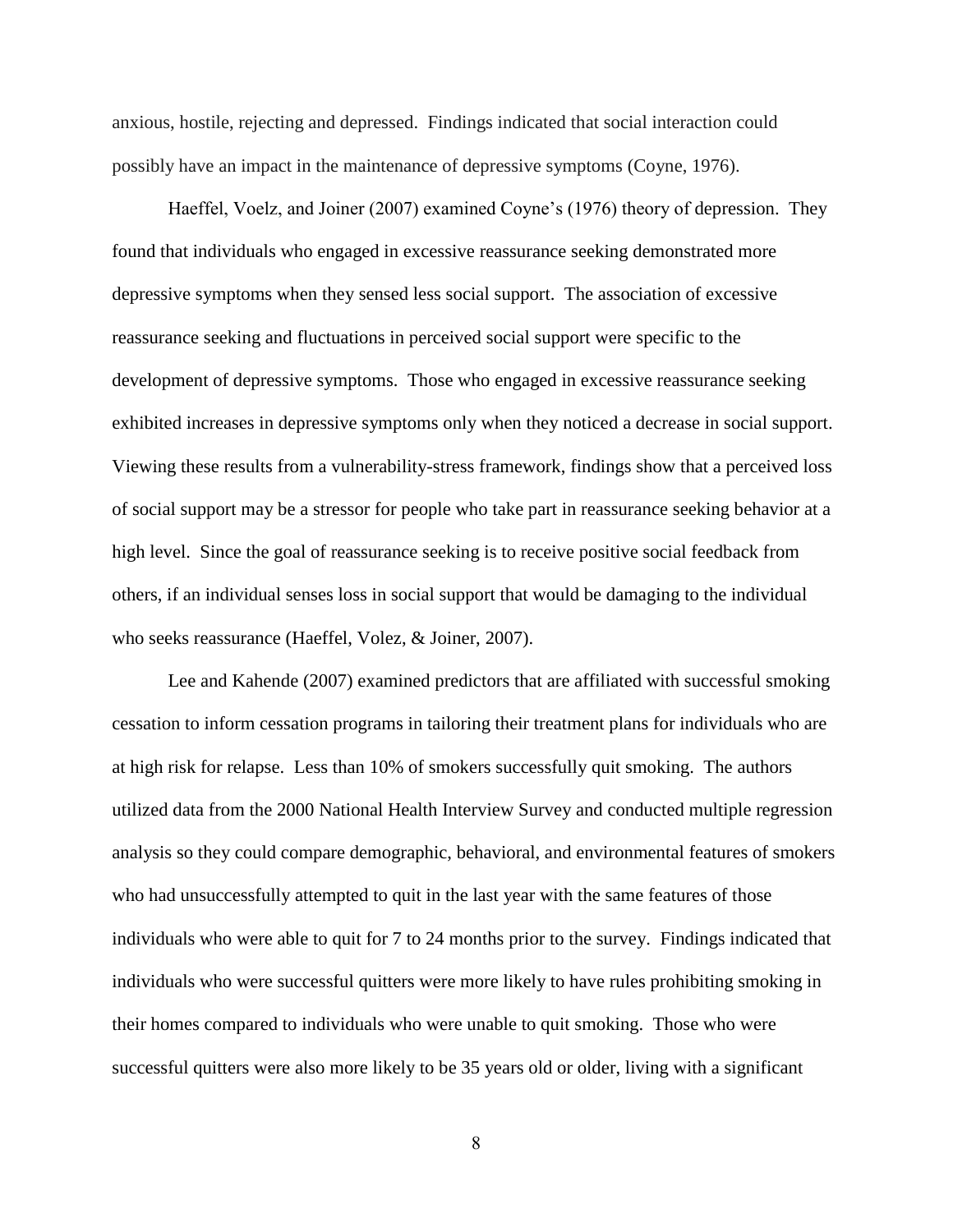other or married, and non-Hispanic White. The findings of Lee and Kahende (2007) imply that social support may influence smoking behavior.

Brothers and Borrelli (2011) examined which types of social support have an impact for cessation among Latino smokers. The authors were also interested in examining if social support works as a protective factor against depressed mood during smoking cessation. This study consisted of Latino smokers and the average age of the participants was 37 years. Social support was measured by partnership status, the level of perceived general support (Interpersonal Support Evaluation List), and the amount of support participants perceived from their partners for smoking cessation (Partner Interaction Questionnaire). The authors assessed depressed mood with the Center for Epidemiological Studies-Depression (CES-D) scale. Findings indicated 30% of participants with a partner quit smoking compared to 14.3% of participants who did not have a partner. Forty-three percent of the participants with more perceived positive partner support stopped smoking compared to 17.4% of the participants who perceived low levels of partner support. Results demonstrated there was a significant interaction between partnership status and depressed mood in the prediction of quitting. Among participants who did not have a partner, those with low levels of depressed mood had higher quit rates (37%). These findings indicate it is important to assess social support and depressed mood when providing smoking interventions to Latino populations (Brothers & Borrelli, 2011).

## **1.9 Smoking, Depression, and Latinos**

As previously noted, the literature demonstrates a relationship between depression and smoking, but few studies have examined how this association may differ with ethnicity. A study done by Berg et al. (2012) probed the interaction between ethnicity and depressive symptoms in the prediction of smoking. The authors observed the frequency of current smoking among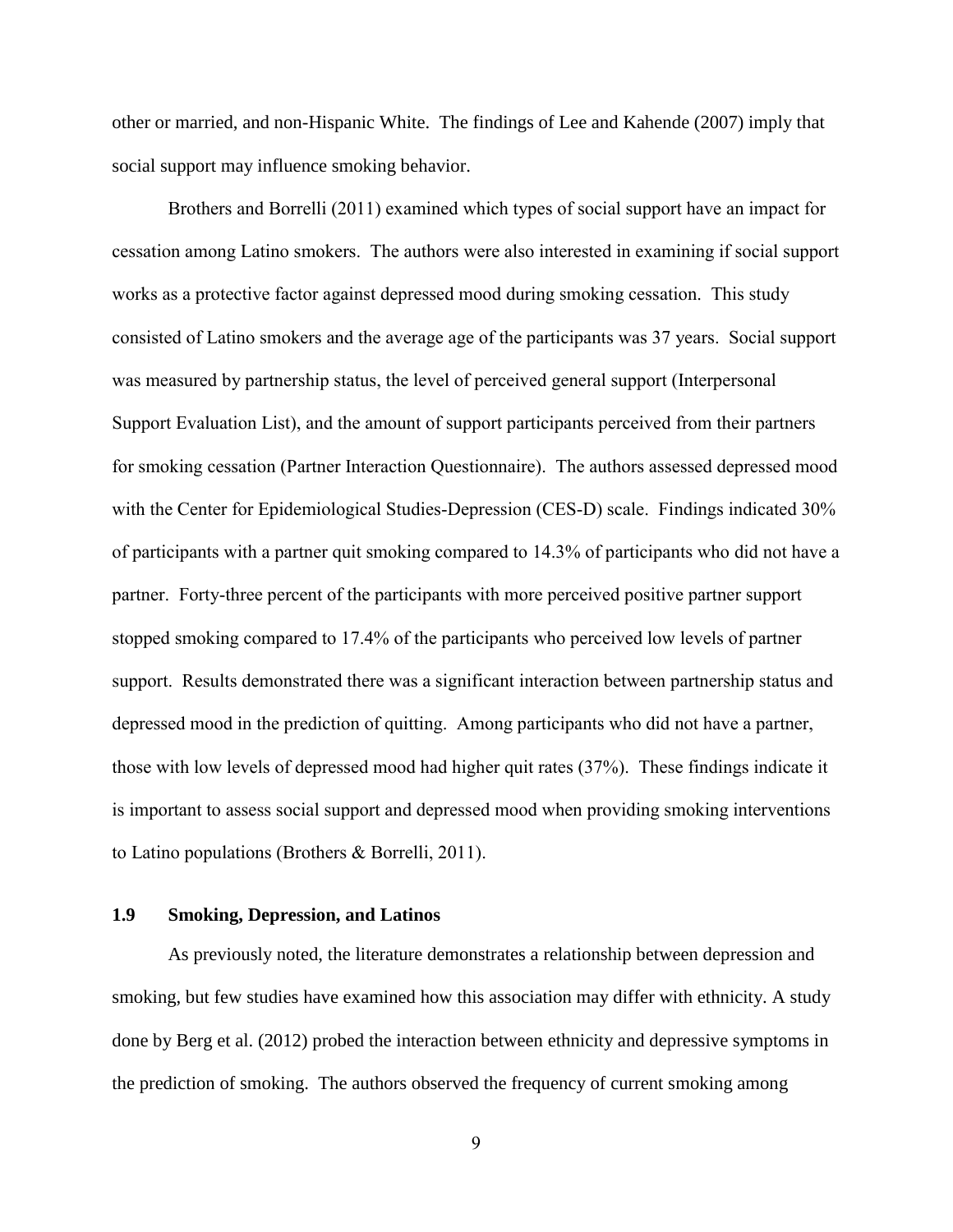people experiencing depressive symptoms and those who were not experiencing depressive symptoms as a function of ethnic group. Results indicated there was a significant interaction between ethnicity and depressive symptomology in the prediction of current smoking. Indeed, non-Latino Whites smoked more when they were depressed. However, the frequency of current smoking among Latinos was lower in those individuals who endorsed depressive symptoms. In other words, Latinos who were depressed smoked at the same rate as when they were not depressed. This study emphasizes the importance of examining ethnic differences in mental health and smoking prevalence. It is of interest to extend the Berg et al. (2012) study with a sample of Latinos living with HIV on the U.S. and Mexico border because instead of probing for an ethnicity effect we can assess for an acculturation effect (since our sample consists only of Latinos living with HIV). If the Berg et al. ethnic group results can be extended to acculturation, this current study could help rule out potential biological effects associated with ethnic group differences.

To further elucidate the mechanism of effect, our study focuses on the potential mediating effect of social support. Several researchers have noted that social support can mediate acculturation effects on health among Latinos in the U.S. For example, Rivera (2007) studied a sample of 850 Latinos from South Florida. He predicted there would be a direct relationship between depression and acculturation. Rivera (2007) predicted greater levels of depression would be associated with greater levels of acculturation. He found that support mediated, but did not moderate, the impact of acculturation on depressive symptoms. The findings showed that family social support mediated the relationship between acculturation and depression.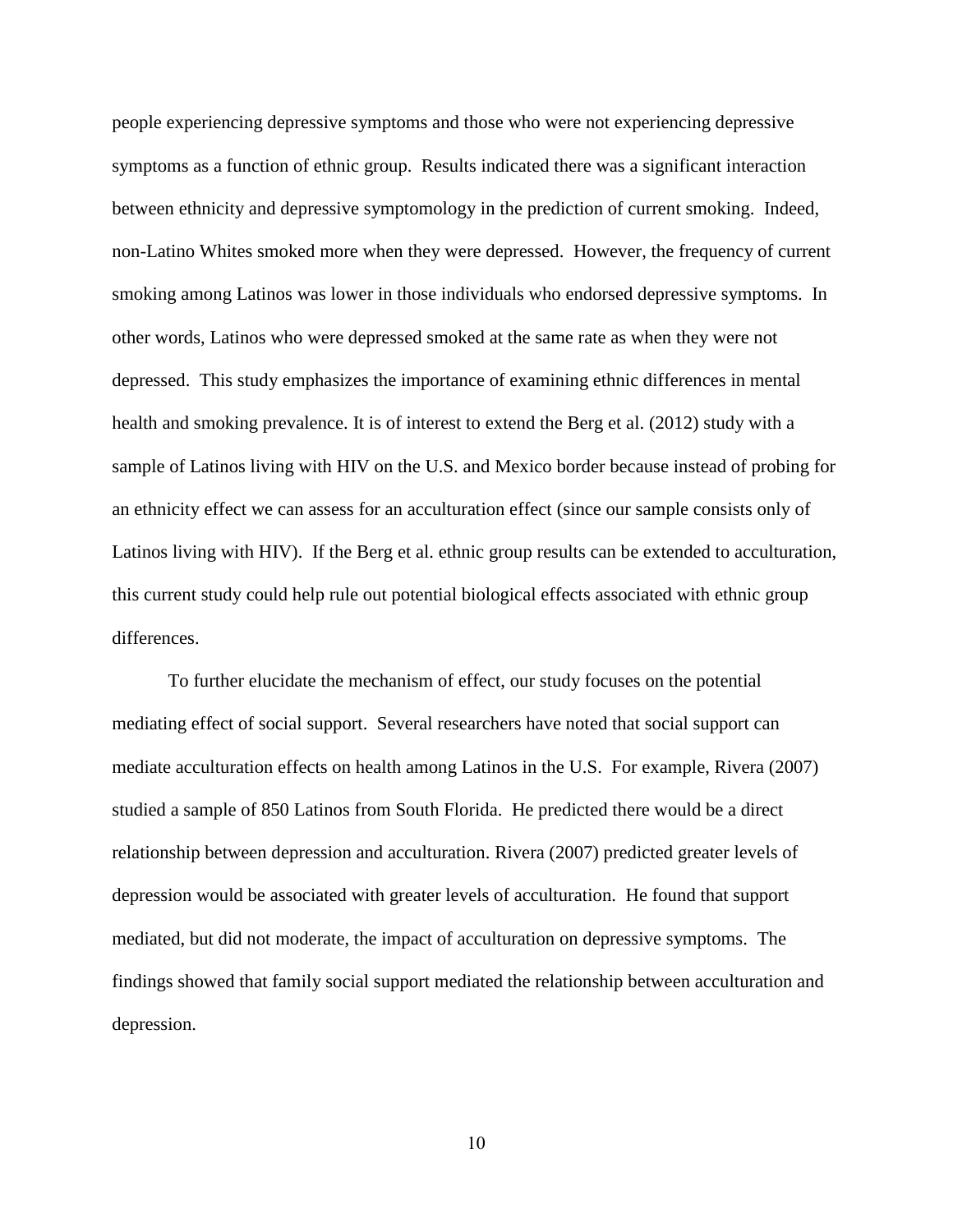#### **1.10 Emotion Regulation Theory as a Context**

A pioneer in the understanding of the link between smoking and affect, Tomkins (1966) proposed that management of affect is the key to comprehending smoking behavior. The author posited that the motives of the human being and the affects are innate inherited biological mechanisms. There are eight different affects that humans experience; three of them are positive and five are negative in tone. The positive affects consist of excitement, enjoyment, and surprise. The negative affects consist of anger, distress, fear, contempt, and shame. Tomkins explains that these emotions are innate because no one has to learn to cry in distress or smile in enjoyment. He does explain that stimuli that activate each emotion may be learned or innate. He suggests that humans are motivated to maximize their experience of positive affects and to minimize their experience of negative affects.

An innate behavior by which individuals may attain this balance between positive and negative affect is sucking or smoking behavior. When experiencing distress, infants will engage in sucking behavior (e.g. sucking on their fingers) thus interfering with the crying response. This results in a reduction in the neurological response signaling distress and minimizes the experience of negative affect. Sucking behavior can also promote the experience of positive affect; Tomkins explains that sucking behavior evokes the smiling response and a resulting affect of enjoyment.

Smoking or sucking is innately capable of reducing the negative affect of distress and provoking the affect of enjoyment, according to Tomkins. Thus, adults who feel distress on a daily basis might try to reduce this distress by smoking. Tomkins explains that we learn to be distressed by various things that would not innately distress us and we also learn to reduce this affect by smoking. People also learn that by smoking they relieve any negative emotion and induce more positive emotion (Tomkins, 1966).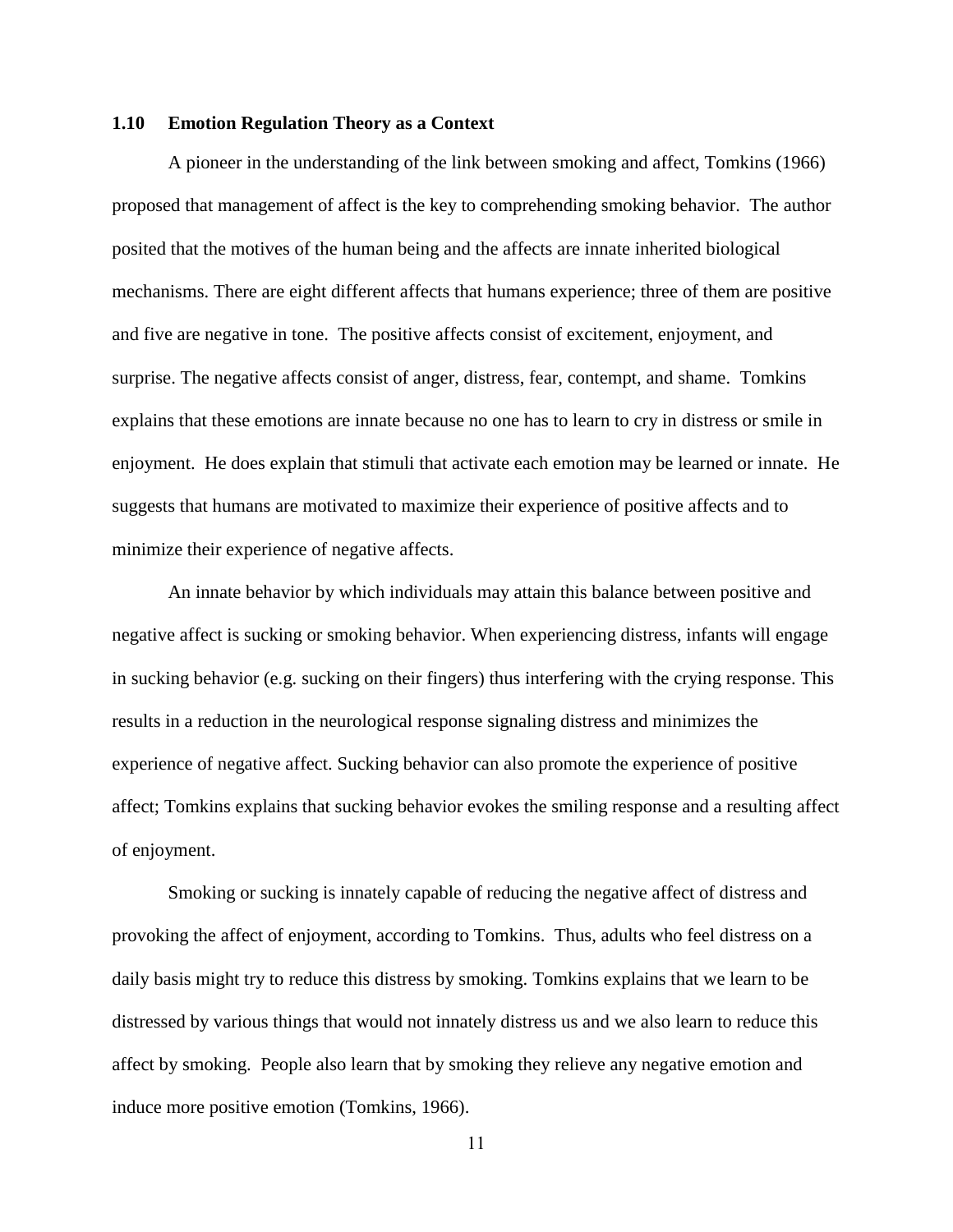More recent formulations have focused less on oral gratification and more on the role of nicotine when it comes to emotional regulation. For instance, Carmody, Vieten, and Astin (2007) describe recent theoretical and empirical findings pertaining to negative affect and emotion regulation in smoking cessation and dependence on nicotine. When individuals experience negative affect it usually motivates them to avoid these feelings or terminate them. The authors discuss models of addiction which concentrate on the idea that negative affect can become a conditioned stimulus that triggers conditioned drug-related responses. Self-medication models and stress and coping models are theories, which reference negative reinforcement. These models discuss that the individual who is addicted to drugs uses them to avoid or escape emotional suffering, and that drug motivation increases with stress because drugs lower the experience of stress. Then an association is created between affective distress related to stressful events and the negative affect involved in withdrawal (Carmody, Vieten, & Astin, 2007).

The emotional regulation strategy an individual engages in when experiencing affective distress may also contribute to the maintenance of smoking behavior. Fucito, Juliano, and Toll (2010) examined the subjective and behavioral responses of participants (*N*=121) in response to a mood induction procedure and their association with emotional regulation strategy (cognitive reappraisal versus expressive suppression) and smoking characteristics. The study also examined these associations in a subsample that reported current depressive symptoms (*n*=46). Results indicated that frequently engaging in expressive suppression was associated with longer smoking history while participants engaging in cognitive reappraisal were unlikely to expect smoking to improve mood. Amongst the depressed subsample, engaging in cognitive reappraisal as an emotional regulation strategy moderated the relationship between mood condition on smoking characteristics (duration, carbon monoxide boost, number of cigarette puffs). Findings from this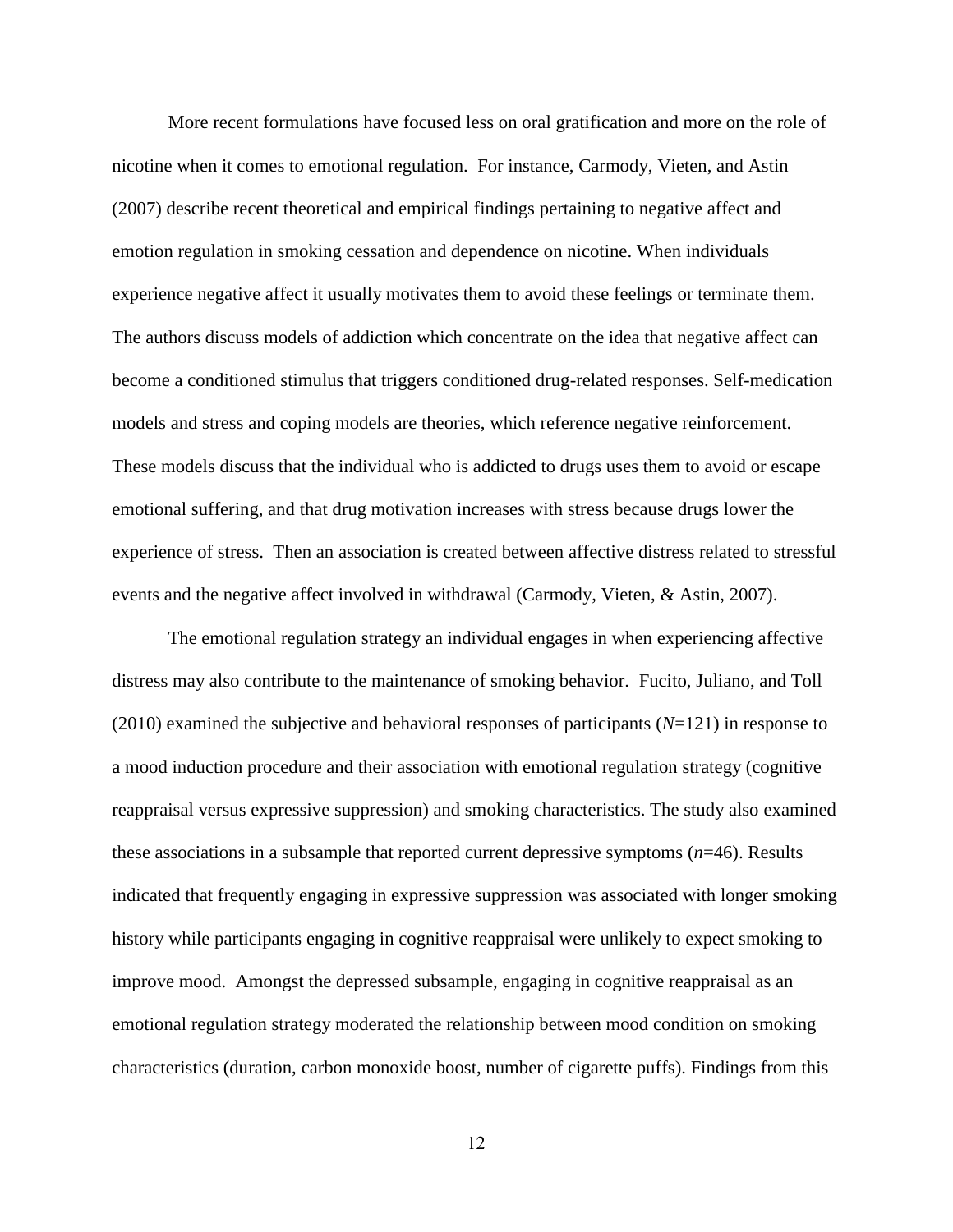study suggest that emotional regulation strategies may not only contribute to motivational correlates of smoking, but smoking behavior specific to depressed individuals as well.

There is broad theoretical and empirical support for the idea that smoking is utilized as a form of emotional regulation. The literature suggests that individuals will engage in smoking in order to reduce or terminate negative affect. However, there remains very little understanding of the role that culture or acculturation might play in this process, aside from the single study of ethnicity by Berg et al. (2012), cited earlier.

#### **1.11 Aims and Hypotheses**

We plan to examine if acculturation moderates the impact of depression on smoking among people living with HIV. How acculturated an individual is should predict what kind of coping that person will engage in. Investigating the association between acculturation and depression in smokers would contribute to the literature because while others have looked at ethnicity as a moderator, we have a unique sample from the U.S./Mexico border that has a broad range of acculturation. Assessing if acculturation has an impact on depression and smoking would be beneficial for health care providers who are creating smoking cessation programs that are culturally sensitive for Latinos/Latinas. At the same time we want to test some of the bivariate correlations between depression, smoking, acculturation, and social support.

H1: There will be a positive correlation between depression and smoking, meaning the more depressed individuals are, the more likely they are to smoke.

H2: A positive correlation is expected between acculturation and smoking, indicating the more acculturated to the American culture one is, the more likely it is that one will smoke. A negative correlation is expected for acculturation to the Mexican culture and smoking,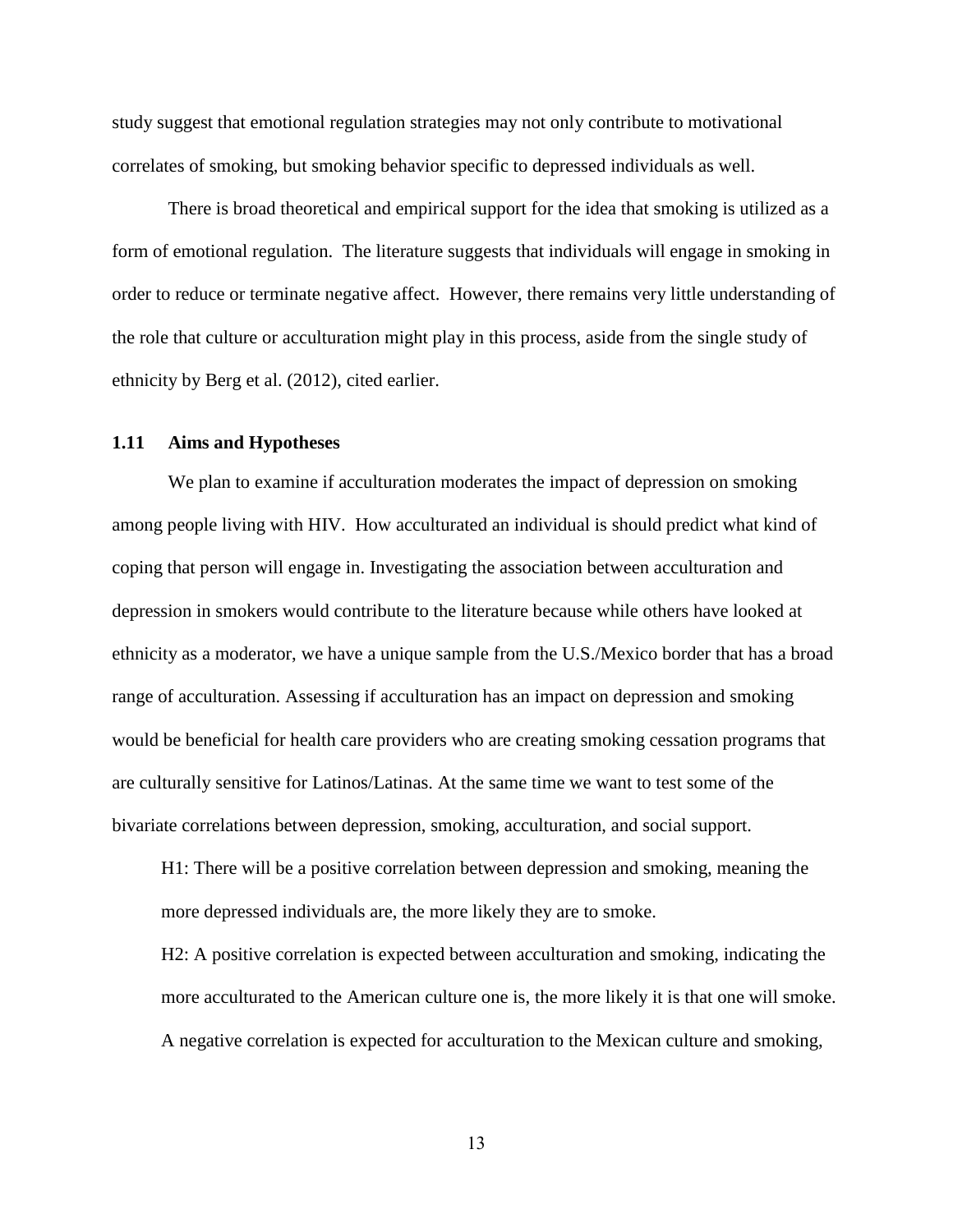indicating the more one is acculturated to the Mexican culture the less likely one is to smoke (see Figure 2).

H3: A negative correlation is expected between social support and smoking, meaning the more social support one has the less likely it is one will smoke.

H4: Acculturation is expected to moderate the impact of depression on smoking through social support. Among highly acculturated people, the more depressed they are, it is anticipated that they will be more likely to smoke. Among less acculturated people, little or no association between depression and smoking is anticipated (see Figure 1 and Figure 2)*.*



*Figure 1*: Among Latinos Living with HIV, Acculturation is Expected to Moderate the Impact of Depression on Smoking Through Social Support.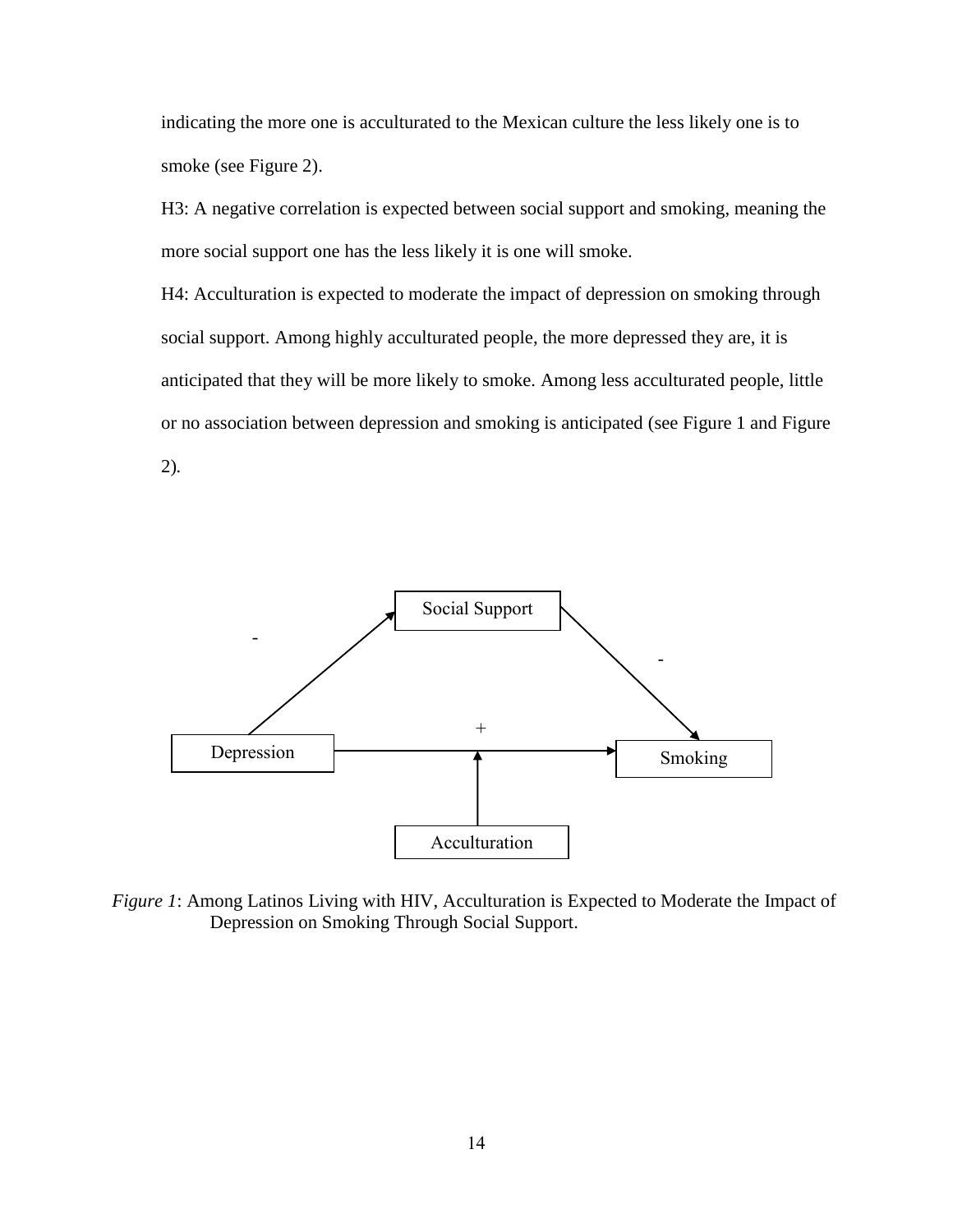

*Figure 2*: Among Latinos Living With HIV, Acculturation is Hypothesized to Moderate the Association Between Depression and Smoking.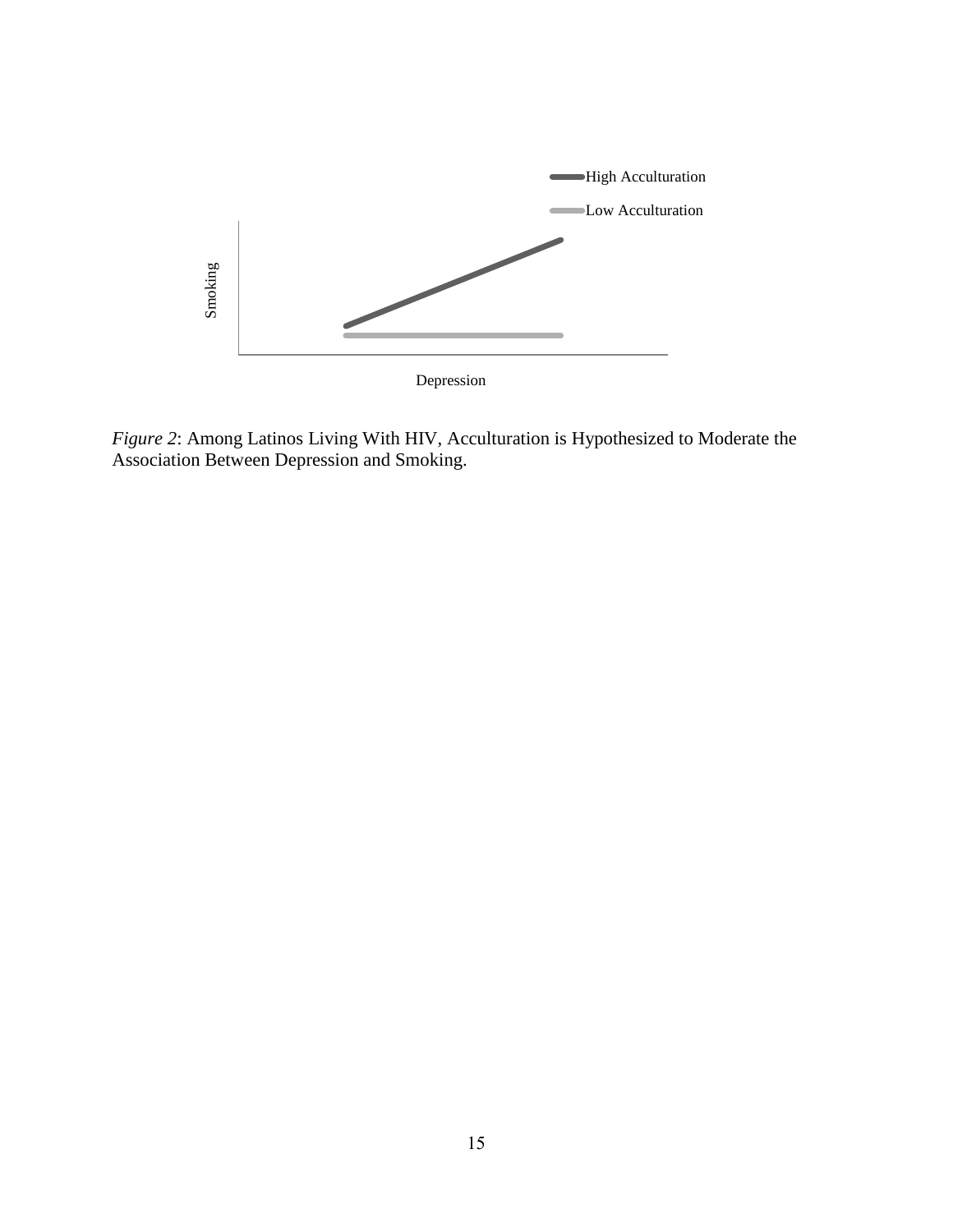## **Chapter 2: Method**

## **2.1 Participants**

Our sample consisted of 300 participants and the ages ranged from 18-73 years (*M*=46.9, *SD*=10.1). They had an average age of 46.4 years (*SD*=10.1) and had been living with HIV for an average of 10.4 years (*SD*=7.1). Seventy-nine percent identified as male, 19.4% identified as female, and 1.6% identified as transgender (male to female). The median household income for this sample was \$13,508 (SIQR=\$5,592). About 90% of the participants reported living in El Paso for an average of 10 years.

Participants were recruited through a local community health center that serves people living with HIV (Centro de Salud Familiar la Fe CARE Center, Inc.). In order for individuals to qualify to take part in our survey, they had to meet certain criteria. Participants had to be currently receiving treatment for HIV at the CARE Center. They also had to be 18 years of age (or older), able to give consent, and of Latino or Mexican descent. They had to have been taking HIV medications for a minimum period of one month.

Participants were excluded from the study if they showed signs of psychosis or dementia, or if they reported using crack, cocaine, heroin, or methamphetamines in the past month. Two other disqualification criteria were if the participant was planning on being away from the area for any extended period during the study or had a household member who had already participated in the study. The reason these were disqualification criteria was because the data were collected during an intervention study.

Data were collected in 2010 as part of a much more extensive study, which consisted of administering about an hour and a half of interview and paper-and-pencil measures to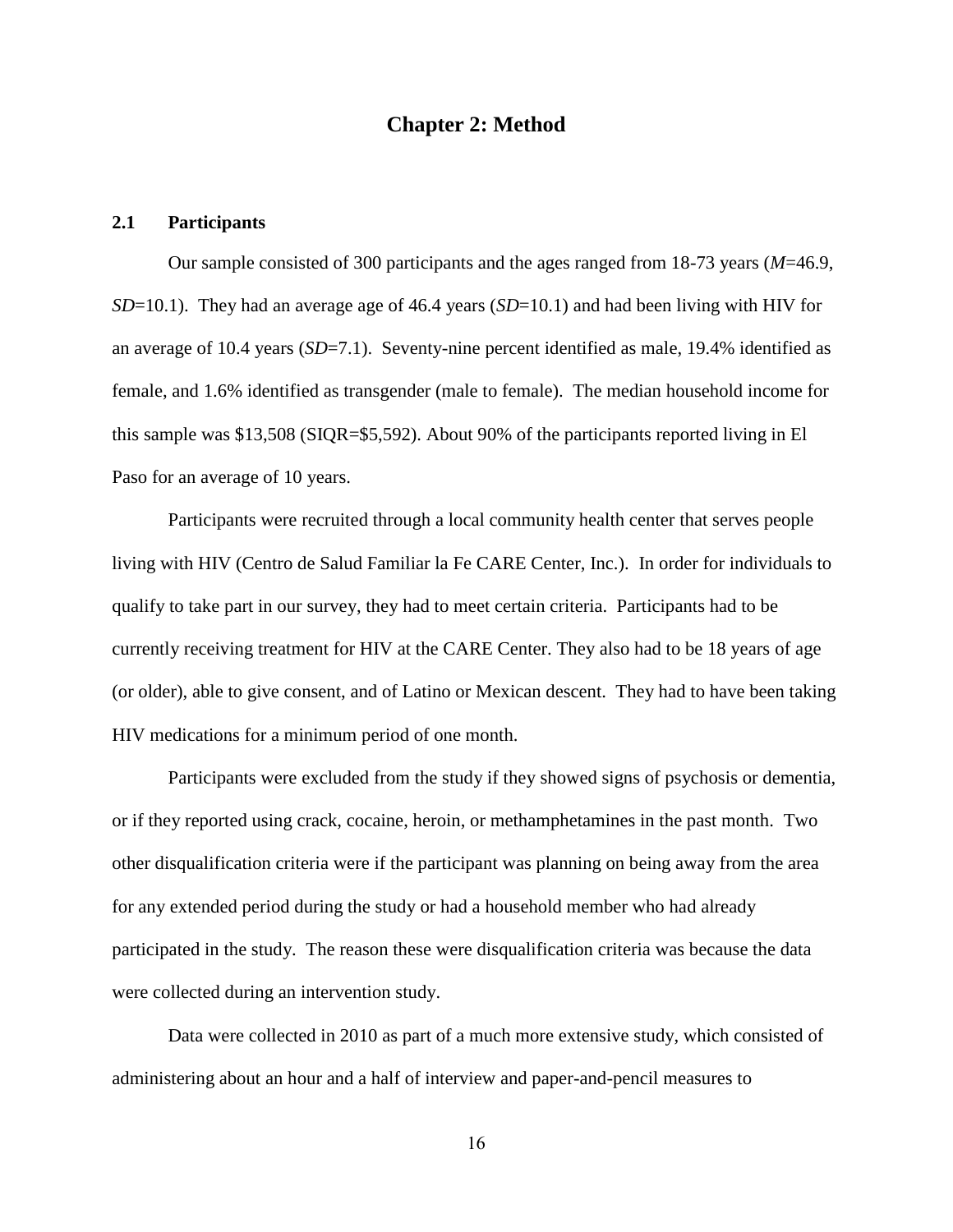participants. Our sample was a convenience sample; we studied a non-probability sample of 300 Latinos living with HIV. Examining smoking behavior in this population is crucial because there is a high prevalence smoking among people living with HIV. In addition, smoking compromises the effectiveness of treatment among people living with HIV. These facts, combined with the increased risk of HIV among Latinos, justify the study of such a convenience sample.

#### **2.2 Measures**

The *AMAS-ZABB* scale was developed to measure the bi-dimensional process of acculturation (Zea, Asner-Self, Birman, & Buki, 2003). The U.S. cultural identity scale consists of 6 items (e.g., "I think of myself as being U.S. American") and the Latino cultural identity subscale consists of 6 items (e.g., "I think of myself as being Latino"). For each of these items the participant was able to choose from a 4-point Likert-type response format ranging from 1 (strongly disagree) to 4 (strongly agree). The language competence subscale contains 18 items (e.g., "How well do you speak English [school, work]?" "How well do you speak your native language [family/phone]?"). The cultural competence subscale consists of 12 items (e.g., How well do you know American national heroes from your culture?"). For each of the language and cultural competence scale items, the participant was able to choose from a 4-point Likert-type response format ranging from 1 (not at all) to 4 (extremely well/like a native). For each factor (cultural identity, language competence and cultural competence) there exist two domains that the bi-dimensional measurement represents (U.S. acculturation and Latino acculturation). The measure was validated in two separate Latino samples in both English and Spanish. This scale demonstrated good internal reliability and satisfactory concurrent validity. The Cronbach's coefficient alphas for the following subscales were: U.S. cultural identity subscale  $\alpha$ = .90, Latino cultural identity subscale  $\alpha$ = .89, English language competence subscale  $\alpha$ = .97, Spanish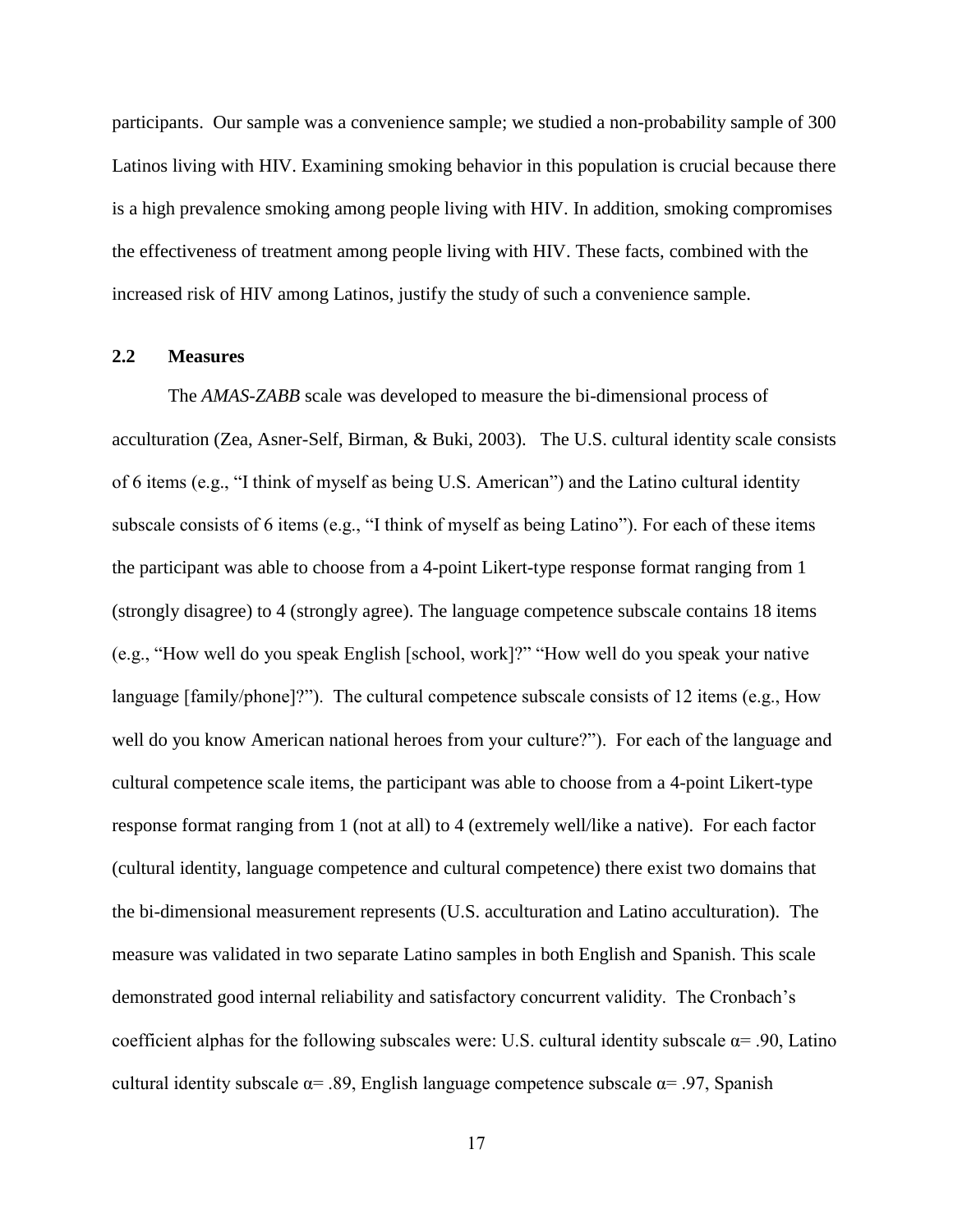language competence subscale  $\alpha$ = .86, U.S. cultural competence subscale  $\alpha$ = .89, and Latino cultural competence subscale  $\alpha$ = .83. The authors correlated the AMAS-ZABB scale with the BIQ-B, which is an adaptation of the Bicultural Involvement Questionnaire. The U.S.-American identity scale was significantly related to BIQ-B Americanism,  $r(43) = .40, p < .01$ , as were the English language,  $r(43) = .48$ ,  $p < .001$ ; U.S.-American cultural competence,  $r(43) = .31$ ,  $p <$ .05; and overall AMAS-ZABB American dimensions, *r* (43) = .48, *p* < .001. The AMAS-ZABB subscales were significantly positively related to the BIQ-B Latinoism scale: Latino ethnic identity,  $r(43) = .47$ ,  $p < .01$ ; Spanish language,  $r(43) = .46$ ,  $p < .01$ ; and overall AMAS-ZABB culture of origin dimension,  $r(43) = .41$ ,  $p < .01$ .

The *Smoking Scale* assesses current tobacco use and behavior as well as history of tobacco use and behaviors (Cooper et al., 2011). The self-report smoking scale has been utilized in a study by Cooper et al. (2011; Appendix A). The smoking scale was scored as follows: if respondents reported daily smoking (Item A), they were asked how many cigarettes they smoked per day. Those who smoked between 1-10 cigarettes per day were considered to be light smokers; if they reported 11+ cigarettes per day, they were considered to be moderate to heavy smokers. If they selected Item B (one to six cigarettes per week), Item C (less than one cigarette per week), or Item D (less than one cigarette per month), then they were considered to be nondaily smokers; if they selected Item E ("I no longer smoke, but in the past smoked at least two cigarettes per day") or Item F ("I no longer smoke, but in the past smoked one-six cigarettes per week") then they were considered quitters, and if they selected Item G ("I have smoked a cigarette or few, just to try it") they were considered experimenters. Finally, if they selected Item H ("I have never smoked before, not even a puff") they were considered to be never smokers.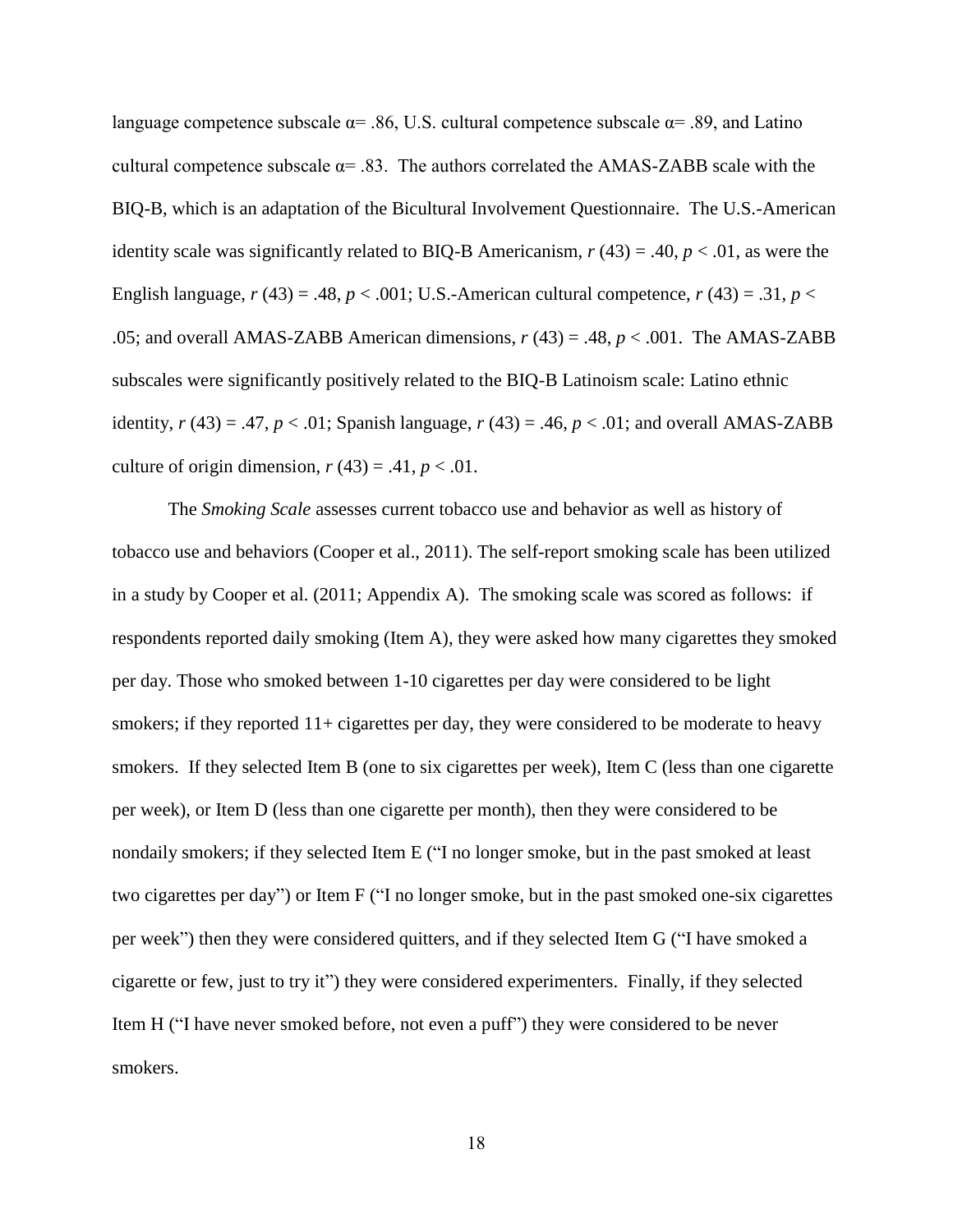Wong et al. (2012) conducted a study, which included a similar self-report of smoking status and a measure of urinary cotinine (biomarker of exposure to tobacco smoke). The authors then estimated the prevalence of cigarette smoking based on the self-report measures and on urinary cotinine levels. Results indicated that the self-report measures closely approximated estimates based on cotinine concentration. These findings imply that prevalence of cigarette smoking can be accurately estimated with self-report measures.

The *Multidimensional Scale of Perceived Social Support (MPSS)* is a 12-item survey of perceived social support. The survey consists of three subscales: 1-significant other (4 items; e.g., "There is a special person who is around when I am in need"), 2-friends (4 items; e.g., "My friends really try to help me"), and 3-family members (4 items; e.g., "My family is willing to help me make decisions"). Each item uses a 7-point Likert-type scale response format that ranges from 1 (very strongly agree) to 7 (very strongly disagree). The test-retest reliability for each subscale was .91, .85, and .87, respectively (Zimet et al., 1988). Cronbach's coefficient alpha for the whole scale was .88. These values indicate good internal consistency for the scale as a whole and for the three subscales. In the development of this scale, one hypothesis the authors had was that perceived social support would be negatively associated with reported anxiety and depression symptoms. Correlations between the MSPSS subscales and the Depression and Anxiety subscales of the HSCL supported this prediction. Perceived Support from Family was significantly inversely related to both depression,  $r = -0.24$ ,  $p < 0.01$ , and anxiety,  $r = -0.18$ ,  $p < 0.01$ . Perceived Support from Friends was related to depression symptoms, *r* = -.24, *p* < .01, but not anxiety. The Significant Other subscale was marginally but significantly negatively related to depression,  $r = -.13$ ,  $p < .05$ , as was the scale as a whole,  $r = -.25$ ,  $p < .01$ .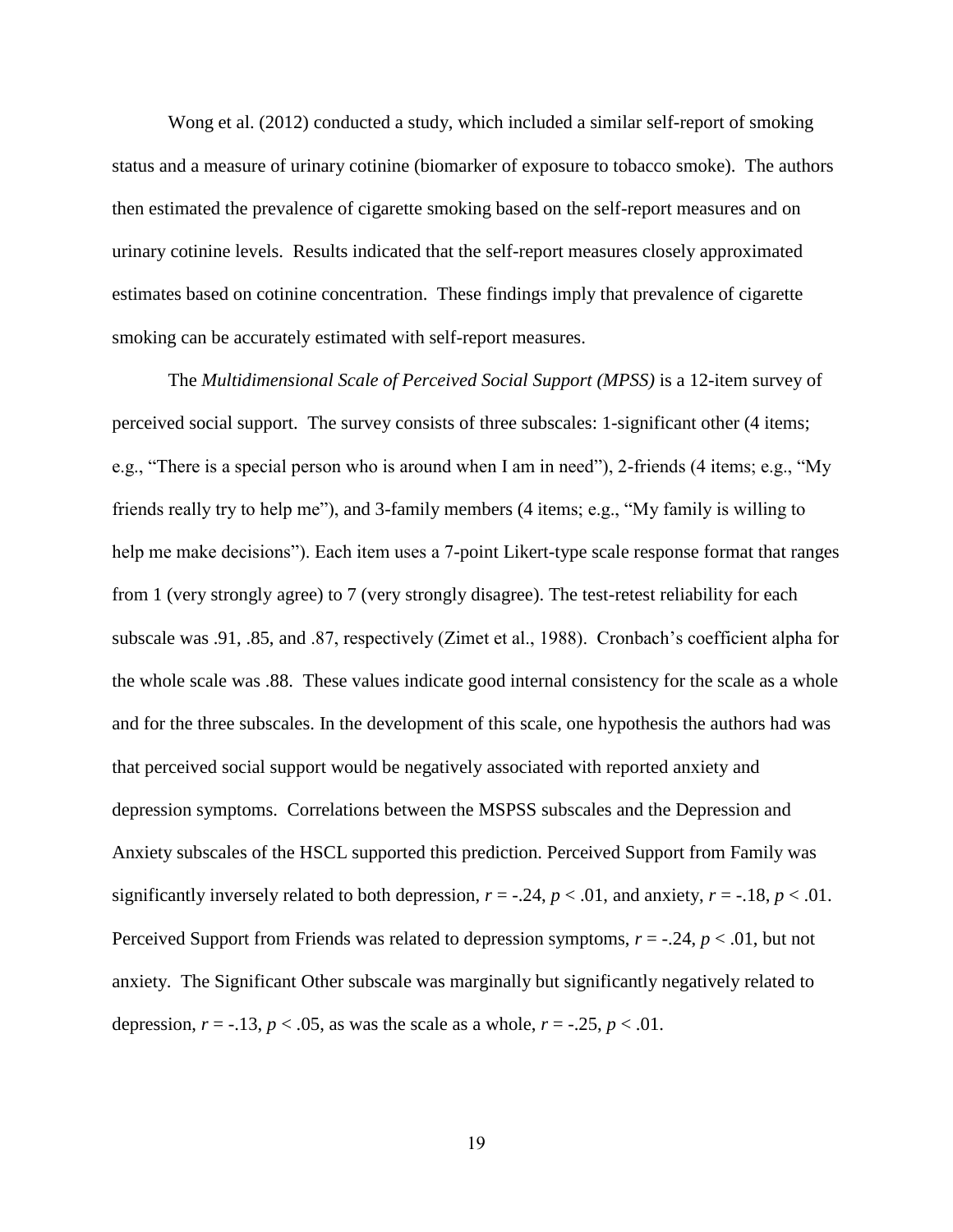*The Beck Depression Inventory IA (BDI-IA)* is a popular assessment utilized to measure depressive symptoms in research settings and clinical settings. This assessment consists of 21 items about depressive symptoms and attitudes. Each item uses a 4-point response format. Higher scores indicate higher levels of depression. Cronbach's coefficient alpha for this measure was .90 (Beck & Steer, 1993a).

The BDI-IA has been translated from English to Spanish and reports show the psychometric properties of this translation compare favorably to those of the BDI-IA in English (Bonicatto, Dew, & Soria, 1998; Suárez-Mendoza et al., 1997). The Spanish BDI-IA has demonstrated different structures through factor analyses (e.g., Ibáñez, González, & Peñate, 1997; Jurado et al., 1998), but most analyses have generated basically the same two-factor structure, distinguishing Cognitive symptoms from Somatic ones, as frequently seen with the English version (e.g., Aragón Ramírez, Bragado Alvarez, & Carrasco Galán, 1999; Bonicatto et al., 1998). In the English BDI-IA, the items that assess irritability, crying, and indecisiveness have consistently loaded on to the Cognitive/Affective factor but these items tend to fall on the Somatic scale in the Spanish BDI-IA. The scoring guidelines provided for the BDI-IA by Beck and Steer (1993) has been used for both the English and Spanish versions of the scale: 0-9 (minimal depression), 10-16 (mild depression), 17-29 (moderate depression), and 30-63 (severe depression).

*Measure Translation:* Scales that were previously validated and published in Spanish were utilized in this study. If a scale did not have a validated and published translation, it was translated by a certified translator in the Department of Languages and Linguistics at the University of Texas at El Paso. A certified translator whose native language was Spanish translated all the measures into Spanish. The measures were then back-translated by a second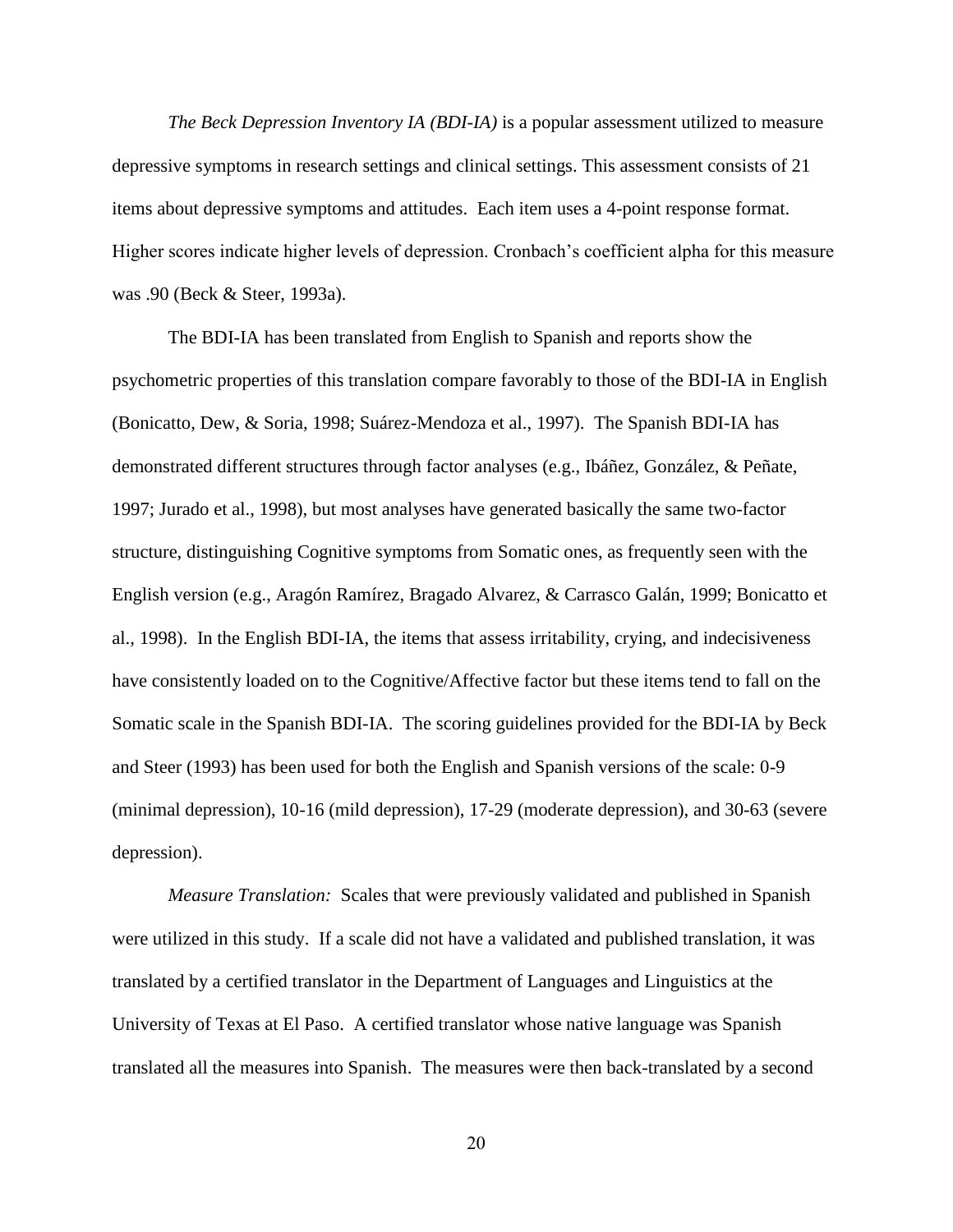certified translator whose native language was English. A committee of bilingual psychology graduate students then met with a doctoral-level research psychologist and the two translators to examine the measures for accuracy and cultural relevance of terms and of phrases. Any additional changes were made by consensus of the committee. Prior to the start of the study, all measures were pilot tested by staff members and HIV+ peer advocates at the center where the data were collected.

#### **2.3 Procedure**

Participants were initially contacted by staff at the community health center. The staff did not endorse the study; they simply informed their patients of it. The receptionist or medical assistants provided patients with a flyer that asked the patients if they were interested in participating in the study and noted the \$20 incentive. If the patients expressed interest, they were asked for their contact information. Research assistants then set up an appointment to discuss the study and request informed consent. Once informed consent was obtained we conducted a survey that was part interview and part paper-and-pencil. Participants were assigned numbers in order to protect their identities. All data were identified by participant number, rather than patient name. The University of Texas at El Paso's Institutional Review Board approved the study. If patients met the qualifications and rendered informed consent they were scheduled to take part in the survey. The baseline assessment usually took about an hour and a half to two hours. The participants were compensated twenty dollars for taking part in the survey.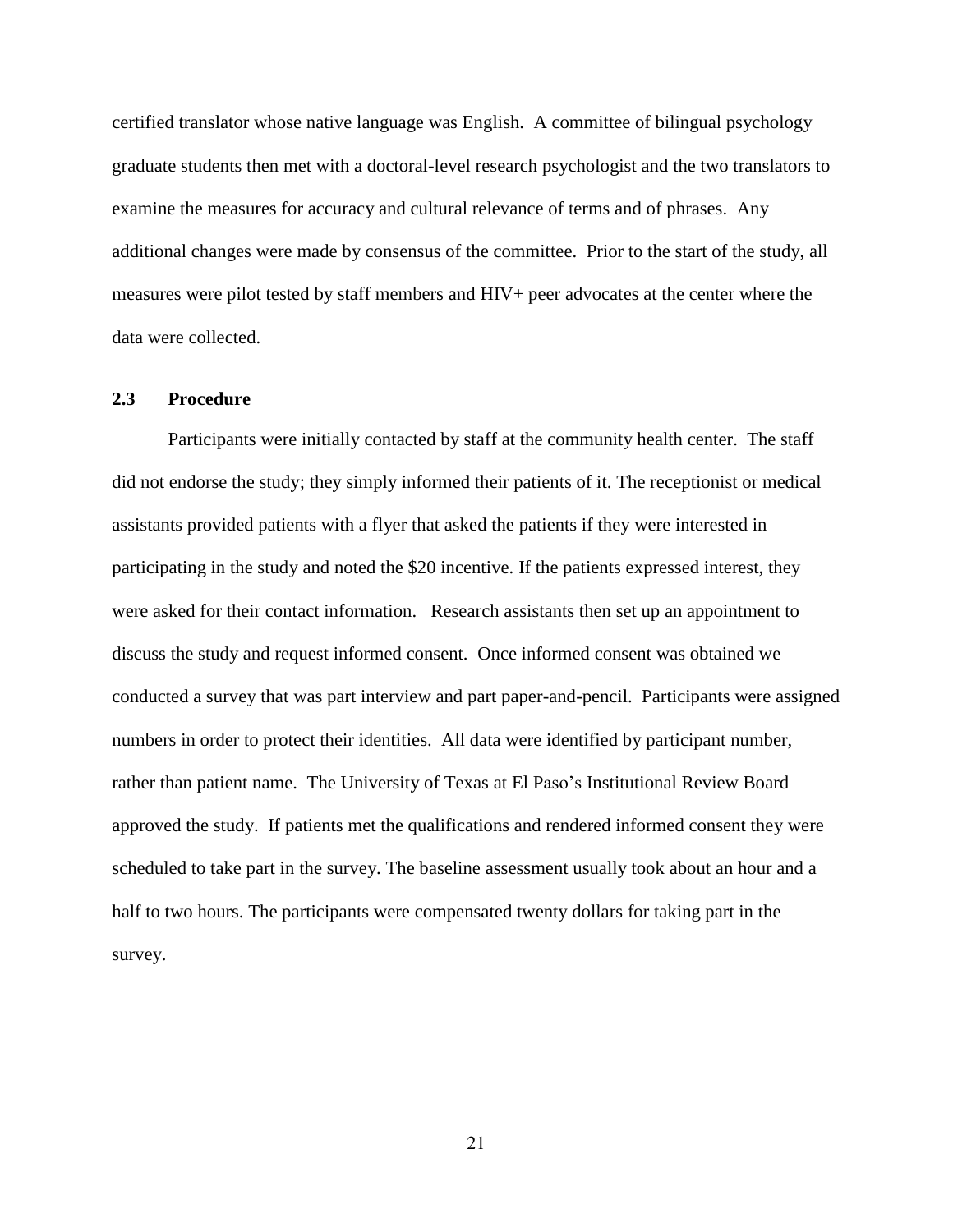## **2.4 Approach to Analysis**

According to Fritz and MacKinnon (2007), if the "a" path in a mediator model is either strong or very strong, the required sample size to detect the ab effect with power set at 0.80 and an alpha set at .05 would be either 115 or 116 participants, assuming that the "b" path is not very weak. Our model satisfies these conditions; thus, we have enough participants to test this model.

Bivariate correlations were computed among relevant variables. To test the primary hypotheses we used a bootstrap analysis. Bootstrap analysis estimates the sampling distribution by treating the sample (*N*=300) as a population (Hayes, 2009; Preacher, Rucker, & Hayes, 2007). The bootstrap re-samples (*k*=5000) from the sample; *k* indicates how many times re-sampling from the whole sample occurred. This strategy created a 95% confidence interval, using a percentile approach (Preacher et al., 2007).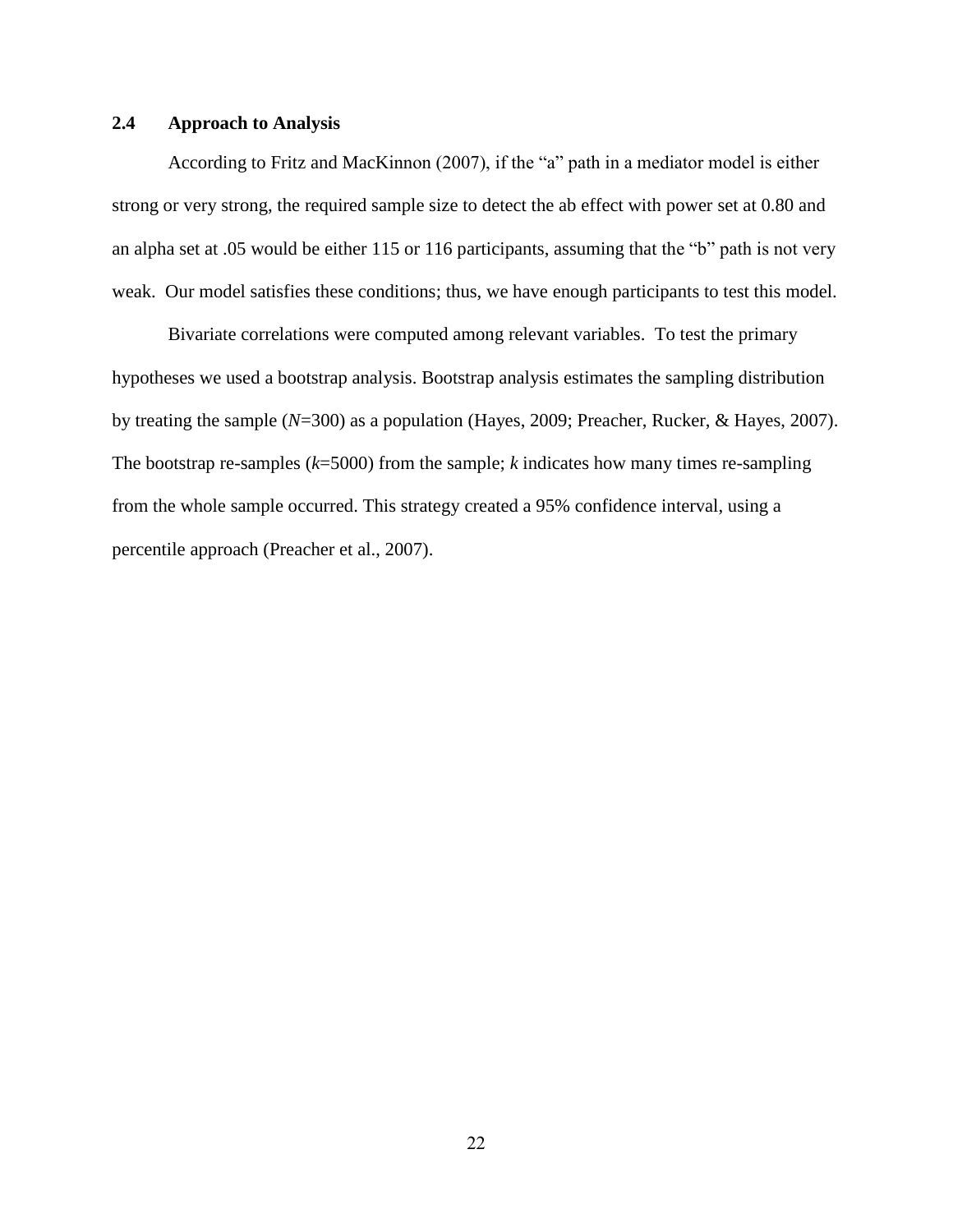## **Chapter 3: Results**

## **3.1 Descriptive Statistics and Demographic Information**

*Participant Characteristics.* Data from the 300 participants were analyzed and the following descriptive statistics were found. Our sample scored an average of 5.1 (*SD=*1.9) on the Multidimensional Perceived Social Support scale. This indicates our sample reported levels of perceived social support similar to the sample from the Zimet (1988) study that reported an average of 5.6. Our sample scored an average of 12.8 (*SD=*10.2) on the Beck Depression Inventory 1A, which corresponds to a clinical rating of mild depression as indicated by Beck and Steer (1993). Forty-six percent of our sample reported smoking at least one cigarette in the past month, similar to the sample from Paperwalla, Levin, Weiner, and Saravay (2004). Our sample scored an average of 3 (*SD*=0.9) on the acculturation scale to the American culture and 3.1 (*SD*=0.8) for the acculturation to culture of origin. Compared to the sample in the Zea et. al., (2003) the average for their community sample for acculturation to the American culture was 2.6 and the average for acculturation to culture of origin was 3.4. Thus, our sample was, on average, fairly well acculturated to both cultures.

### **3.2 Scale Characteristics**

*Scale Reliability.* Internal consistency for the scales and subscales was analyzed to ensure measures utilized in this study demonstrated adequate internal consistency reliability, as indicated by an  $\alpha$  > .70 (Bernardi, 1994). Cronbach's alpha (Cronbach, 1951) was computed for scales that measured depression, perceived social support, and acculturation (see Table 1).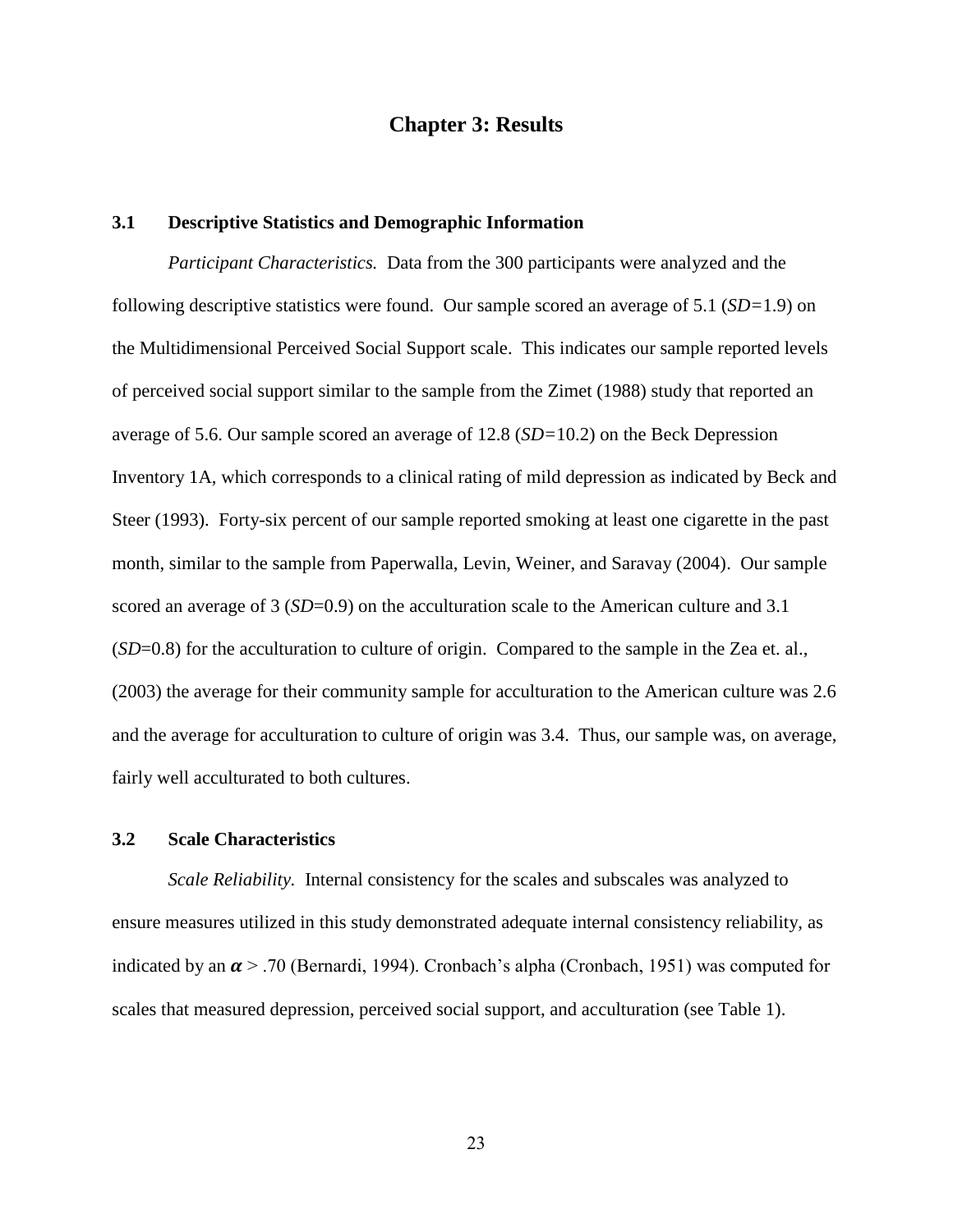## Table 1

*Reliabilities of Key Scales Among Latinos Living with HIV*

| Scale Name                                                    | Cronbach's Alpha |
|---------------------------------------------------------------|------------------|
| Beck Depression Inventory-1A (22 items)                       | .90              |
| The Abbreviated Multidimensional Acculturation Scale (U.S.)   | .91              |
| The Abbreviated Multidimensional Acculturation Scale (Origin) | .88              |
| Multidimensional Measure of Perceived Social Support (MSPSS)  | .92              |

### Table 2

*Correlation Matrix for Key Variables Among Latinos Living with HIV (n=300)*

|                                       |                          | 2.                       | 3.                           | 4.                       | 5.         |
|---------------------------------------|--------------------------|--------------------------|------------------------------|--------------------------|------------|
| 1. Smoking Status                     | -                        | .049                     | .017                         | $.119*$                  | $-.190**$  |
| 2. Acculturation to the U.S.          |                          | $\overline{\phantom{a}}$ | $-.027$                      | $-.010$                  | .045       |
| 3. Acculturation to Culture of Origin |                          | $\overline{\phantom{a}}$ |                              | .007                     | .047       |
| 4. Beck Depression Inventory 1A       | $\overline{\phantom{0}}$ | $\overline{\phantom{a}}$ | $\qquad \qquad \blacksquare$ |                          | $-0.429**$ |
| 5. Perceived Social Support           |                          | $\overline{\phantom{0}}$ | $\overline{\phantom{0}}$     | $\overline{\phantom{0}}$ |            |

\**p* <.05, \*\**p* <.01.

## **3.3 Hypothesis 1**

**H1**: *There will be a positive correlation between depression and smoking, meaning the more depressed individuals are, the more likely they are to smoke.*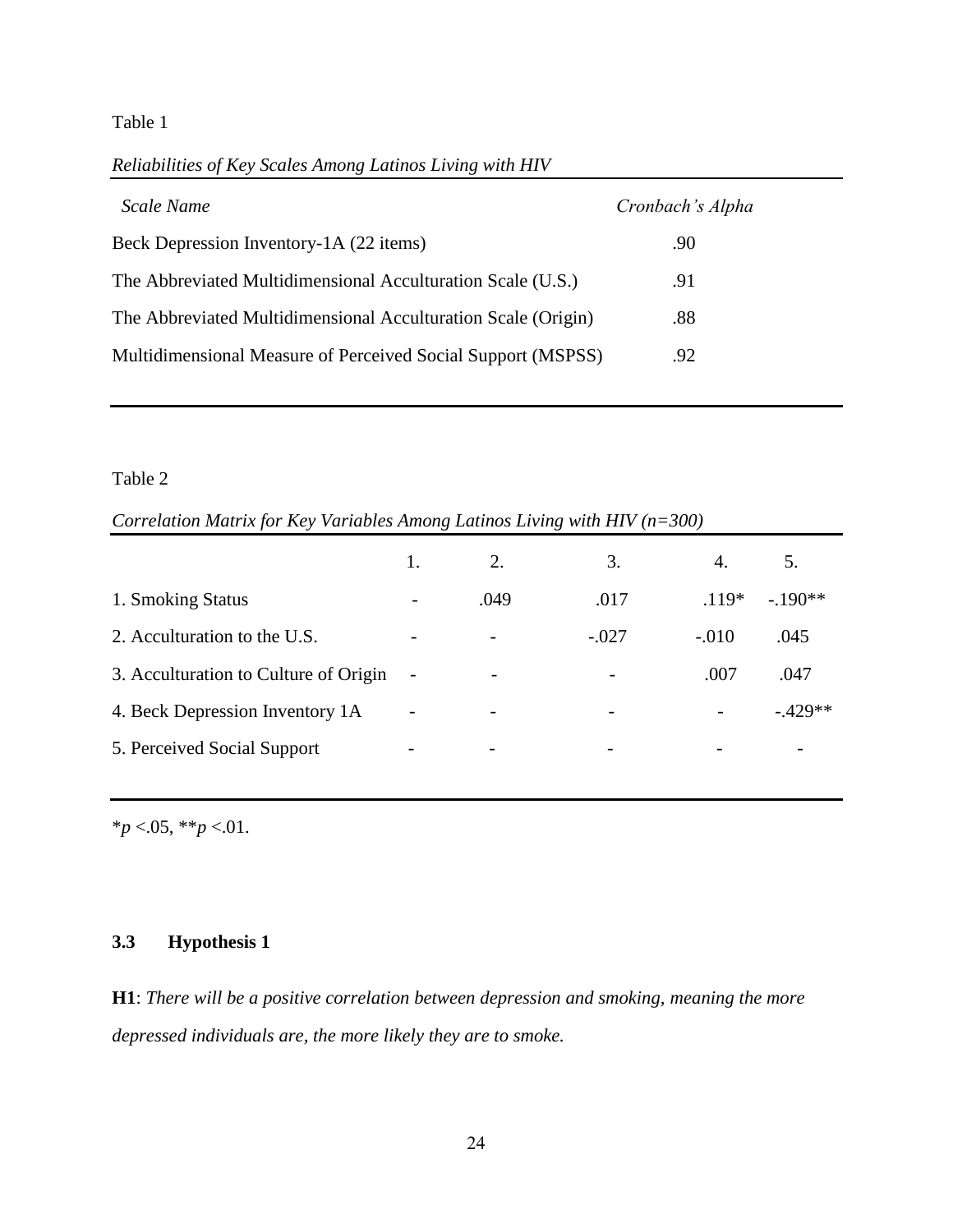A Pearson Product-Moment Coefficient between depression and smoking indicates there is a positive correlation between these two variables (*r*=.119) (Table 2). However, the correlation is of relatively small magnitude, accounting for only 1.4% of the variance.

#### **3.4 Hypothesis 2**

**H2**: *A positive correlation is expected between acculturation and smoking, indicating the more acculturated to the American culture one is, the more likely it is that one will smoke. A negative correlation is expected for acculturation to the Mexican culture and smoking, indicating the more one is acculturated to the Mexican culture the less likely one is to smoke.* 

Bivariate correlations were not statistically significant between acculturation to the Mexican culture and smoking and acculturation to the American culture and smoking (*r*=.049) (Table 2). In addition to being statistically insignificant, the correlations were very small in magnitude.

#### **3.5 Hypothesis 3**

**H3**: *A negative correlation is expected between social support and smoking, meaning the more social support one has the less likely it is one will smoke.* 

There was a significant negative correlation between social support and smoking. This demonstrates those who have more social support are less likely to smoke and those who have less social support are more likely to smoke (Table 2). Social support accounted for 3.6% of the variance in reported smoking behavior.

#### **3.6 Hypothesis 4**

**H4**: *Acculturation is expected to moderate the impact of depression on smoking through social support. Among highly acculturated people, the more depressed they are, it is anticipated that they will be more likely to smoke. Among less acculturated people, little or no association between depression and smoking is anticipated.*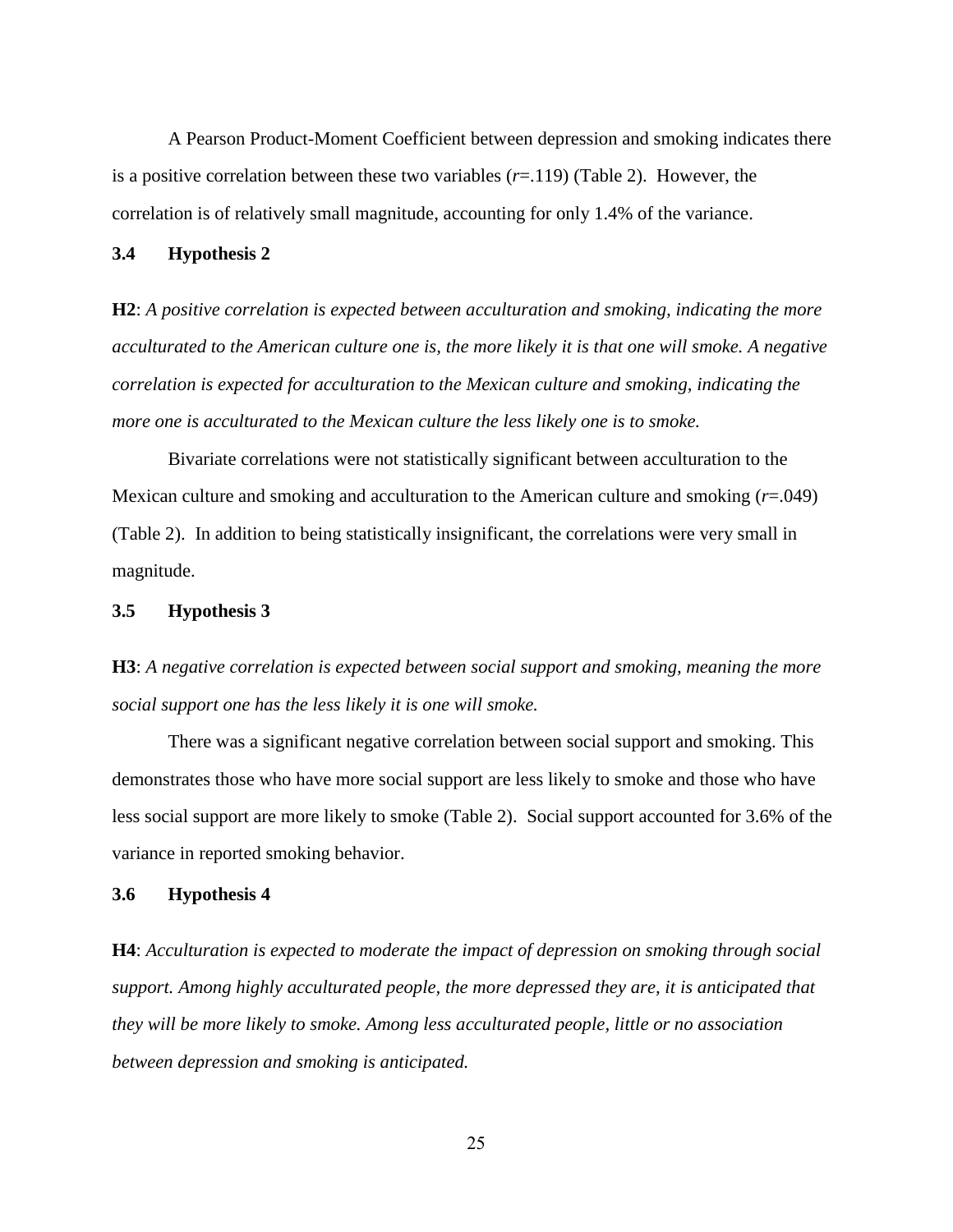The bootstrap method was utilized to test our model. Bootstrapping is considered to be a conservative approach because it tests the whole model at one time instead of running multiple regressions individually, which can lead to a Type 1 error. A bootstrapping re-sampling approach was used to test our mediating hypotheses (*k=* 5,000 bootstrap samples; see Figure 3). The indirect effects of depression on smoking behavior through social support was significant (*b*  =.01, CI [ .004, .022]) The results of the analysis (Figure 3) indicate that social support contributes to smoking behavior and is linked to depression as well. Specifically, depression accounted for 18% of the variance in social support and social support accounted for 5% of the variance in smoking. However, the interaction between depression and acculturation was not statistically significant in the prediction of smoking behavior. Because this moderation hypothesis was the most direct extension of Berg et al. (2012), a specific post hoc follow-up analysis was conducted to examine the interaction between depression and acculturation in isolation, using a traditional regression approach (see Table 3). The overall model was not significant and neither was the interaction. Indeed, the lack of significance in conjunction with the very small effect sizes suggests that acculturation does not play a moderating role in the impact of depression on smoking in the way that ethnicity did in the Berg et al. study.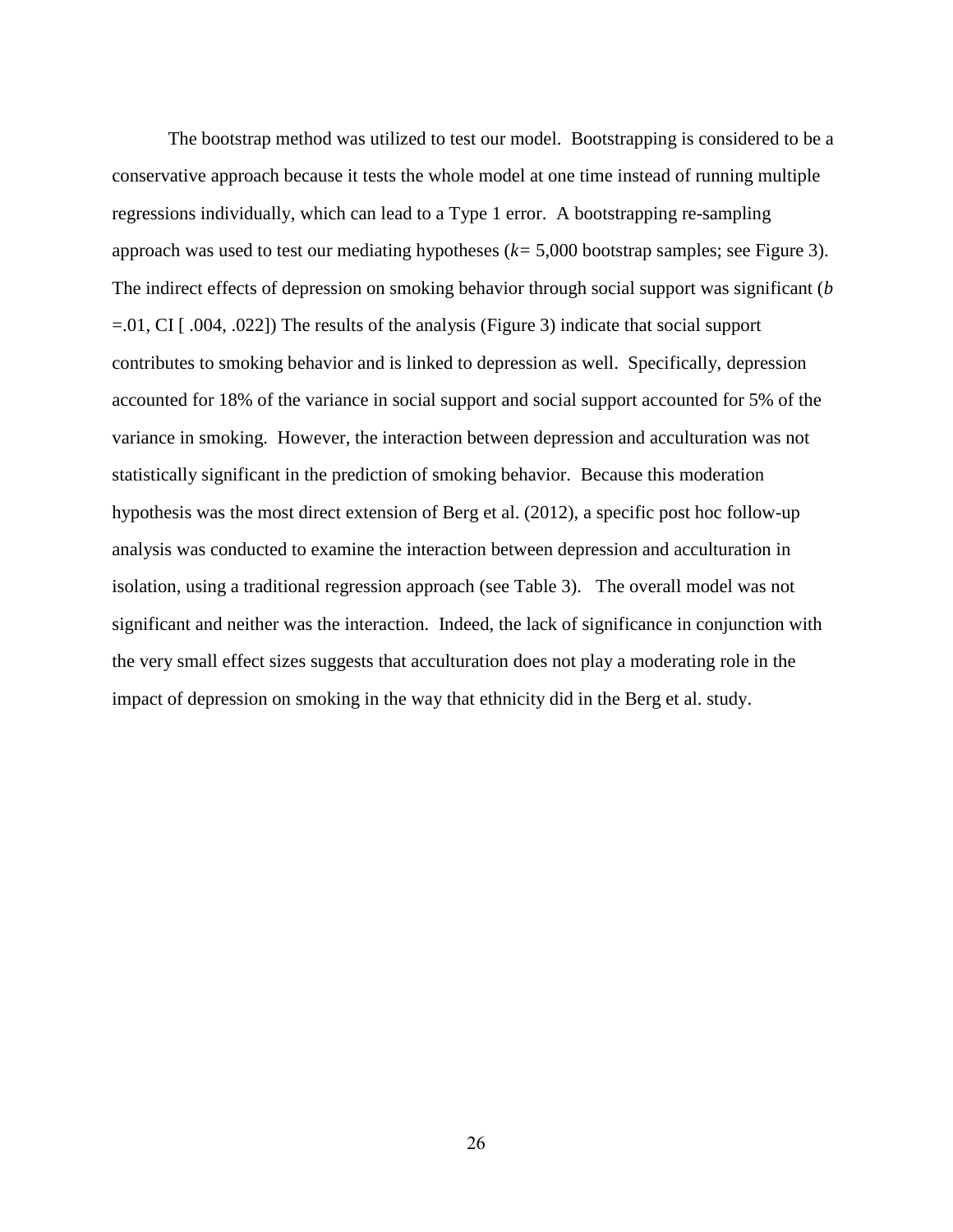

*Figure 3.* Depression, Social Support, Smoking, and Acculturation Among Latinos Living with HIV. \**p*<.05, *p*<.01\*\*. *k*=5,000 bootstrapped samples. All path coefficients are standardized estimates. 95% confidence intervals for tests of statistically significant indirect effects; bias corrected and accelerated CI: [.00, .02].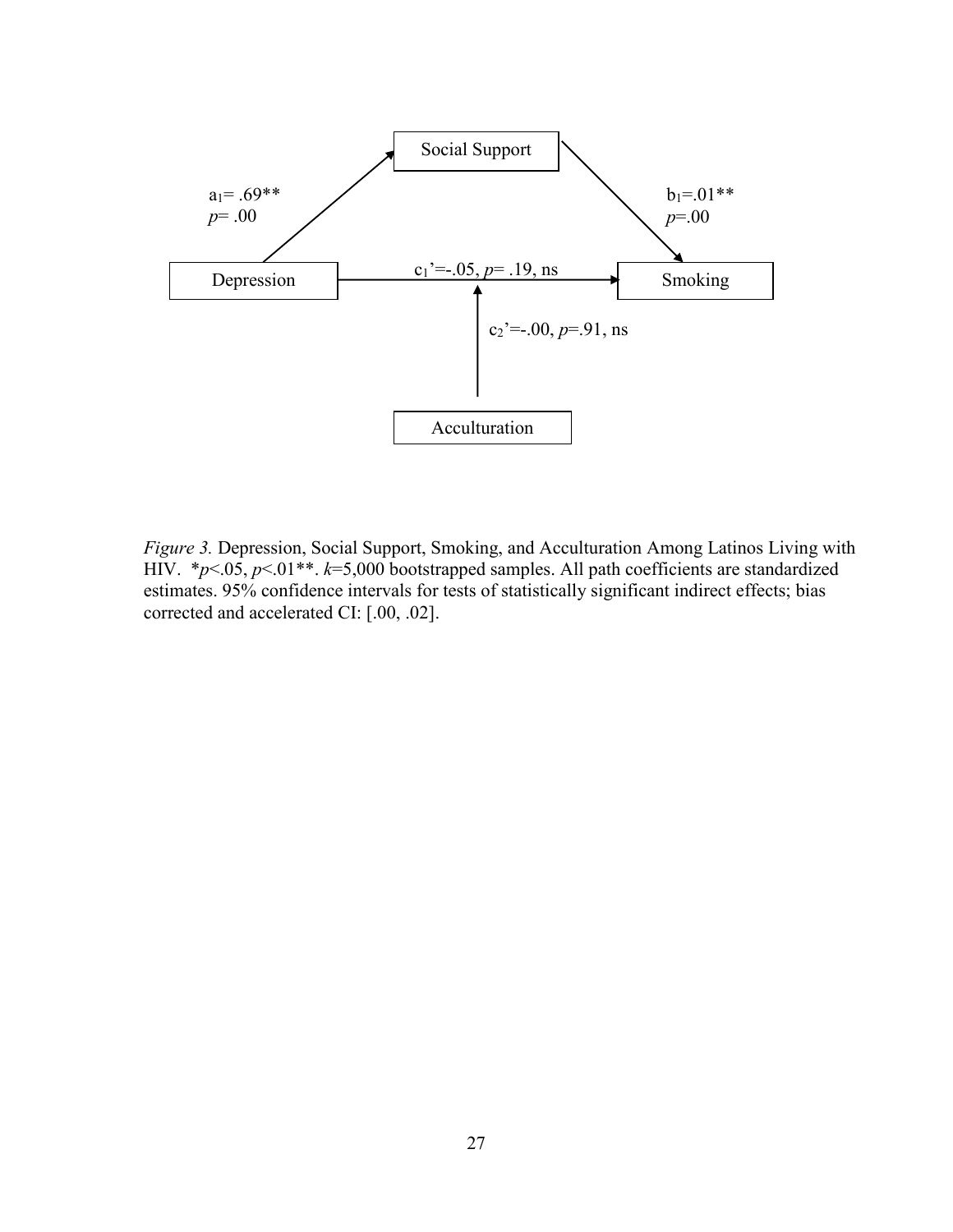## Table 3

|                                                 |              |        |                  | Model Summary                                                                        |
|-------------------------------------------------|--------------|--------|------------------|--------------------------------------------------------------------------------------|
|                                                 |              |        |                  | Multiple $R = .15$ , $F(3, 220) =$<br>$1.73, p = 16$                                 |
| <b>Outcome: Smoking</b>                         | $\beta$ (se) | t      | $\boldsymbol{p}$ |                                                                                      |
| Step 1                                          |              |        |                  | Adjusted $R^2 = .01, p = .16$                                                        |
| 1. Depression                                   | .10(0.01)    | 1.42   | .16              |                                                                                      |
| Step 2                                          |              |        |                  | Adjusted $R^2 = .01, p = .16$<br>$R^2\Delta = .01$<br>$F(2, 221) = 2.02, p = .14$    |
| 1. Depression                                   | .09(.01)     | 1.31   | .19              |                                                                                      |
| 2. Acculturation to<br>the U.S.                 | .10(0.06)    | 1.42   | .16              |                                                                                      |
| Step 3                                          |              |        |                  | Adjusted $R^2 = .01$ , $p = .29$<br>$R^2\Delta = .01$<br>$F(3, 220) = 1.76, p = .16$ |
| 1. Depression                                   | $-.19(.04)$  | $-.70$ | .48              |                                                                                      |
| 2. Acculturation to<br>the U.S.                 | .02(.01)     | .21    | .84              |                                                                                      |
| 3. Depression X<br>Acculturation to<br>the U.S. | .30(.00)     | 1.06   | .29              |                                                                                      |

# *Hierarchical Regression Model for Smoking on Acculturation Among Latinos Living with HIV*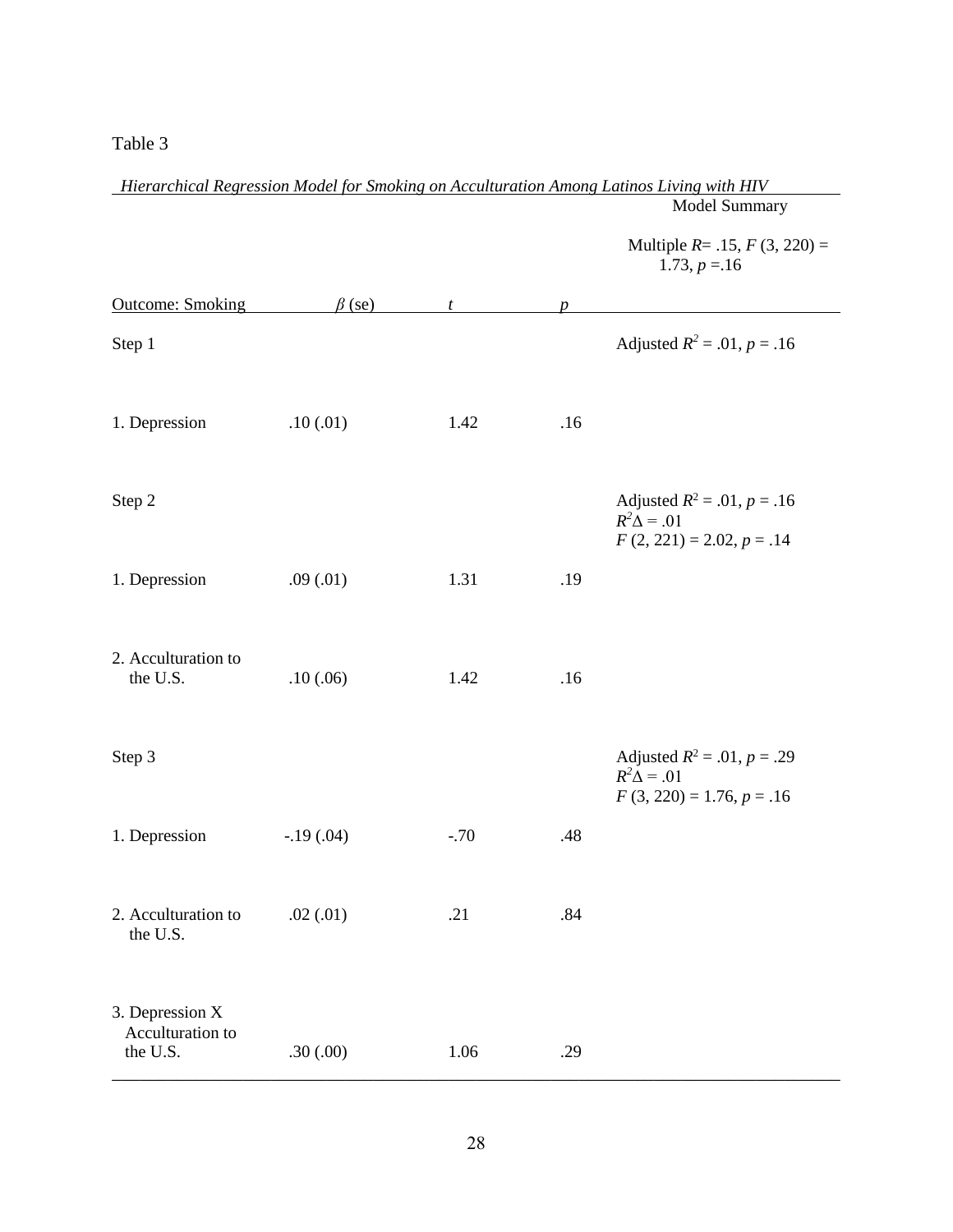## **Chapter 4: Discussion**

#### **4.1 Implications**

To our knowledge, this is the first attempt to extend the Berg et al. (2012) study of Latinos and non-Latino White participants that found a moderating effect of ethnicity on the association between depression and smoking. The current study contained a sample of Latinos living with HIV on the U.S./Mexico border. Because the sample was entirely composed of Latino adults, and as an extension of prior work, we assessed for acculturation instead of ethnicity. In addition, we examined whether social support played a role in smoking behavior in this sample.

We found a positive correlation between depression and smoking which was consistent with the literature. Paperwalla and colleagues (2004) found that smoking is prevalent among almost half of depressed individuals. They also found that depression is a risk factor for smoking initiation. However, Nakata et al. (2008) found that "never smokers" who experienced regular or occasional passive smoke exposure reported higher levels of depression. Therefore it is unlikely that the relationship between depression and smoking can be simply interpreted as unidirectional, with depression leading to smoking. This may suggest that interventions aimed at treating depression should also screen for substance use, specifically smoking. Smoking may be an overlooked environmental factor that is contributing to depressive symptoms, and the resulting impact of depression could generate a vicious cycle that should be taken into account.

We found very small and statistically non-significant effects between acculturation and smoking among persons living with HIV in this study, although the literature has recorded an effect of acculturation and smoking (Wilkinson et al., 2005). However, in the Wilkinson et al. (2005) study, which included never, former and current smokers, they found an acculturation effect among women and not among the men. Among the women, acculturation was associated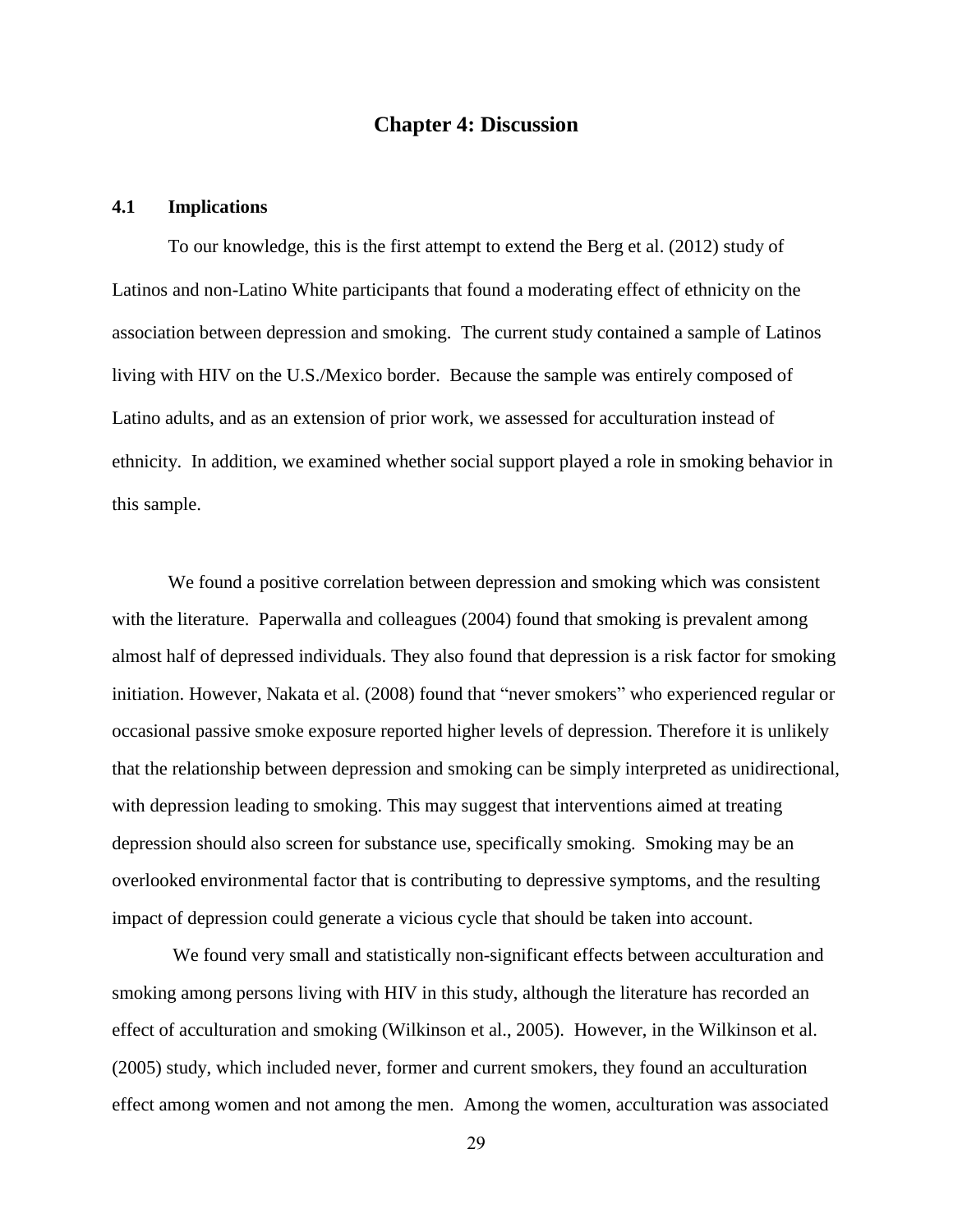with increased smoking behavior. Meanwhile, our sample had relatively few women (19%) while the Wilkinson et al. (2005) study was made up of 72% women. Thus, if acculturation impacts smoking behavior more heavily in Latinas than Latinos, our study was not well suited to detect this effect. Given the gender disparities surrounding the distribution of HIV in the U.S., smoking interventions among Latinos living with HIV may do well to take gender into account. However, it was beyond the scope of this study to assess for a gender effect, since we had few women take part in the study.

There was a significant negative correlation between social support and smoking, which implies that the more social support an individual has, the less likely they are to smoke (and vice versa). In addition, social support accounted for a significant portion of the variance in depression; this is consistent with Coyne's (1976) interpersonal theory. Past studies, such as one done by Lee and Kahende (2007), demonstrate that individuals are more likely to successfully quit smoking when social support (family/significant others) endorses house rules such as no smoking in the house. Indeed, findings from Brothers and Borrelli's study (2011) indicated that smoking cessation in Latinos was more likely in those individuals with social support as opposed to those who did not have a partner. Given these findings in the context of the literature, it is clear that social support plays an integral role among Latino smokers, as it does among smokers in general. Those wishing to design smoking cessation programs for Latino smokers may find culturally relevant ways to incorporate social support into their interventions.

The current study did not find a moderating effect of acculturation on the association between depression and smoking, whether mediated through social support or otherwise. This study was an attempt to extend the Berg et al. (2012) study with the exception that we did not assess for ethnicity. Instead, we assessed for acculturation as a moderator among a sample consisting entirely of Latinos. Our failure to extend the previous findings could mean that those findings were due to Type 1 error, and smoking behavior does not, in fact, vary as a function of ethnicity. If the Berg et al. results were due to chance or sample characteristics, that would explain why we did not find the effect for acculturation as moderator. Another possibility is that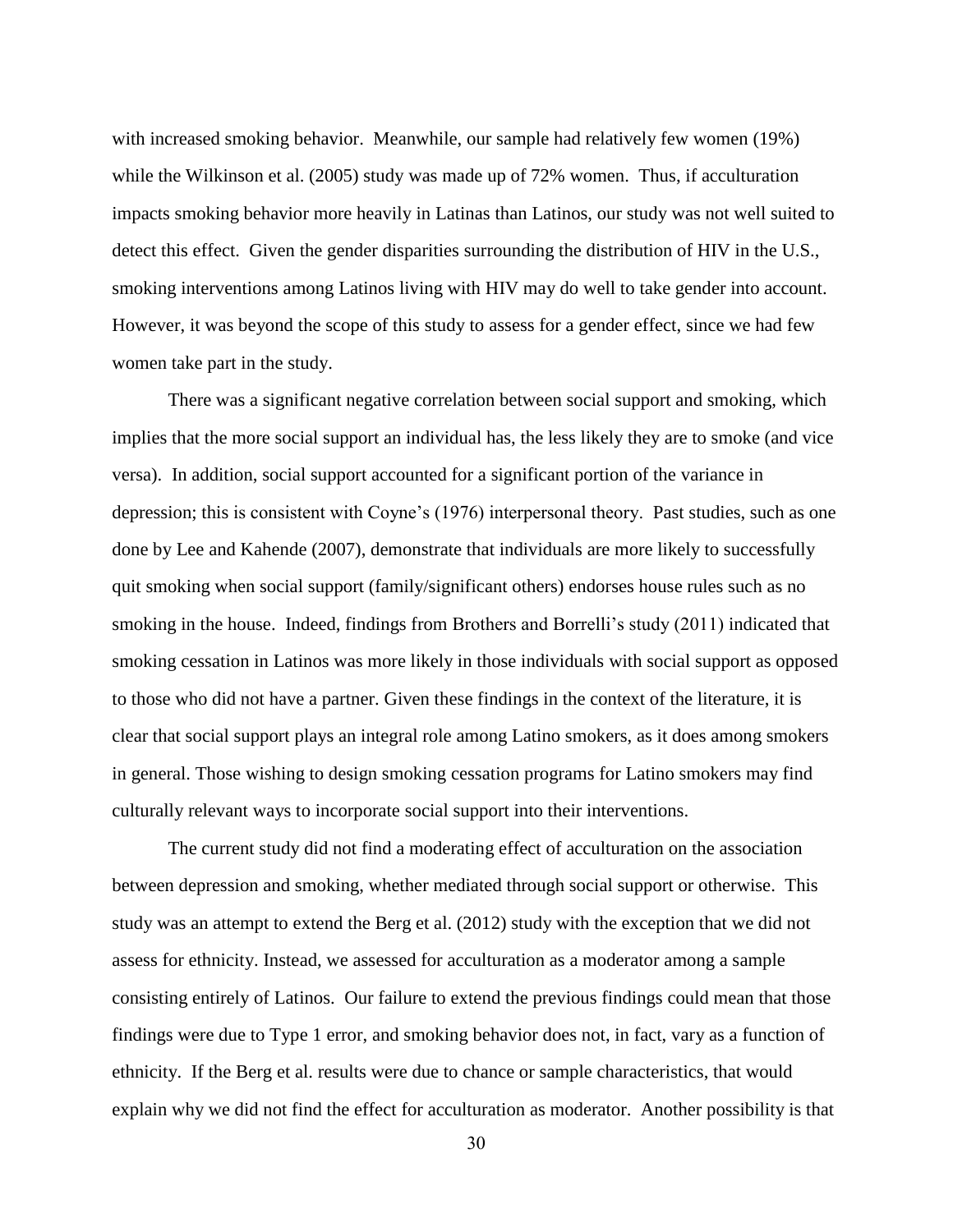our results, and not the Berg et al. results, are due to chance or the relatively smaller sample of our study lacking the power to detect a result. However, if the Berg et al. results and our results are both replicable (i.e., ethnicity is a moderator, but acculturation is not), that raises the question of what, specifically is driving the moderation effect. For example, there could be genetic differences at work in this situation. Alternatively, the underlying construct tapped by acculturation may have less variability than that tapped by ethnicity, leaving less room for an effect to be observed.

### **4.2 Strengths and Limitations**

A strength of this study is that we utilized a sample of Latinos living with HIV on the U.S./Mexico border. Collecting data from individuals who live on the U.S./Mexico border should give us a wider range in acculturation than has been represented in past studies, which better enables detection of correlations with acculturation. In our study, participants could have been residing in either Juárez, Mexico or in El Paso, Texas. Also, due to our location, we were able to obtain a sample of Latinos large enough to power our study. Another strength of our study was that in the process of translating our measures, we utilized certified translators and a rigorous committee review process. During data collection (2010) we conducted the survey in whichever language the participant preferred, maximizing understanding and correspondingly, validity. While recruiting participants, we experienced a low refusal rate compared to other studies.

There maybe some sample-specific influences with our sample. For instance, there was substantial violence in Ciudad Juárez, Mexico at the time of data collection. Juárez is directly across the U.S.-Mexico border from El Paso. The influence of the violence on the emotional state and stability of patients may have had unanticipated effects on the sample and could be a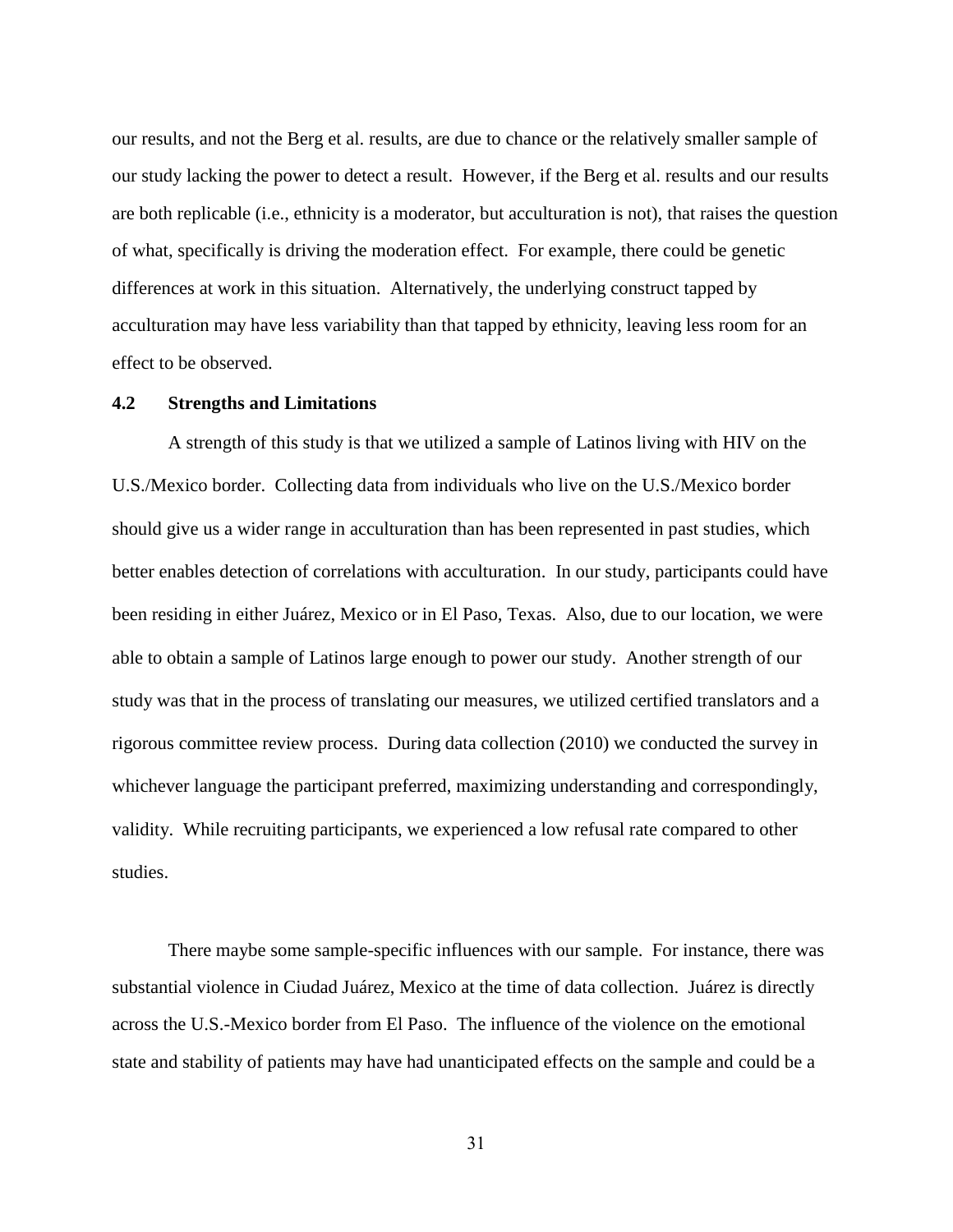possible limitation to our study. However, the majority of our sample reported they had lived in El Paso, Texas for some time. We did not assess for these possible influences.

One limitation of this study involves the smoking scale. The smoking scale was not treated as a ratio variable; instead we treated it as an ordinal variable. The smoking literature indicates it is acceptable to code this variable in this manner. However, treating the smoking scale as an ordinal variable instead of a ratio variable is a limitation because we lose variance in the sample that may predict outcomes. Future studies should utilize a measure that is more psychometrically sound to assess smoking behavior.

Another limitation comes from the fact that this study employed a cross-sectional design; therefore we cannot imply causation. Also, the sample did not consist of all smokers, thus limiting the number of actual smokers we did get in our sample. Some of the measures utilized along with those in this study were not relevant to smoking; these measures are utilized in a larger study. This may have contributed to fatigue while completing the full self-report survey, which took as long as an hour and a half in some cases.

#### **4.3 Future Directions**

Future interventions for smoking cessation should take into account depression as well as perceived social support in order to target these key factors. Future studies should also utilize multiple objective measures to better assess the constructs of interest. For example, it could be suggested to utilize a structured diagnostic interview to assess for depression would be more objective compared to using a self-report measure. Observing participants' activities might be beneficial to assess how much social support they have. Collecting urine to assess for cotinine levels could provide accurate data around how much that participant is smoking. It would be instructive to replicate the ethnicity effect from the Berg et. al. (2012) while assessing acculturation simultaneously among different Latino subgroups. That could help establish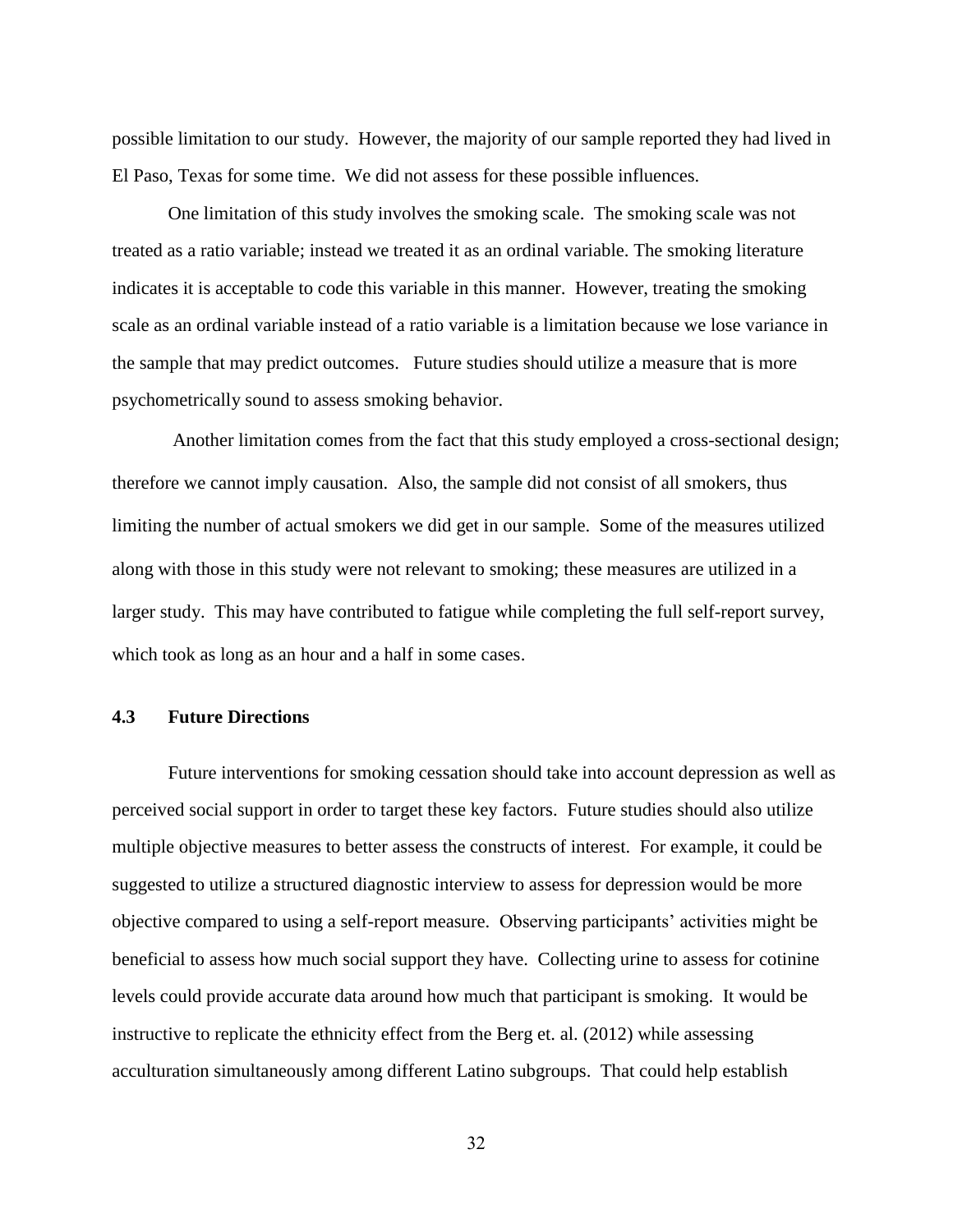whether the Berg effect is reliable, and if so, what may drive it. Finally, assessing implications for adherence with these different subgroups would also be useful for future research.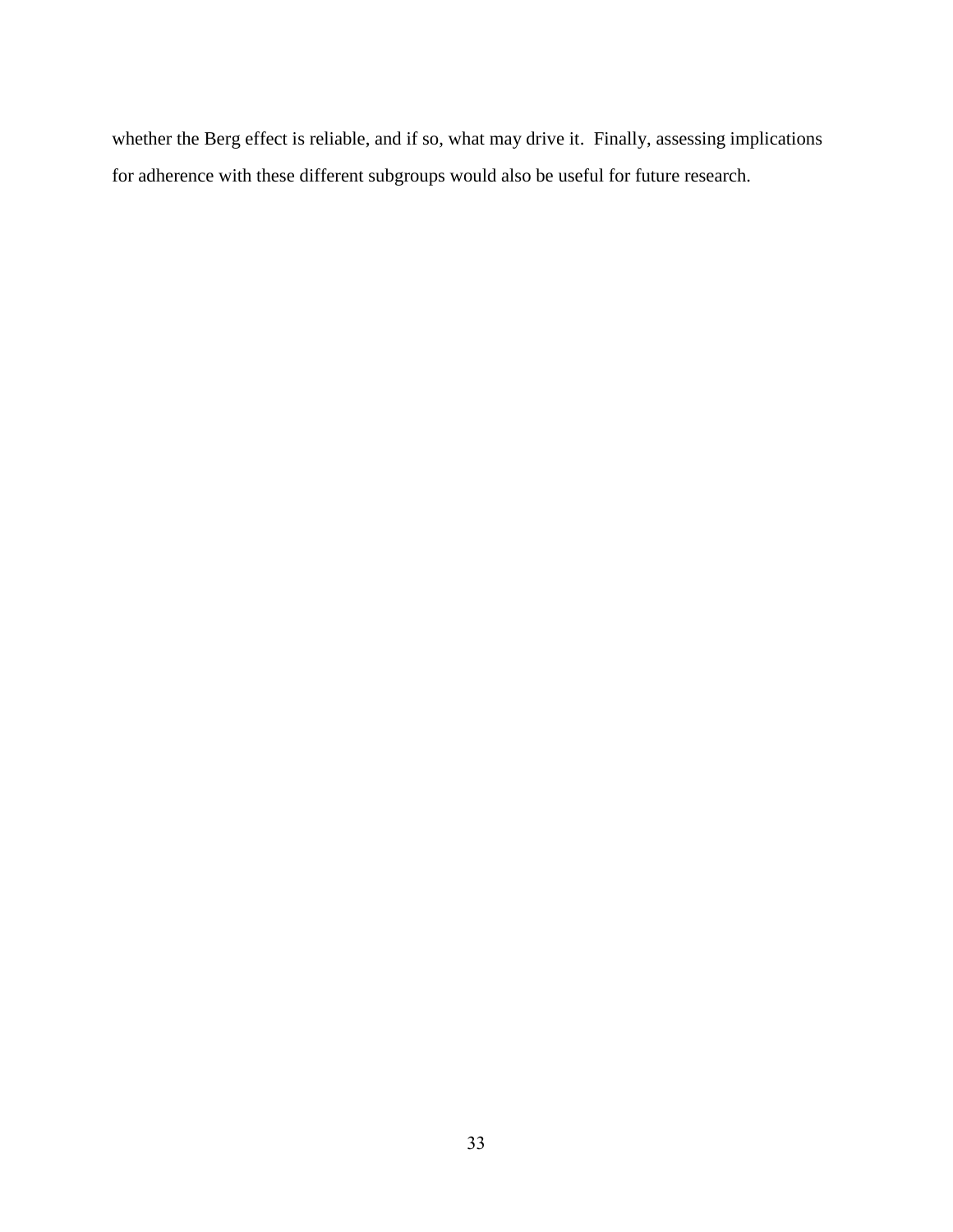## **References**

- Amico, K., Fisher, W. A., Cornman, D. H., Shuper, P. A., Redding, C. G., Konkle-Parker, D. J., & Fisher, J. D. (2006). Visual Analog Scale of ART Adherence: Association with 3-day self-report and adherence barriers. *JAIDS Journal of Acquired Immune Deficiency Syndromes*, 42(4), 455-459.
- Aragón Ramírez, N., Bragado Alvarez, M. C., & Carrasco Galán, I. (1999). Análisis factorial del B.D.I. (Beck Depression Inventory) en padres de niños con trastornos psicopathológicos [Factorial analysis of BDI (Beck Depression Inventory) in parents of children with psychopathological disorders]. *Analisis y Modificacion De Conducta, 25*, 81-102.
- Beck, A.T., Steer, R.A. (1993). *Manual for the Beck Depression Inventory*. San Antonio: Psychological Corporation.
- Berg, C. J., Kirch, M., Hooper, M. W., McAlpine, D., An, L. C., Boudreaux, M., & Ahluwalia, J. S. (2012). Ethnic group differences in the relationship between depressive symptoms and smoking. *Ethnicity & Health*, *17*(1-2), 55-69.
- Bernardi (1994). Validating research results when Cronbach's alpha is below .70: A methodological procedure. *Educational and Psychological Measurement, 54*(3), 766-75.
- Berry, J. W. (2003). Conceptual approaches to acculturation. In K. M. Chun, P. Balls Organista, G. Marín, K. M. Chun, P. Balls Organista, G. Marín (Eds.) , *Acculturation: Advances in theory, measurement, and applied research* (pp. 17-37). Washington, DC, US: American Psychological Association. doi:10.1037/10472-004
- Birman, D. (1998). Biculturalism and perceived competence of Latino immigrant adolescents. *American journal of community psychology*, *26*(3), 335-354.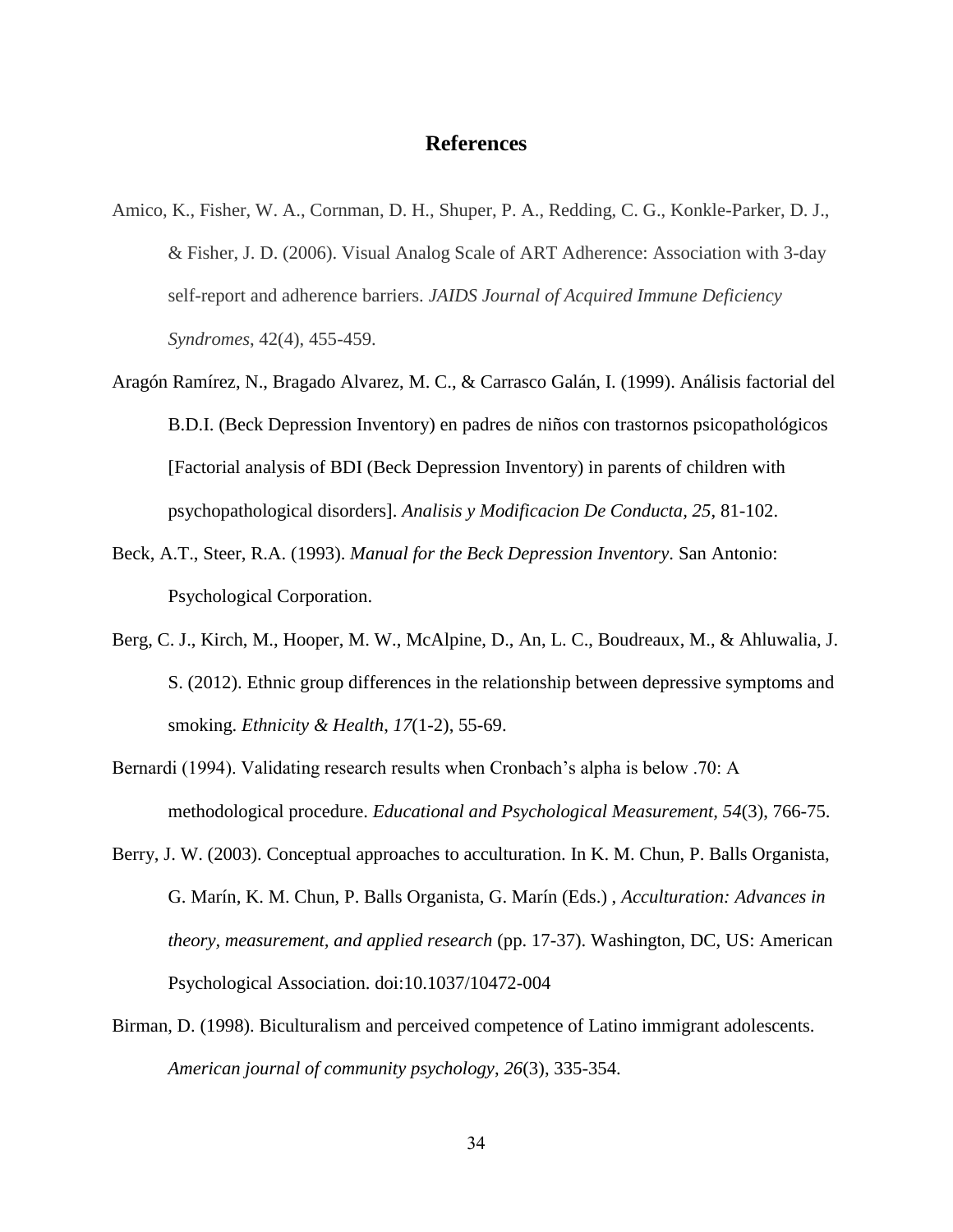- Bonicatto, S., Dew, A. M., & Soria, J. J. (1998). Analysis of the psychometric properties of the Spanish version of the Beck Depression Inventory in Argentina. *Psychiatry Research, 79,* 277-285.
- Brothers, B. M., & Borrelli, B. (2011). Motivating Latino smokers to quit: Does type of social support matter? *American Journal of Health Promotion*, *25*(sp5), S96-S102.
- Carmody, T. P., Vieten, C., & Astin, J. A. (2007). Negative affect, emotional acceptance, and smoking cessation. *Journal of Psychoactive Drugs*, *39*(4), 499-508.
- City of El Paso, Department of Public Health, Community Health Assessment and Improvement Plan Draft Report (2013), home.elpasotexas.gov
- Centers for Disease Control and Prevention. Behavioral Risk Factor Surveillance System Prevalence and Trends Data, 2013. Atlanta: U.S. Department of Health and Human Services, Centers for Disease Control and Prevention, National Center for Chronic Disease Prevention and Health Promotion, Office on Smoking and Health, 2013.
- Centers for Disease Control and Prevention (CDC). (2011). Vital signs: HIV prevention through care and treatment--United States. *MMWR. Morbidity and mortality weekly report*, *60*(47), 1618.
- Conway, B. (2007). The role of adherence to antiretroviral therapy in the management of HIV infection. *JAIDS Journal of Acquired Immune Deficiency Syndromes*, *45*, S14-S18.
- Cooper, T. V., Rodríguez de Ybarra, D., Charter, J. E., & Blow, J. (2011). Characteristics associated with smoking in a Latino college student sample. *Addictive Behaviors*, *36*(12), 1329-1332.
- Covey, L. S., Glassman, A. H., & Stetner, F. (1998). Cigarette smoking and major depression. *Journal of Addictive Diseases*, *17*(1), 35-46.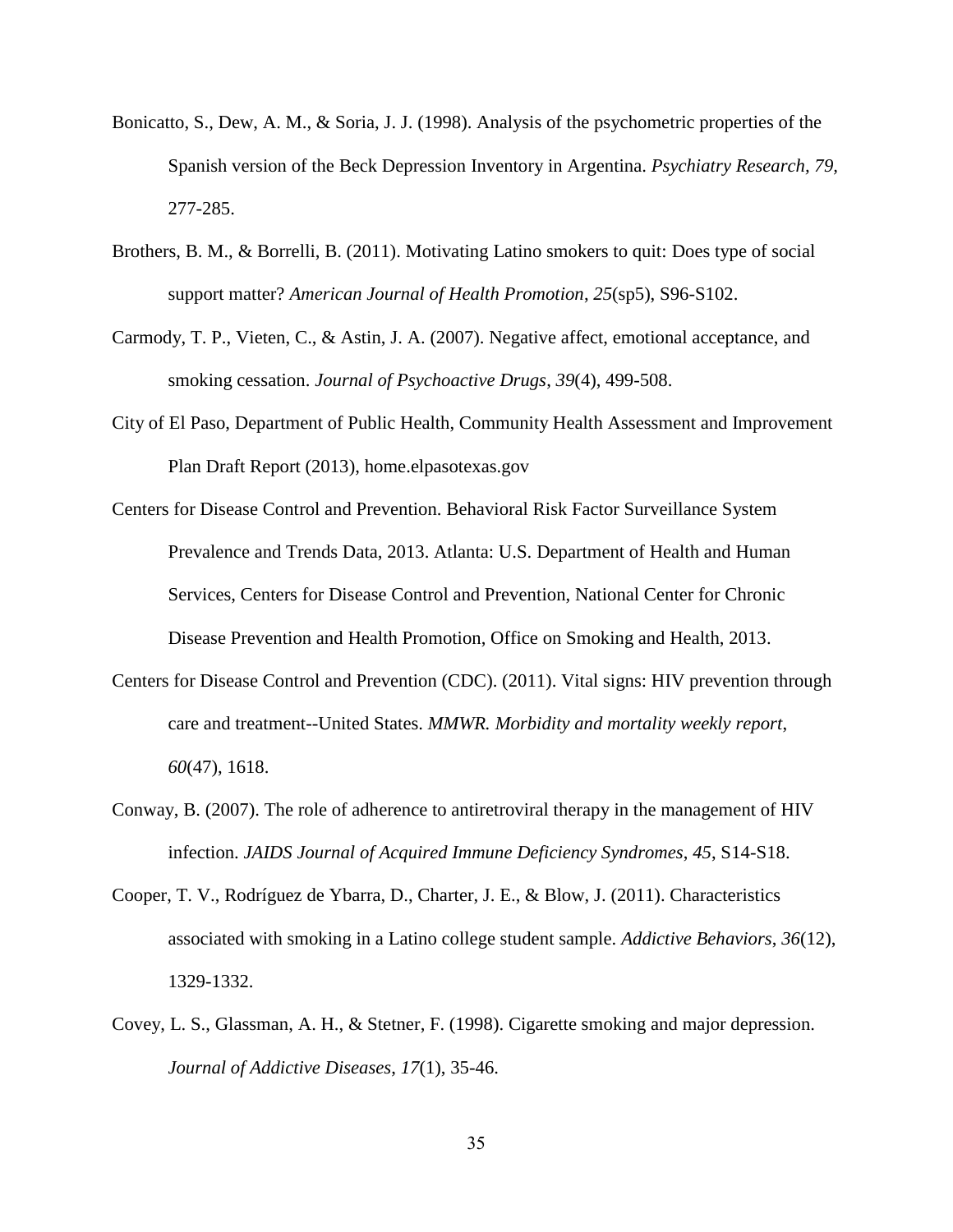- Coyne, J. C. (1976). Toward an interactional description of depression. *Psychiatry: Interpersonal and Biological Processes*, *39*(1), 28-40.
- Coyne, J. C. (1976). Depression and the response of others. *Journal of Abnormal Psychology*, *85*(2), 186.
- Cronbach, L. J. (1951). Coefficient alpha and the internal structure of tests. *Psychometrika, 16*(3), 297-333.
- Cuellar, I., Bastida, E., & Braccio, S. M. (2004). Residency in the United States, subjective wellbeing, and depression in an older Mexican-origin sample. *Journal of Aging and Health*, *16*(4), 447-466.
- De La Rosa, M. R., & White, M. S. (2001). A review of the role of social support systems in the drug use behavior of Latinos. *Journal of Psychoactive Drugs*, *33*(3), 233-240.
- DiMatteo, M. R. (2004). Social support and patient adherence to medical treatment: a metaanalysis. *Health Psychology*, *23*(2), 207.
- Finch, B. K., & Vega, W. A. (2003). Acculturation stress, social support, and self-rated health among Latinos in California. *Journal of Immigrant Health*, *5*(3), 109-117.
- Fritz, M. S., & MacKinnon, D. P. (2007). Required sample size to detect the mediated effect. *Psychological science*, *18*(3), 233-239.
- Fucito, L. M., Juliano, L. M., & Toll, B. A. (2010). Cognitive reappraisal and expressive suppression emotion regulation strategies in cigarette smokers. *Nicotine & Tobacco Research*, *12*(11), 1156-1161.
- Gonzalez, J. S., Penedo, J., Antoni, M. H., Durán, R. E., McPherson-Baker, S., Ironson, G., & Schneiderman, N. (2004). Social Support, Positive States of Mind, and HIV Treatment Adherence in Men and Women Living With HIV/AIDS. *Health Psychology*, *23*(4), 413- 418. doi:10.1037/0278-6133.23.4.413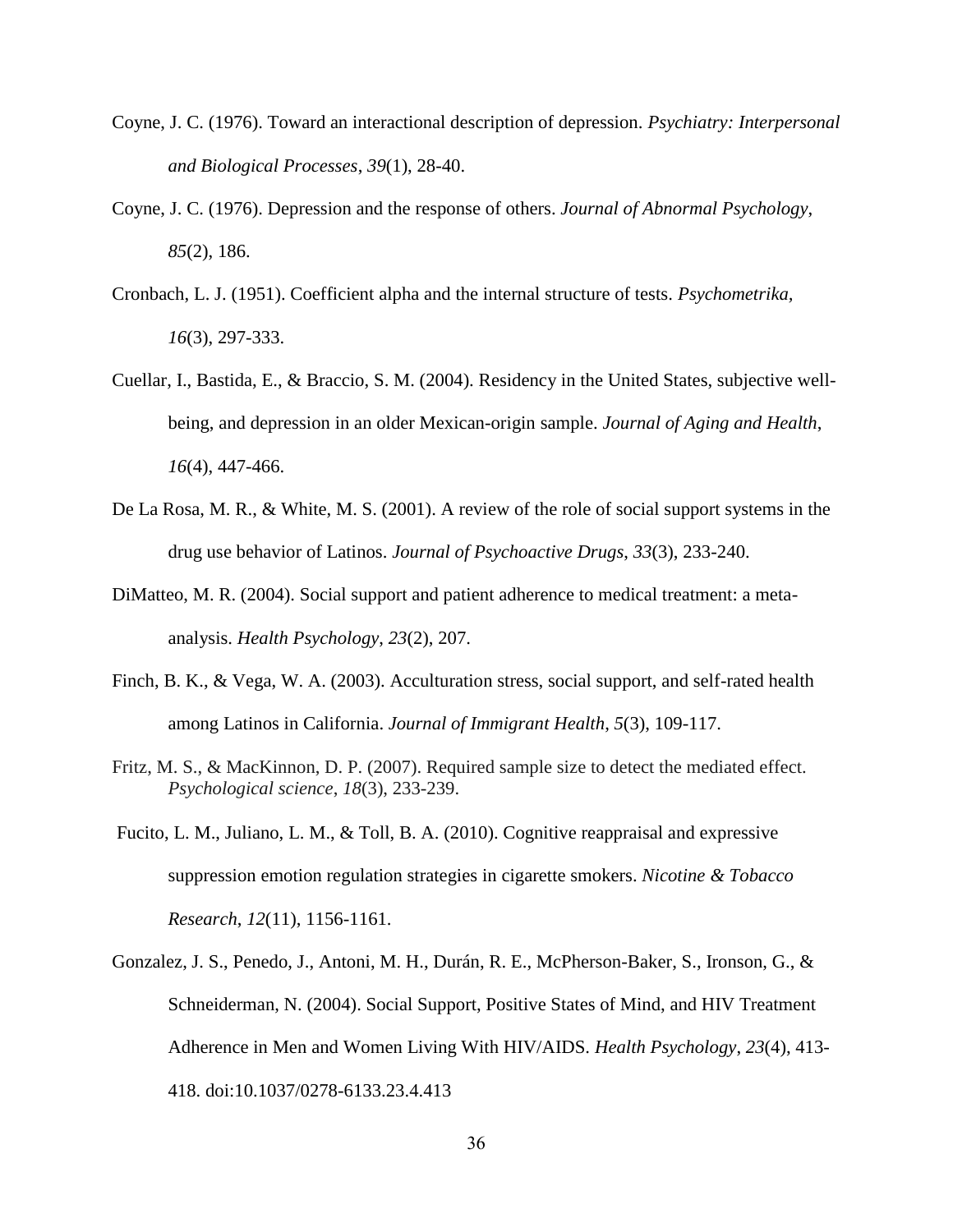- Gritz, E. R., Vidrine, D. J., Lazev, A. B., Amick, B. C., & Arduino, R. C. (2004). Smoking behavior in a low-income multiethnic HIV/AIDS population. *Nicotine & Tobacco Research*, *6*(1), 71-77.
- Hayes, A. F. (2009). Beyond Baron and Kenny: Statistical mediation analysis in the new millennium. *Communication Monographs 76*(4): 408–420. Doi:10.1080/03637750903310360.
- Haeffel, G. J., Voelz, Z. R., & Joiner, Jr., T. E. (2007). Vulnerability to depressive symptoms: Clarifying the role of excessive reassurance seeking and perceived social support in an interpersonal model of depression. *Cognition and Emotion*, *21*(3), 681-688.
- Ibáñez, I., González, M., & Peñate, W. (1997). Comparación de modelos factoriales alternativos para la versión española del Inventario de Depresión de Beck [Comparison of factorial models for the Spanish version of the Beck Depression Inventory]. *Analisis y Modificacion de Conducta, 23*, 283-303.
- Jackson, T. (2006). Relationships between perceived close social support and health practices within community samples of American women and men. *The Journal of Psychology*, *140*(3), 229-246.
- Jurado, S., Villegas, M. E., Méndez, L., Rodríguez, F., Loperena, V., & Varela, R. (1998). La estandarización del Inventario de Depresión de Beck para los residentes de la Ciudad de México [Standardization of Beck's Depression Inventory for Mexico City inhabitants]. *Salud Mental, 21,* 26-31.
- Lee, C. W., & Kahende, J. (2007). Factors associated with successful smoking cessation in the United States, 2000. *American Journal of Public Health*, *97*(8), 1503.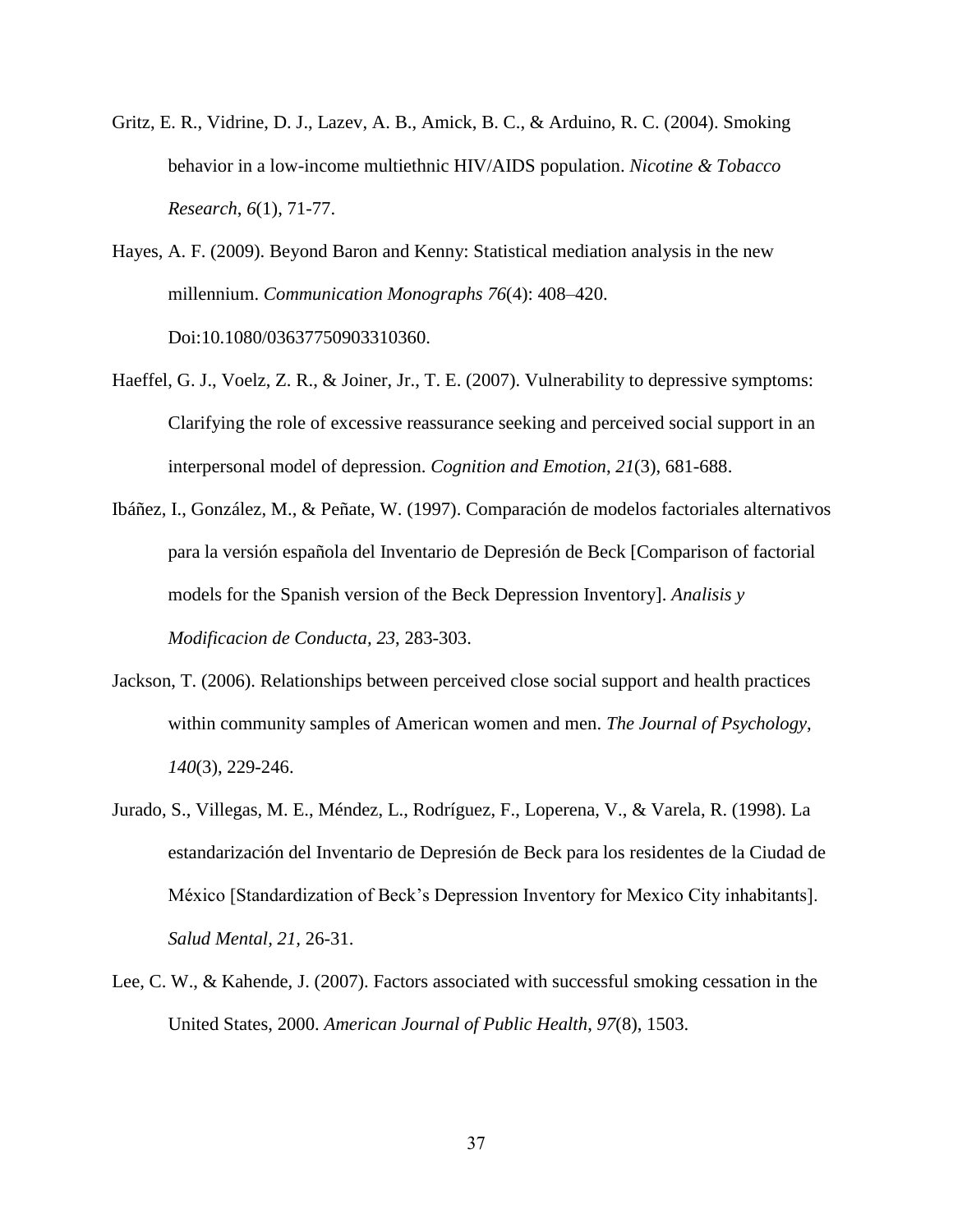- Leserman, J., Jackson, E. D., Petitto, J. M., Golden, R. N., Silva, S. G., Perkins, D. O., ... Evans, D. L. (1999). Progression to AIDS: The effects of stress, depressive symptoms, and social support. *Psychosomatic Medicine*, *61*(3), 397-406.
- Lorenzo-Blanco, E. I., & Cortina, L. M. (2013). Latino/a depression and smoking: An analysis through the lenses of culture, gender, and ethnicity. *American Journal of Community Psychology*, *51*(3-4), 332-346.
- Nakata, A., Takahashi, M., Ikeda, T., Hojou, M., Nigam, J. A., & Swanson, N. G. (2008). Active and passive smoking and depression among Japanese workers. *Preventive Medicine*, *46*(5), 451-456.
- Paperwalla, K. N., Levin, T. T., Weiner, J., & Saravay, S. M. (2004). Smoking and depression. *Medical Clinics of North America*, *88*(6), 1483-1494.
- Preacher, K. J., Rucker, D.D., and Hayes, A.F. (2007). Addressing moderated mediation hypotheses: Theory, methods, and prescriptions. *Multivariate Behavioral Research 42*(1): 185–227. doi:10.1080/00273170701341316.
- Rivera, F. I. (2007). Contextualizing the experience of young Latino adults: Acculturation, social support and depression. *Journal of Immigrant and Minority Health*, *9*(3), 237-244. doi:10.1007/s10903-006-9034-6
- Sadule-Rios, N. (2012). A review of the literature about depression in late life among Latinos in the United States. *Issues in Mental Health Nursing*, *33*(7), 458-468.
- Shuter, J., & Bernstein, S. L. (2008). Cigarette smoking is an independent predictor of nonadherence in HIV-infected individuals receiving highly active antiretroviral therapy. *Nicotine & Tobacco Research*, *10*(4), 731-736.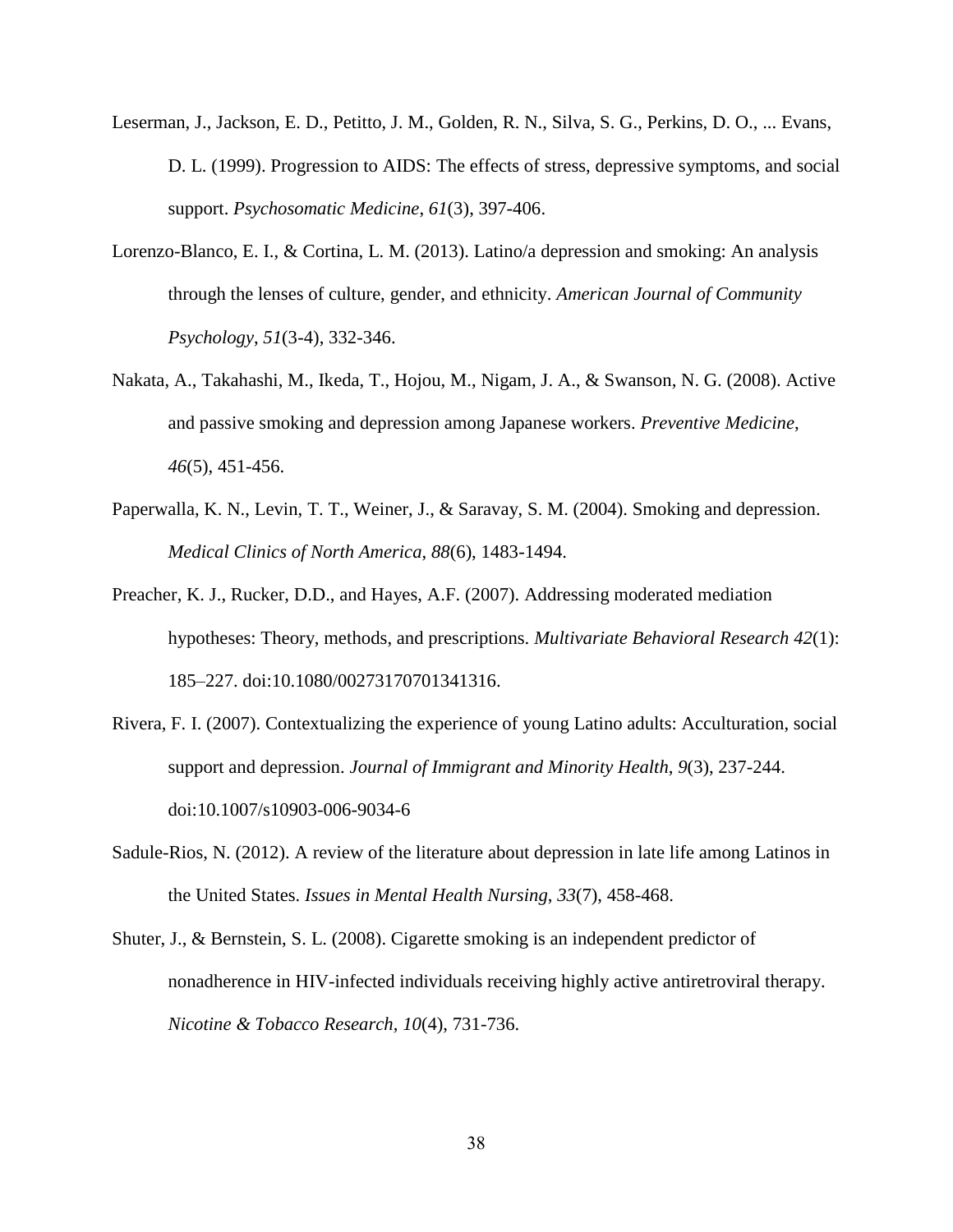Solberg, V. S., & Villarreal, P. (1997). Examination of self-efficacy, social support, and stress as predictors of psychological and physical distress among Hispanic college students. *Hispanic Journal of Behavioral Sciences*, *19*(2), 182-201. doi:10.1177/07399863970192006

- Tomkins, S. S. (1966). Psychological model for smoking behavior. *American Journal of Public Health and the Nation's Health*, *56*(12\_Suppl), 17-20.
- Torres, L. (2010). Predicting levels of Latino depression: Acculturation, acculturative stress, and coping. *Cultural Diversity and Ethnic Minority Psychology*, *16*(2), 256.
- Wiebe, J. S., Sauceda, J. A., & Lara, C. (2013). Assessing mood disorders and suicidality in Latinos. In *Guide to Psychological Assessment with Hispanics* (pp. 113-127). Springer US.
- Wilkinson, A. V., Spitz, M. R., Strom, S. S., Prokhorov, A. V., Barcenas, C. H., Cao, Y., Bondy, M. L. (2005). Effects of nativity, age at migration, and acculturation on smoking among adult Houston residents of Mexican descent. *American Journal of Public Health*, *95*(6), 1043-1049.
- Wong, S. L., Shields, M., Leatherdale, S., Malaison, E., & Hammond, D. (2012). Assessment of validity of self-reported smoking status. *Health Reports*, *23*(1), 47-53.
- Zea, M. C., Asner-Self, K. K., Birman, D., & Buki, L. P. (2003). The Abbreviated Multidimentional Acculturation Scale: Empirical validation with two Latino/Latina samples. *Cultural Diversity and Ethnic Minority Psychology*, *9*(2), 10
- Zimet, G. D., Dahlem, N. W., Zimet, S. G., & Farley, G. K. (1988). The Multidimensional Scale of Perceived Social Support. *Journal of Personality Assessment, 52* (1), 30.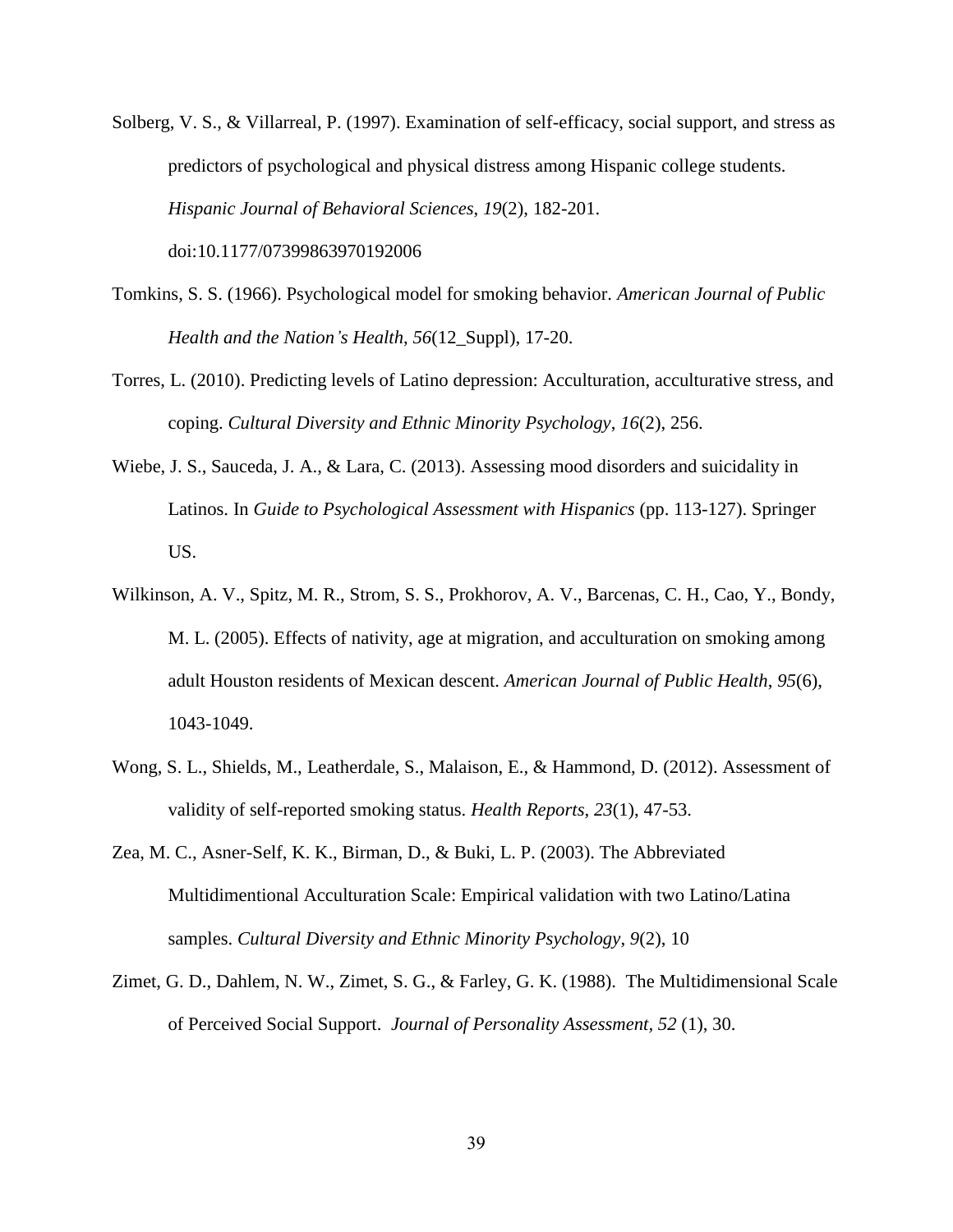## **Appendix**

Smoking Scale (Cooper et al., 2011)

\_\_\_A. I smoke at least one cigarette per day *(Daily 1-10 cigarettes: light smokers)*

*(Daily 11+ cigarettes: moderate to heavy smokers)*

1a. If so, how many cigarettes per day? \_\_\_\_\_\_

- \_\_\_B. I smoke 1 to 6 cigarettes per week *(Nondaily smoker)*
- \_\_\_C. I smoke less than 1 cigarette per week *(Nondaily smoker)*
- \_\_ D. I smoke less than one cigarette per month *(Nondaily smoker)*
- \_\_\_E. I no longer smoke, but in the past smoked at least 2 cigarettes per day *(Quitter)*
- \_\_\_F. I no longer smoke, but in the past smoked 1-6 cigarettes per week *(Quitter)*
- \_\_\_G. I have smoked a cigarette or few, just to try it *(Experimenters)*
- \_\_\_H. I have never smoked before, not even a puff *(Never smokers)*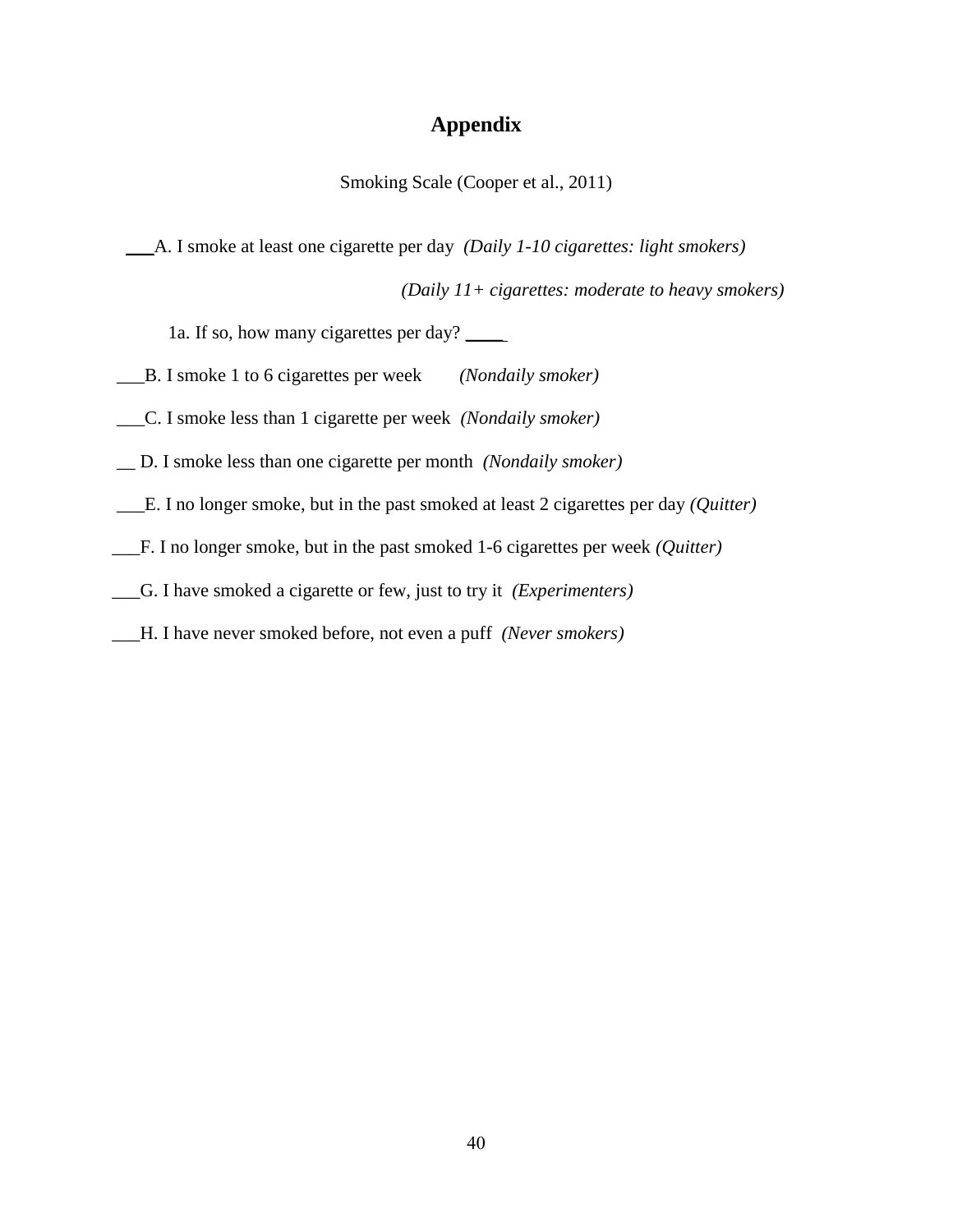## **Curriculum Vita**

Jessica Armendariz was born in El Paso, Texas in 1988. The youngest child of Maria and Jesus Armendariz, she graduated from Montwood High School in 2006. She entered El Paso Community College and then transferred to the University of Texas at El Paso and graduated in 2011 with a Bachelors of Arts degree in psychology. She enrolled in a clinical psychology graduate program at the University of Texas at El Paso. She completed her clinical internship working with inmates at a Federal Correctional Institution providing brief therapy as well as drug treatment. She is currently in her third year of the clinical psychology program working as a research assistant for Dr. Wiebe. Her current research focuses on issues related to treatment adherence and comorbid psychiatric disorders in HIV populations.

Permanent address: 1860 Lyman Dutton

El Paso, Texas, 79936